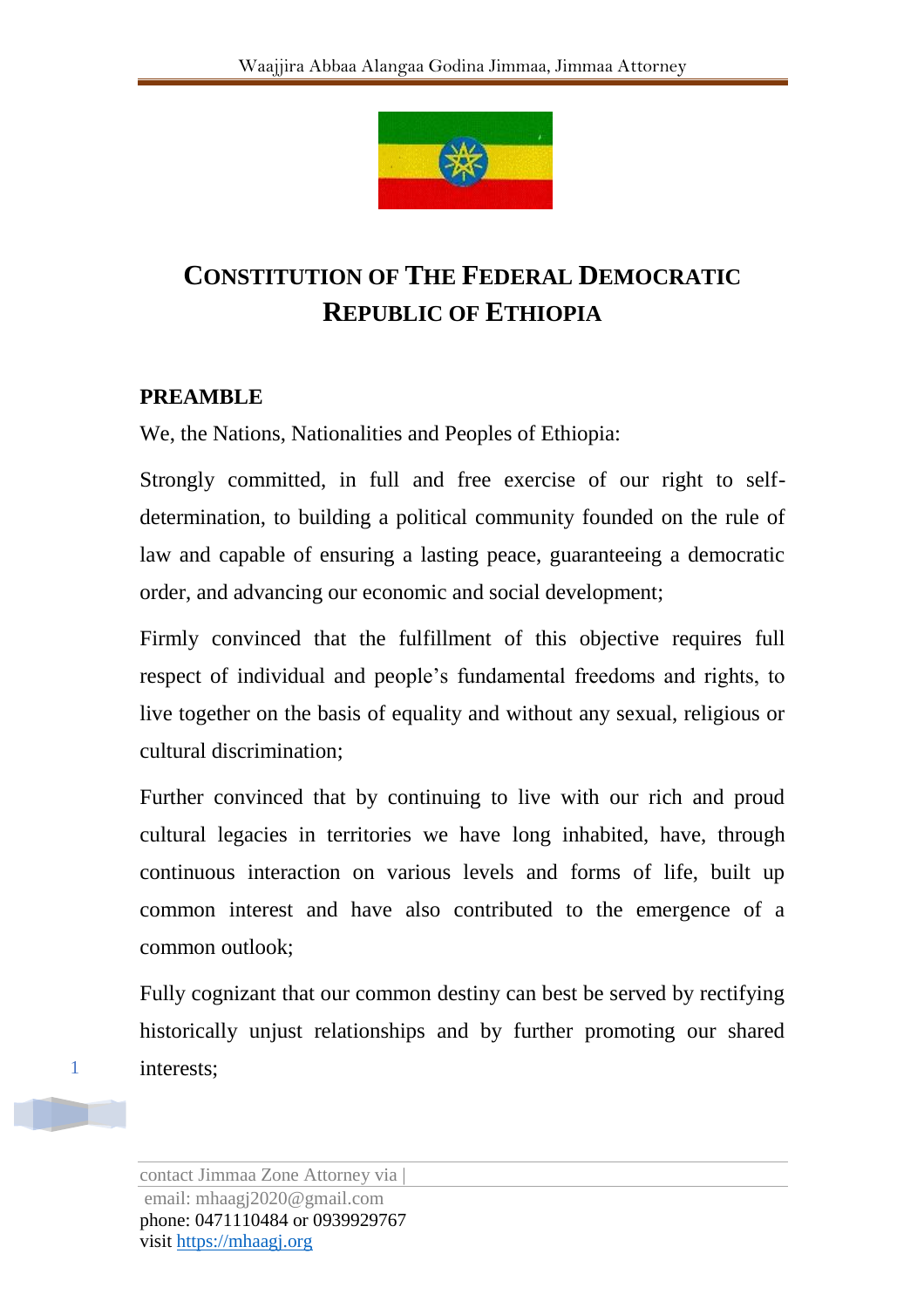Convinced that to live as one economic community is necessary in order to create sustainable and mutually supportive conditions for ensuring respect for our rights and freedoms and for the collective promotion of our interests;

Determined to consolidate, as a lasting legacy, the peace and the prospect of a democratic order which our struggles and sacrifices have brought about;

Have therefore adopted, on 8 December 1994 this constitution through representatives we have duly elected for this purpose as an instrument that binds us in a mutual commitment to fulfil the objectives and the principles set forth above.

#### **CHAPTER ONE**

#### **GENERAL PROVISIONS**

#### **Article 1**

Nomenclature of the State

This Constitution establishes a Federal and Democratic State structure. Accordingly, the Ethiopian state shall be known as the Federal Democratic Republic of Ethiopia.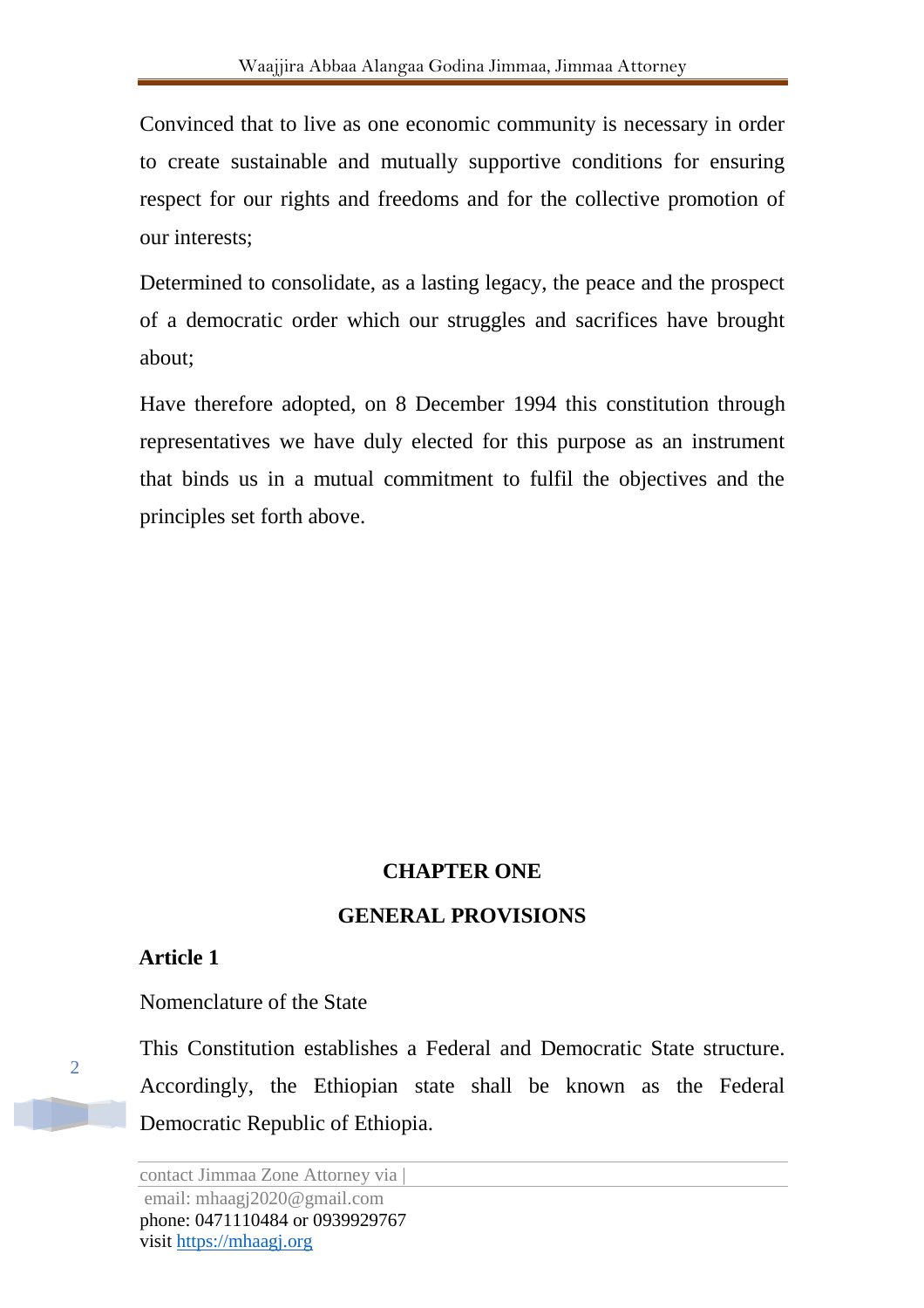### Ethiopian Territorial Jurisdiction

The territorial jurisdiction of Ethiopia shall comprise the territory of the members of the Federation and its boundaries shall be as determined by international agreements.

# **Article 3**

The Ethiopian Flag

- 1. The Ethiopian flag shall consist of green at the top, yellow in the middle and red at the bottom, and shall have a national emblem at the center. The three colors shall be set horizontally in equal dimension.
- 2. The national emblem on the flag shall reflect the hope of the Nations, Nationalities, Peoples as well as religious communities of Ethiopia to live together in equality and unity.
- 3. Members of the Federation may have their respective flags and emblems and shall determine the details thereof through their respective legislatures.

# **Article 4**

# National Anthem of Ethiopia

The national anthem of Ethiopia, to be determined by law, shall reflect the ideals of the Constitution, the Commitment of the Peoples of Ethiopia to live together in a democratic order and of their common destiny.

# **Article 5**

### Languages

contact Jimmaa Zone Attorney via | email: mhaagj2020@gmail.com phone: 0471110484 or 0939929767 visit https://mhaagj.org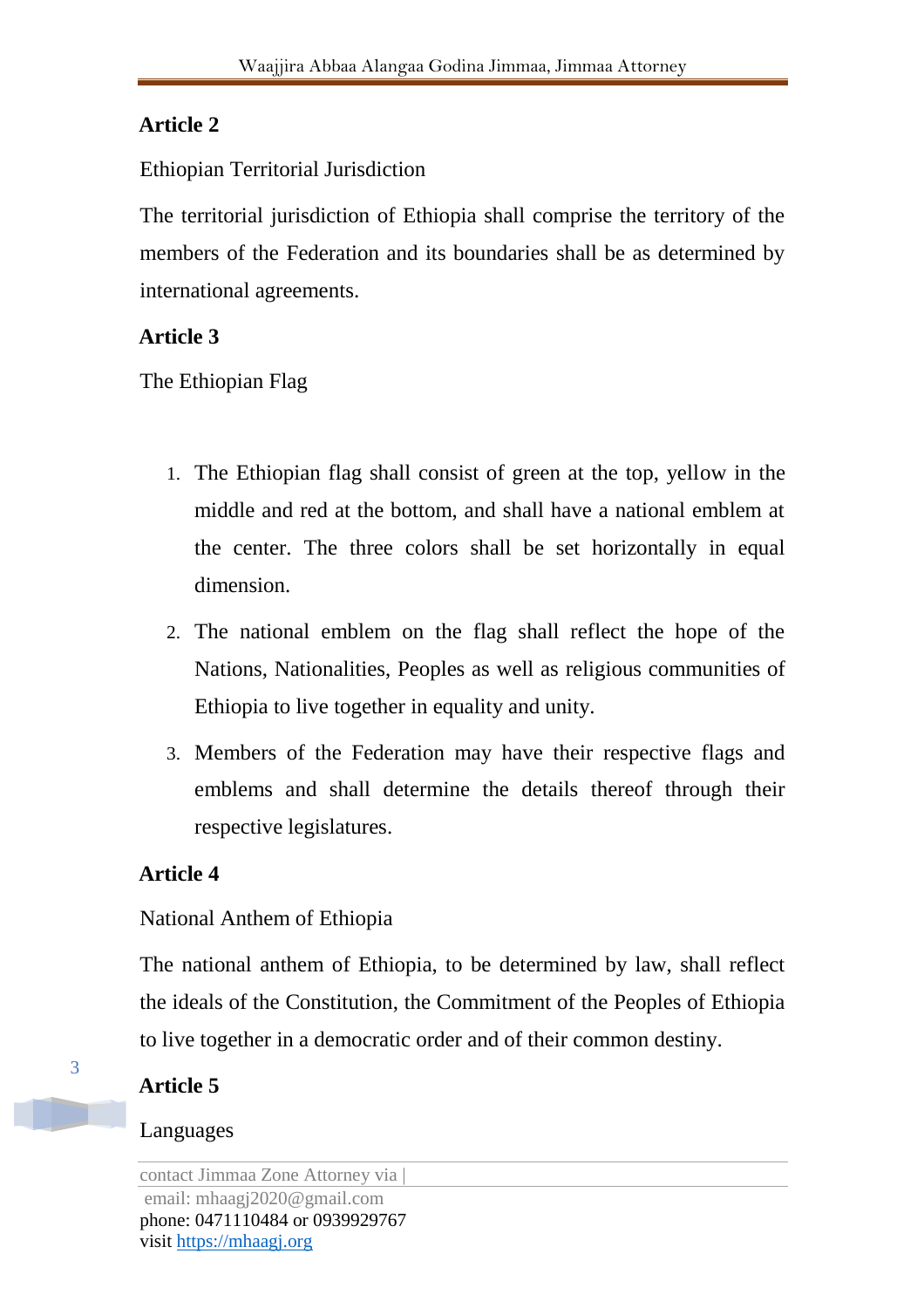- 1. All Ethiopian languages shall enjoy equal state recognition.
- 2. Amharic shall be the working language of the Federal Government.
- 3. Members of the Federation may by law determine their respective working languages.

Nationality

- 1. Any person of either sex shall be an Ethiopian national where both or either parent is Ethiopian.
- 2. Foreign nationals may acquire Ethiopian nationality.
- 3. Particulars relating to nationality shall be determined by law.

#### **Article 7**

Gender Reference

Provisions of this Constitution set out in the masculine gender shall also apply to the feminine gender.

# **CHAPTER TWO FUNDAMENTAL PRINCIPLES OF THE CONSTITUTION**

#### **Article 8**

#### **Sovereignty of the people**

contact Jimmaa Zone Attorney via | email: mhaagj2020@gmail.com phone: 0471110484 or 0939929767 visit https://mhaagj.org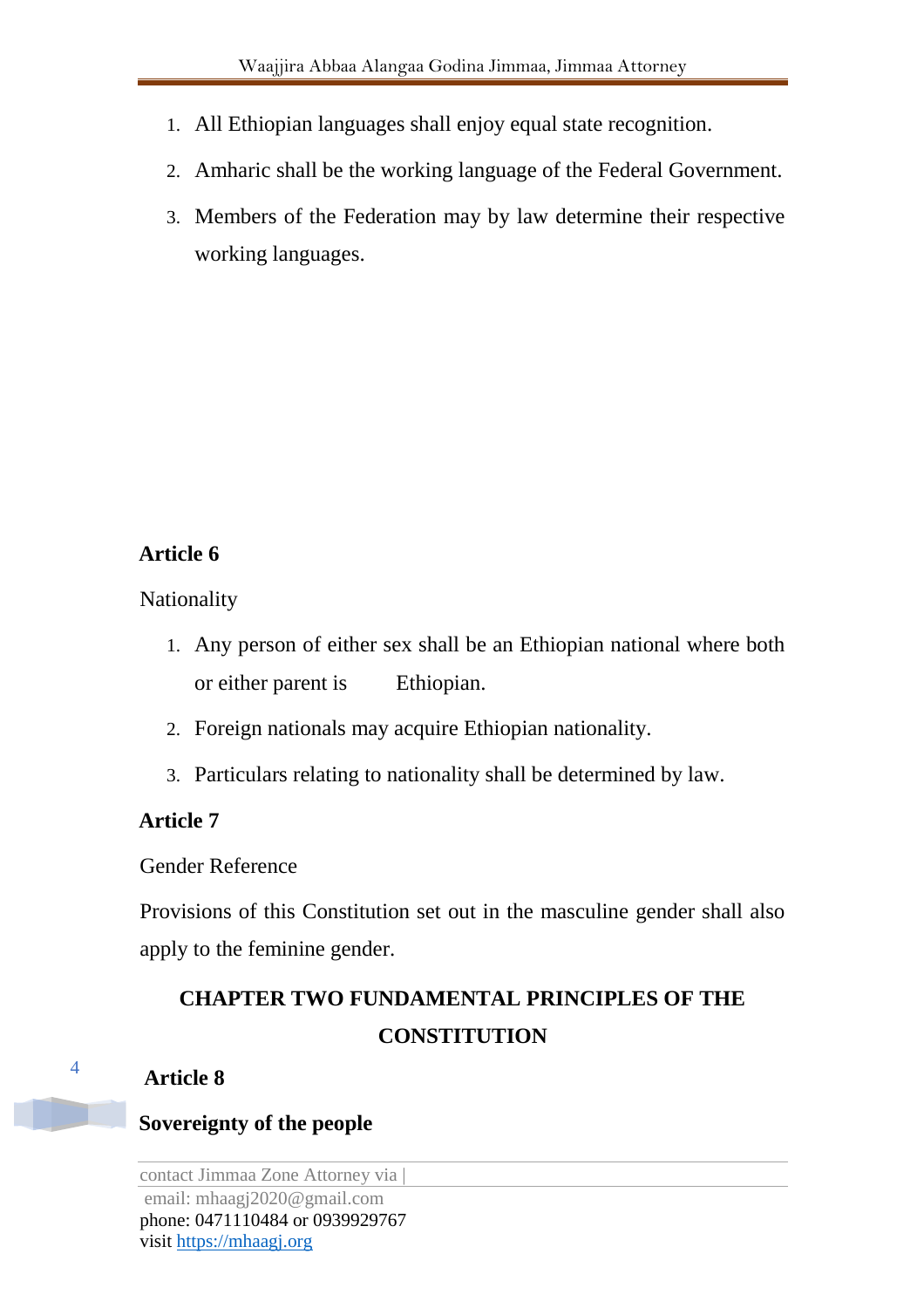- 1. All sovereign power resides in the Nations, Nationalities and Peoples of Ethiopia.
- 2. This Constitution is an expression of their sovereignty.
- 3. Their sovereignty shall be expressed through their representatives elected in accordance with this Constitution and through their direct democratic participation

#### **Supremacy of the Constitution**

- 1. The Constitution is the supreme law of the land. Any law, customary practice or a decision of an organ of state or a public official which contravenes this Constitution shall be of no effect.
- 2. All citizens, organs of state, political organizations, other associations as well as their officials have the duty to ensure observance of the Constitution and to obey it.
- 3. It is prohibited to assume state power in any manner other than that provided under the Constitution.
- 4. All international agreements ratified by Ethiopia are an integral part of the law of the land.

#### **Article 10**

#### **Human and Democratic Rights**

- 1. Human rights and freedoms, emanating from the nature of mankind, are inviolable and inalienable.
- 2. Human and democratic rights of citizens and peoples shall be respected.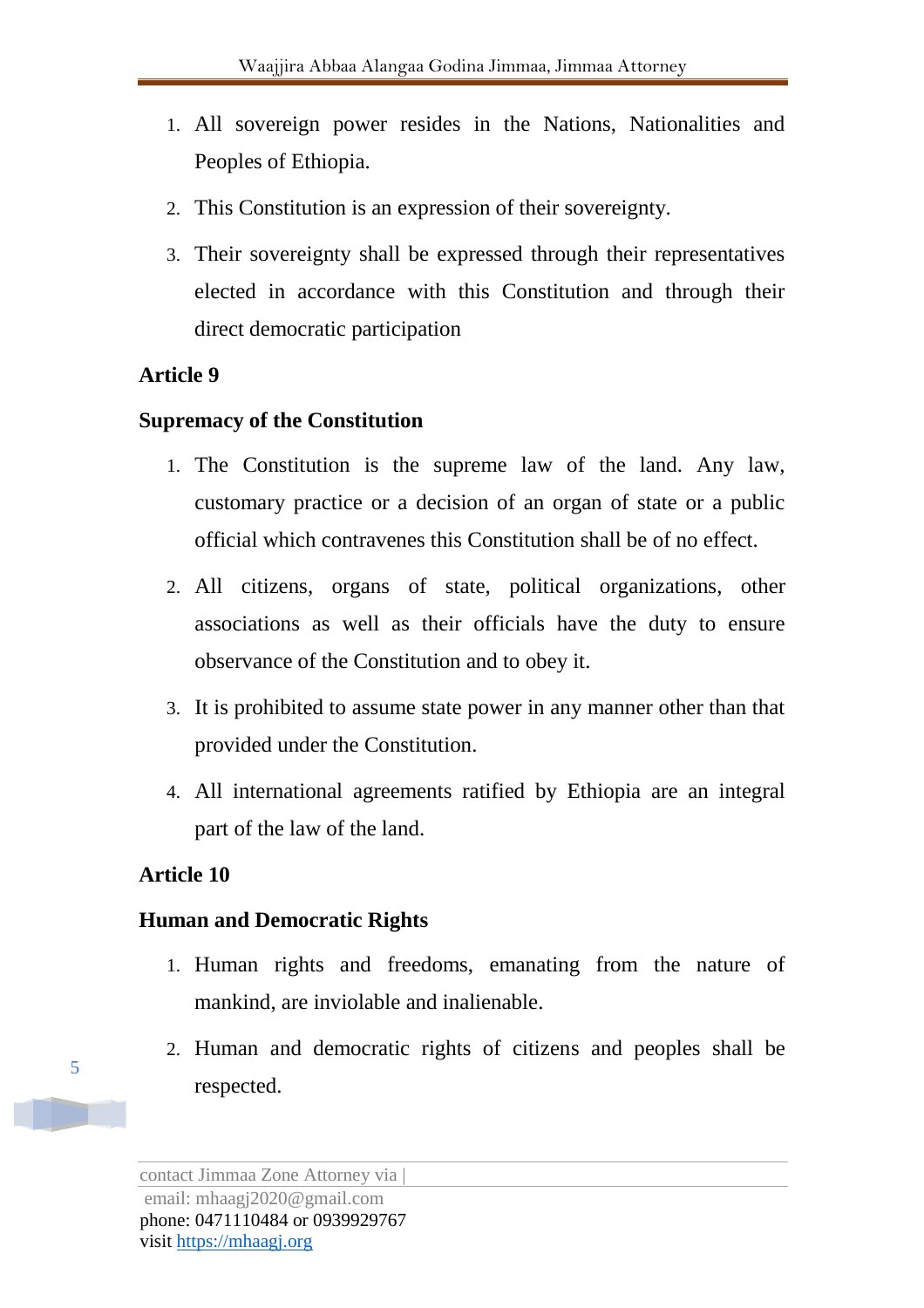#### **Separation of State and Religion**

- 1. State and religion are separate.
- 2. There shall be no state religion.
- 3. The state shall not interfere in religious matters and religion shall not interfere in state affairs.

#### **Article 12**

#### **Conduct and Accountability of Government**

- 1. The conduct of affairs of government shall be transparent.
- 2. Any public official or an elected representative is accountable for any failure in official duties.
- 3. In case of loss of confidence, the people may recall an elected representative.

The particulars of recall shall be determined by law.

### **CHAPTER THREE**

### **FUNDAMENTAL RIGHTS AND FREEDOMS**

#### **Article 13**

### **Scope of Application and Interpretation**

- 1. All Federal and State legislative, executive and judicial organs at all levels shall have the responsibility and duty to respect and enforce the provisions of this Chapter.
- 2. The fundamental rights and freedoms specified in this Chapter shall be interpreted in a manner conforming to the principles of the Universal Declaration of Human Rights, International Covenants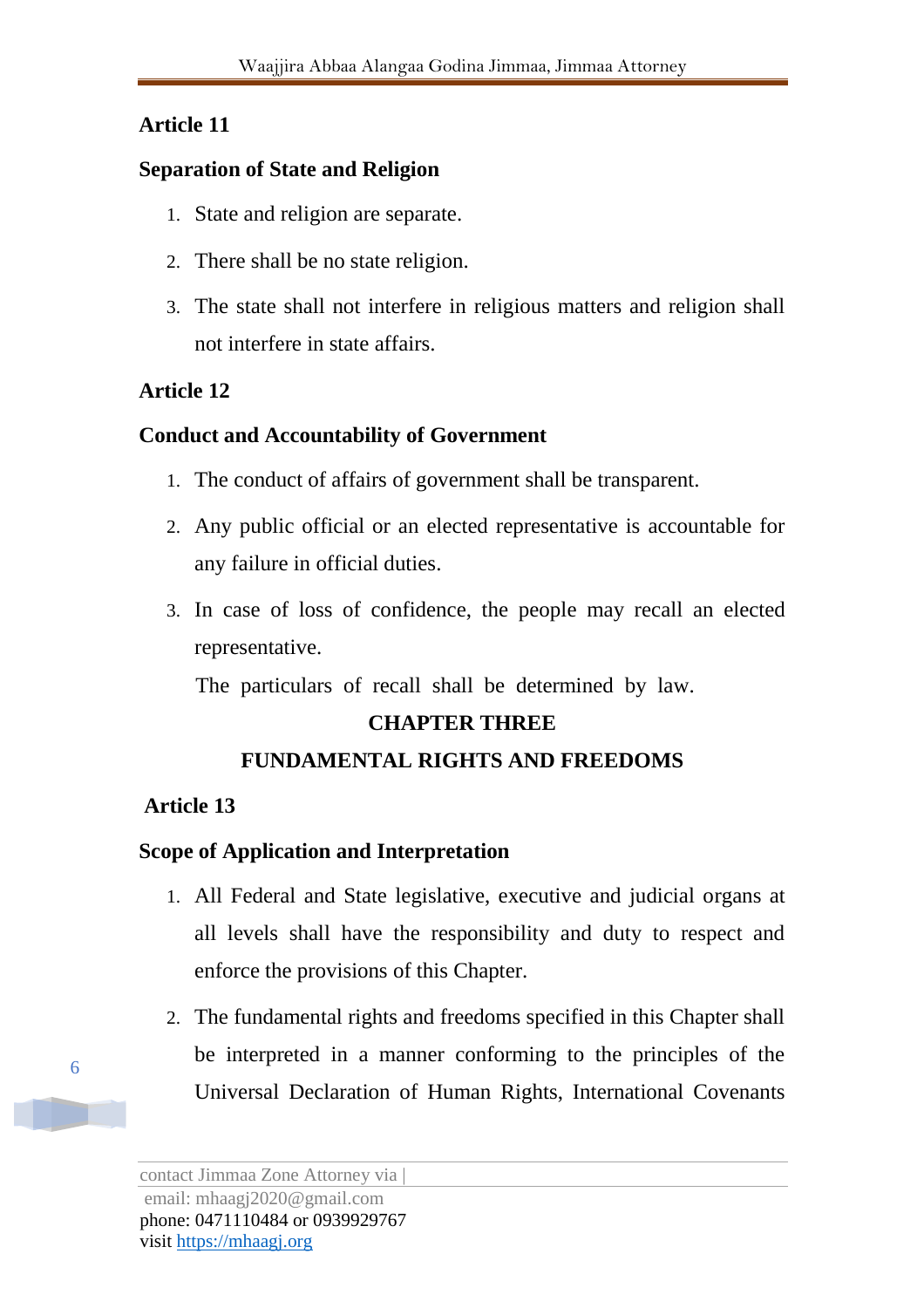on Human Rights and International instruments adopted by Ethiopia. **PART ONE** 

### **HUMAN RIGHTS**

### **Article 14**

#### **Rights to life, the Security of Person and Liberty**

Every person has the inviolable and inalienable right to life the security of person and liberty.

### **Article 15**

### **Right to Life**

Every person has the right to life. No person may be deprived of his life except as a punishment for a serious criminal offence determined by law.

### **Article 16**

### **The Right of the Security of Person**

Every one has the right to protection against bodily harm.

### **Article 17**

### **Right to Liberty**

- 1. No one shall be deprived of his or her liberty except on such grounds and in accordance with such procedure as are established by law.
- 2. No person may be subjected to arbitrary arrest, and no person may be detained without a charge or conviction against him.

### **Article 18**

7

### **Prohibition against Inhuman Treatment**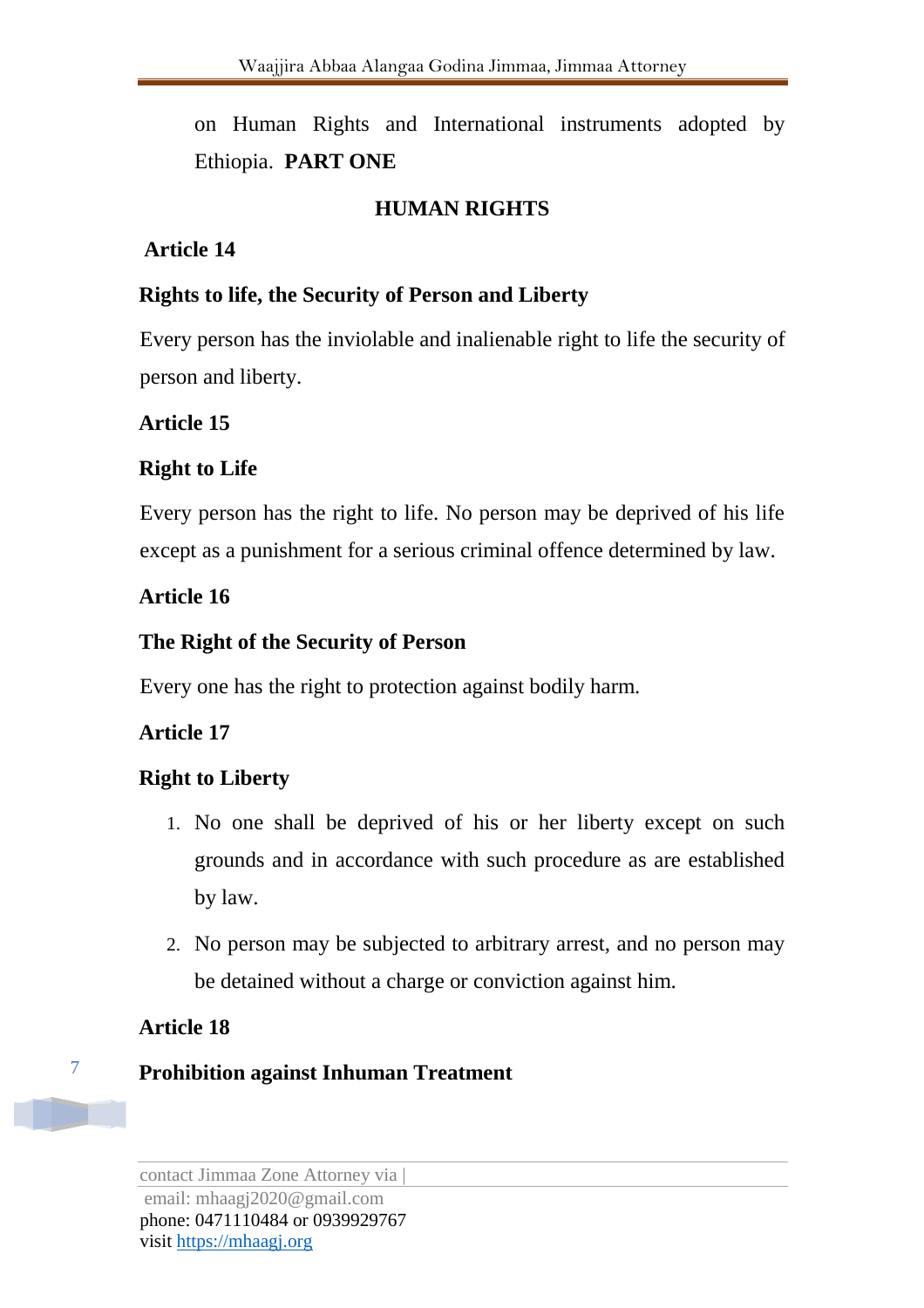- 1. Everyone has the right to protection against cruel, inhuman or degrading treatment or punishment.
- 2. No one shall be held in slavery or servitude. Trafficking in human beings for whatever purpose is prohibited.
- 3. No one shall be required to perform forced or compulsory labour.
- 4. For the purpose of sub-Article 3 of this Article the phrase "forced or compulsory labour" shall not include:
	- a. Any work or service normally required of a person who is under detention in consequence of a lawful order, or of a person during conditional release from such detention;
	- b. In the case of conscientious objectors, any service exacted in lieu of compulsory military service;
	- c. Any service exacted in cases of emergency or calamity threatening the life or well-being of the community;
	- d. Any economic and social development activity voluntarily performed by a community within its locality.

### **Right of Persons Arrested**

- 1. Persons arrested have the right to be informed promptly, in a language they understand, of the reasons for their arrest and of any charge against them.
- 2. Persons arrested have the right to remain silent. Upon arrest, they have the right to be informed promptly, in a language they understand, that any statement they make may be used as evidence against them in court.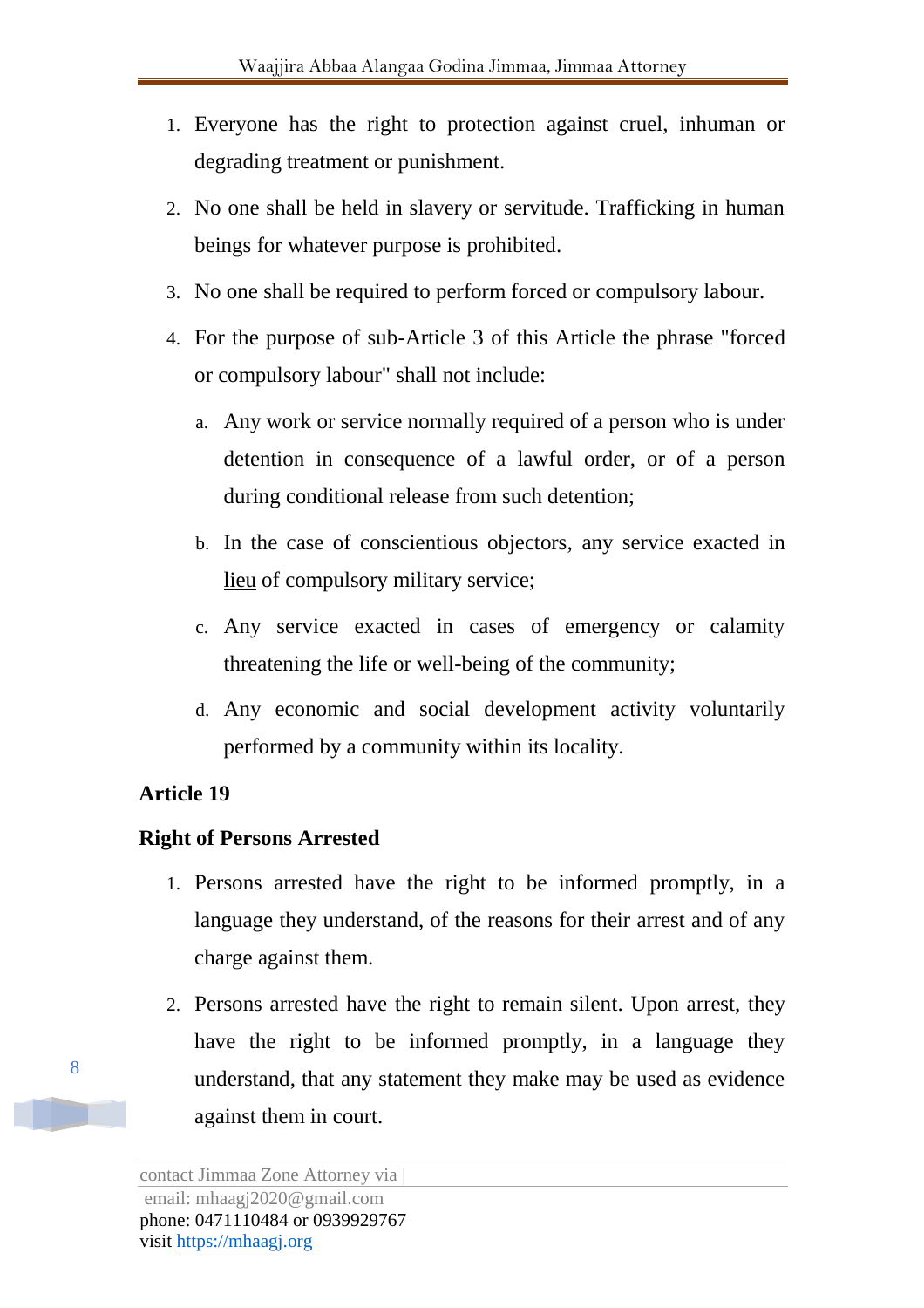- 3. Persons arrested have the right to be brought before a court within 48 hours of their arrest. Such time shall not include the time reasonably required for the journey from the place of arrest to the court. On appearing before a court, they have the right to be given prompt and specific explanation of the reasons for their arrest due to the alleged crime committed.
- 4. All persons have an inalienable right to petition the court to order their physical release where the arresting police officer or the law enforcer fails to bring them before a court within the prescribed time and to provide reasons for their arrest. Where the interest of justice requires, the court may order the arrested person to remain in custody or, when requested remand him for a time strictly required to carry out the necessary investigation. In determining the additional time necessary for investigation, the court shall ensure that the responsible law enforcement authorities carry out the investigation respecting the arrested person's right to a speedy trial.
- 5. Persons arrested shall not be compelled to make confessions or admissions which could be used in evidence against them. Any evidence obtained under coercion shall not be admissible.
- 6. Persons arrested have the right to be released on bail. In exceptional circumstances prescribed by law, the court may deny bail or demand adequate guarantee for the conditional release of the arrested person.

- **Rights of Persons Accused** 
	- 1. Accused persons have the right to a public trial by an ordinary court of law within a reasonable time after having been charged.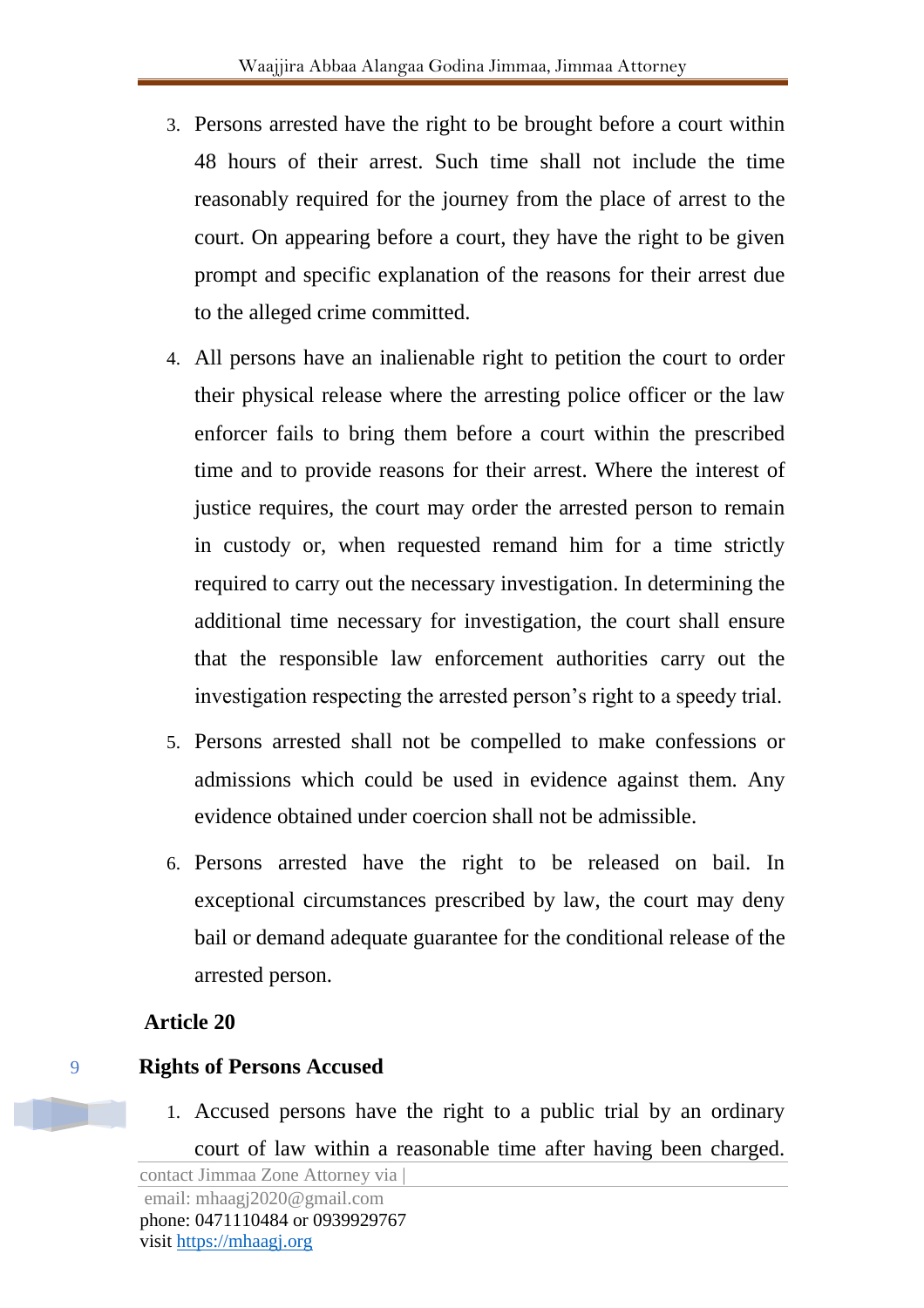The court may hear cases in a closed session only with a view to protecting the right to privacy of the parties concerned, public morals and national security.

- 2. Accused persons have the right to be informed with sufficient particulars of the charge brought against them and to be given the charge in writing.
- 3. During proceedings accused persons have the right to be presumed innocent until proved guilty according to law and not to be compelled to testify against themselves.
- 4. Accused persons have the right to full access to any evidence presented against them, to examine witnesses testifying against them, to adduce or to have evidence produced in their own defence, and to obtain the attendance of and examination of witnesses on their behalf before the court.
- 5. Accused persons have the right to be represented by legal counsel of their choice, and, if they do not have sufficient means to pay for it and miscarriage of justice would result, to be provided with legal representation at state expense.
- 6. All persons have the right of appeal to the competent court against an order or a judgment of the court which first heard the case.
- 7. They have the right to request for the assistance of an interpreter at state expense where the court proceedings are conducted in a language they do not understand.

### **Article 21**

### **The Rights of Persons Held in Custody and Convicted Prisoners**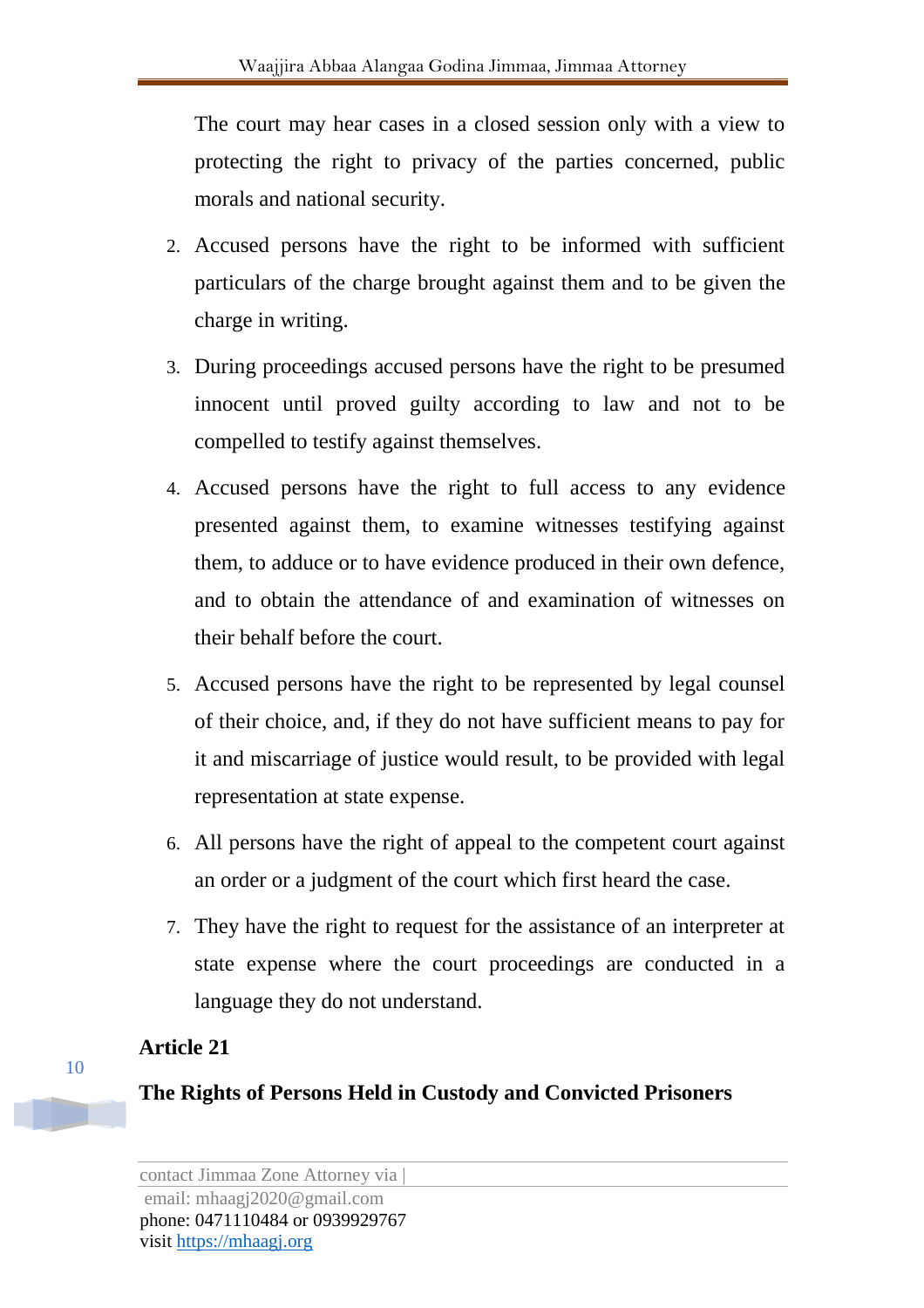- 1. All persons held in custody and persons imprisoned upon conviction and sentencing have the right to treatments respecting their human dignity.
- 2. All persons shall have the opportunity to communicate with, and to be visited by, their spouses or partners, close relatives, friends, religious councilors, medical doctors and their legal counsel.

#### **Non-retroactivity of Criminal Law**

- 1. No one shall be held guilty of any criminal offence on account of any act or omission which did not constitute a criminal offence at the time when it was committed. Nor shall a heavier penalty be imposed on any person than the one that was applicable at the time when the criminal offence was committed.
- 2. Notwithstanding the provisions of sub-Article 1 of this Article, a law promulgated subsequent to the commission of the offence shall apply if it is advantageous to the accused or convicted person.

### **Article 23**

#### **Prohibition of Double Jeopardy**

No person shall be liable to be tried or punished again for an offense for which he has already been finally convicted or acquitted in accordance with the criminal law and procedure.

#### **Article 24**

### **Right to Honour and Reputation**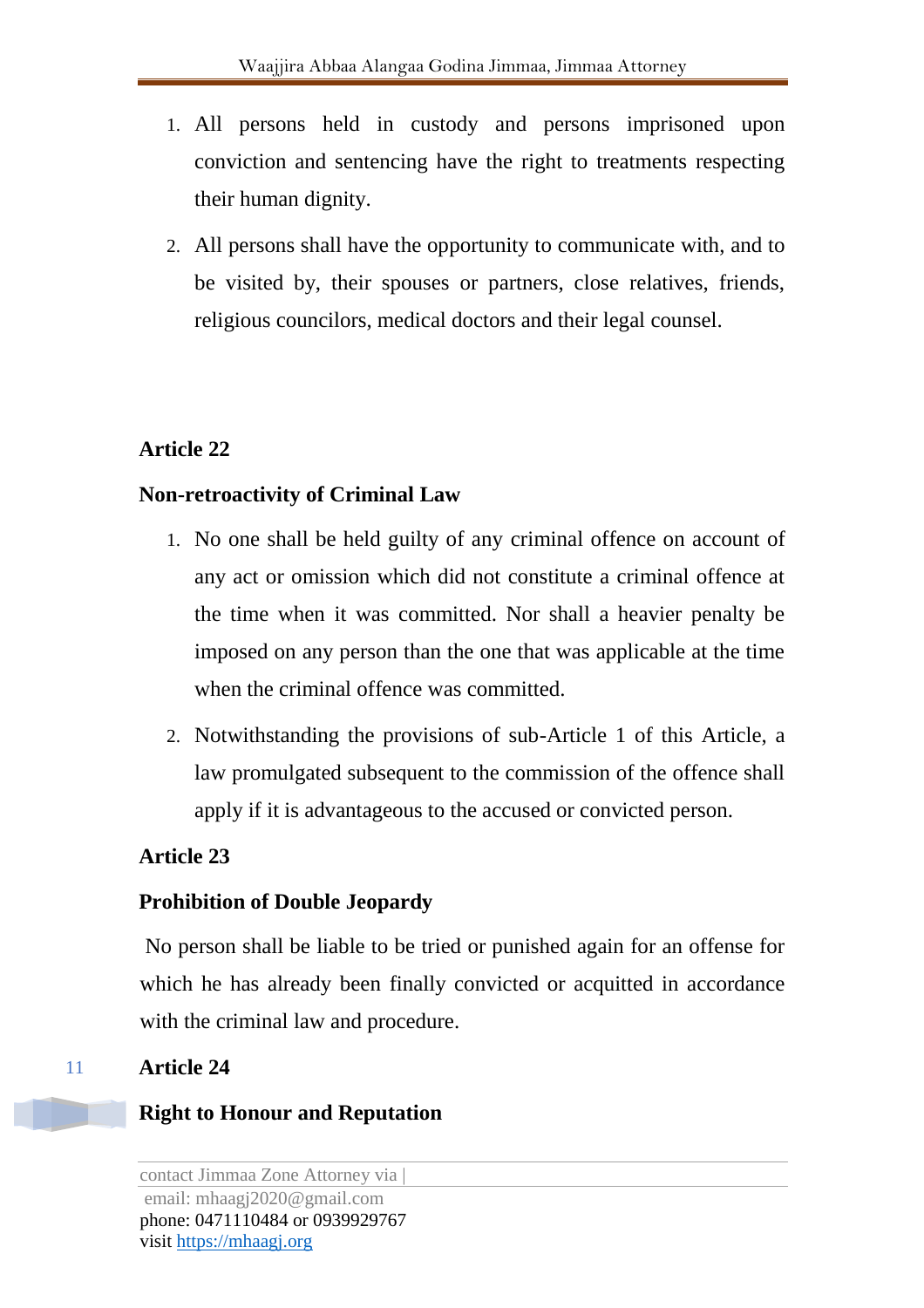- 1. Everyone has the right to respect for his human dignity, reputation and honour.
- 2. Everyone has the right to the free development of his personality in a manner compatible with the rights of other citizens.
- 3. Everyone has the right to recognition every where as a person.

### **Right to Equality**

All persons are equal before the law and are entitled without any discrimination to the equal protection of the law. In this respect, the law shall guarantee to all persons equal and effective protection without discrimination on grounds of race, nation, nationality, or other social origin, colour, sex, language, religion, political or other opinion, property, birth or other status.

### **Article 26**

### **Right to Privacy**

- 1. Everyone has the right to privacy. This right shall include the right not to be subjected to searches of his home, person or property, or the seizure of any property under his personal possession.
- 2. Everyone has the right to the inviolability of his notes and correspondence including postal letters, and communications made by means of telephone, telecommunications and electronic devices.
- 3. Public officials shall respect and protect these rights. No restrictions may be placed on the enjoyment of such rights except in compelling circumstances and in accordance with specific laws whose purposes shall be the safeguarding of national security or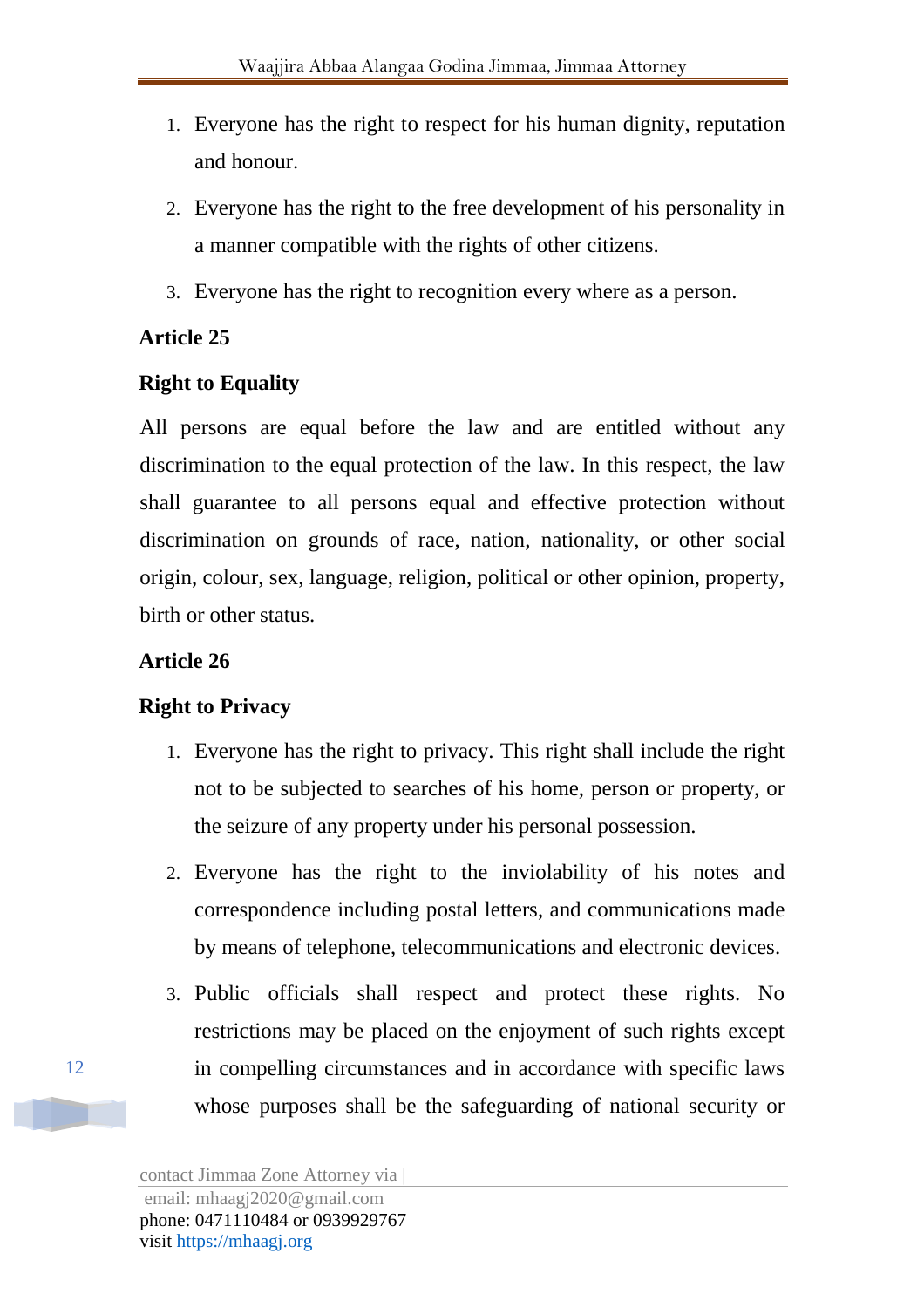public peace, the prevention of crimes or the protection of health, public morality or the rights and freedoms of others.

#### **Article 27**

#### **Freedom of Religion, Belief and Opinion**

- 1. Everyone has the right to freedom of thought, conscience and religion. This right shall include the freedom to hold or to adopt a religion or belief of his choice, and the freedom, either individually or in community with others, and in public or private, to manifest his religion or belief in worship, observance, practice and teaching.
- 2. Without prejudice to the provisions of sub-Article 2 of Article 90, believers may establish institutions of religious education and administration in order to propagate and organize their religion.
- 3. No one shall be subject to coercion or other means which would restrict or prevent his freedom to hold a belief of his choice.
- 4. Parents and legal guardians have the right to bring up their children ensuring their religious and moral education in conformity with their own convictions.
- 5. Freedom to express or manifest one's religion or belief may be subject only to such limitations as are prescribed by law and are necessary to protect public safety, peace, health, education, public morality or the fundamental rights and freedoms of others, and to ensure the independence of the state from religion.

#### **Article 28**

#### **Crimes Against Humanity**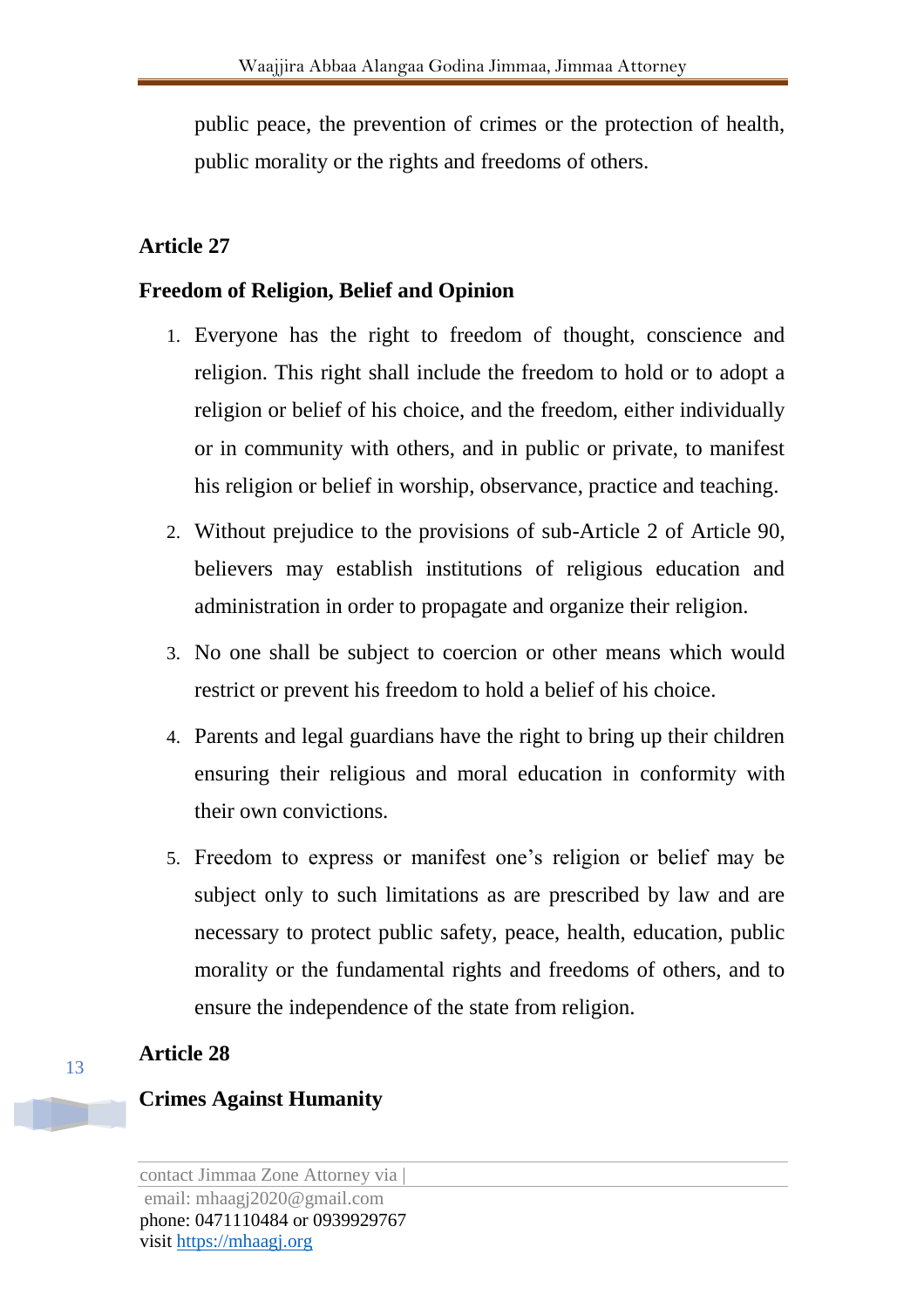- 1. Criminal liability of persons who commit crimes against humanity, so defined by international agreements ratified by Ethiopia and by other laws of Ethiopia, such as genocide, summary executions, forcible disappearances or torture shall not be barred by statute of limitation. Such offences may not be commuted by amnesty or pardon of the legislature or any other state organ.
- 2. In the case of persons convicted of any crime stated in sub-Article 1 of this Article and sentenced with the death penalty, the Head of State may, without prejudice to the provisions here in above, commute the punishment to life imprisonment.

### **PART TWO**

### **DEMOCRATIC RIGHTS**

#### **Article 29**

#### **Right of Thought, Opinion and Expression**

- 1. Everyone has the right to hold opinions without interference.
- 2. Everyone has the right to freedom of expression without any interference. This right shall include freedom to seek, receive and impart information and ideas of all kinds, regardless of frontiers, either orally, in writing or in print, in the form of art, or through any media of his choice.
- 3. Freedom of the press and other mass media and freedom of artistic creativity is guaranteed. Freedom of the press shall specifically include the following elements:

14

a. Prohibition of any form of censorship.

contact Jimmaa Zone Attorney via | email: mhaagj2020@gmail.com

phone: 0471110484 or 0939929767 visit https://mhaagj.org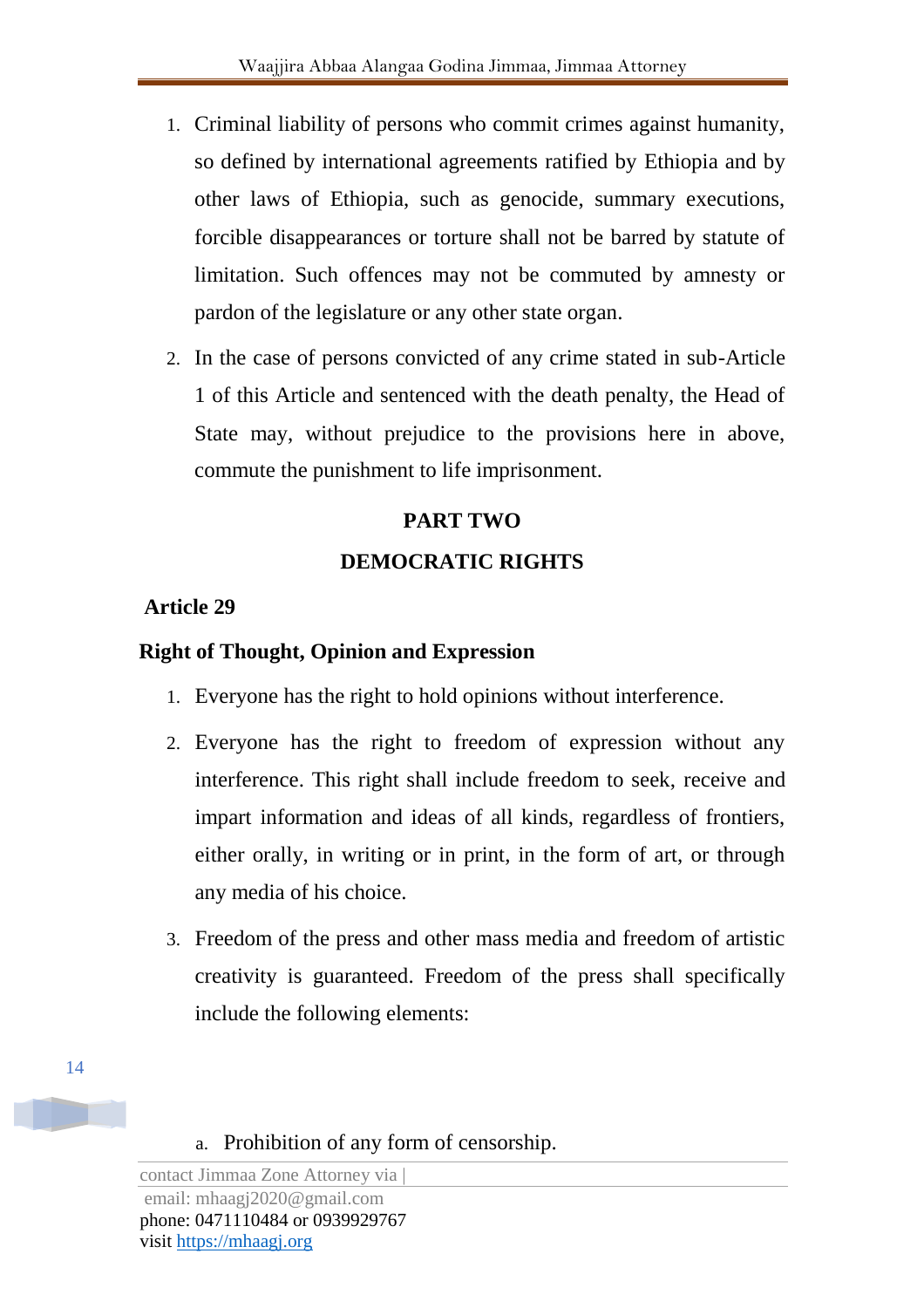- b. Access to information of public interest.
- 4. In the interest of the free flow of information, ideas and opinions which are essential to the functioning of a democratic order, the press shall, as an institution, enjoy legal protection to ensure its operational independence and its capacity to entertain diverse opinions.
- 5. Any media financed by or under the control of the State shall be operated in a manner ensuring its capacity to entertain diversity in the expression of opinion.
- 6. These rights can be limited only through laws which are guided by the principle that freedom of expression and information cannot be limited on account of the content or effect of the point of view expressed. Legal limitations can be laid down in order to protect the well-being of the youth, and the honour and reputation of individuals. Any propaganda for war as well as the public expression of opinion intended to injure human dignity shall be prohibited by law.
- 7. Any citizen who violates any legal limitations on the exercise of these rights may be held liable under the law.

#### **The Right of Assembly, Demonstration and Petition**

1. Everyone has the right to assemble and to demonstrate together with others peaceably and unarmed, and to petition. Appropriate regulations may be made in the interest of public convenience relating to the location of open-air meetings and the route of movement of demonstrators or, for the protection of democratic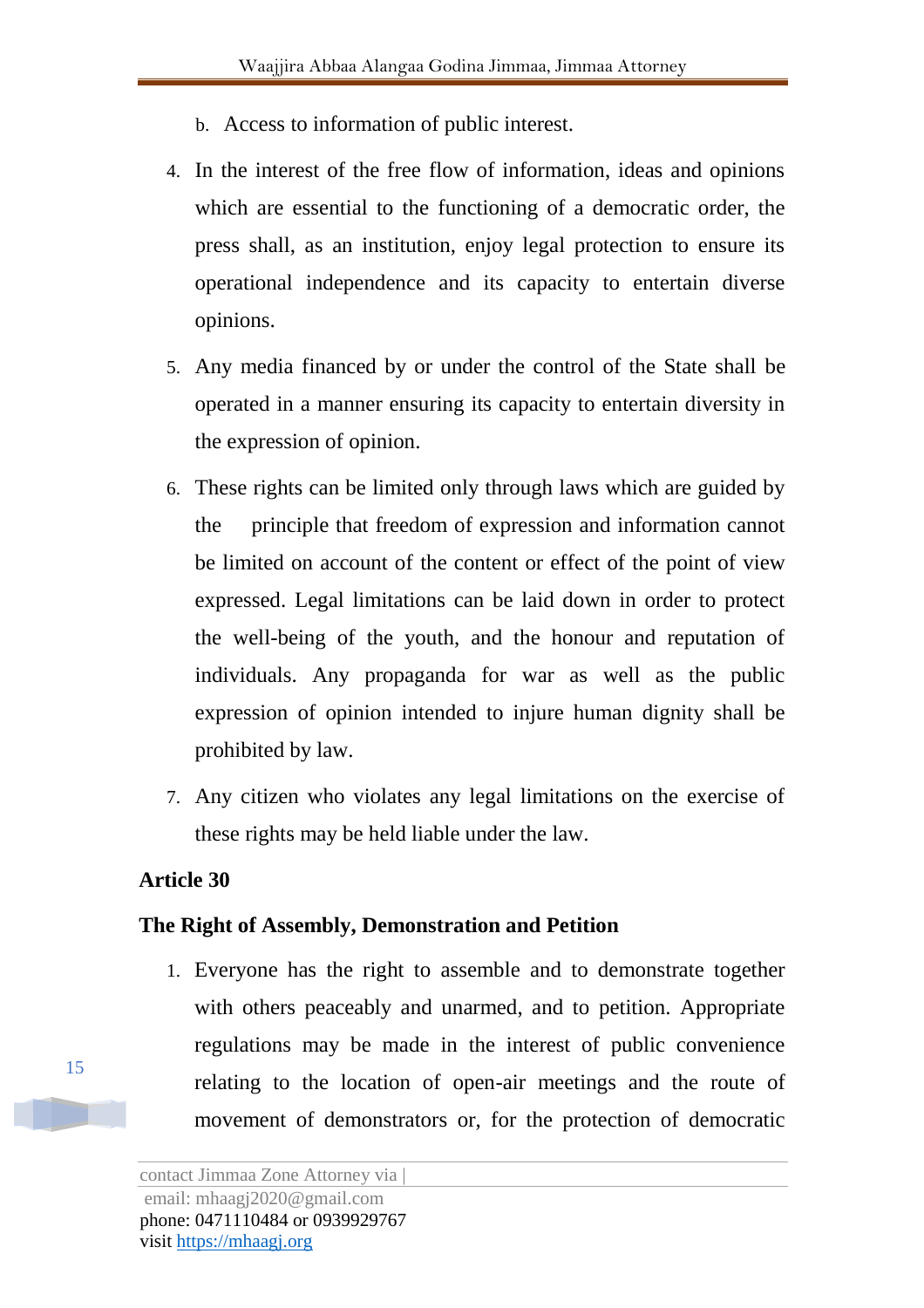rights, public morality and peace during such a meeting or demonstration.

2. This right does not exempt from liability under laws enacted to protect the well-being of the youth or the honour and reputation of individuals, and laws prohibiting any propaganda for war and any public expression of opinions intended to injure human dignity.

### **Article 31**

### **Freedom of Association**

Every person has the right to freedom of association for any cause or purpose. Organizations formed, in violation of appropriate laws, or to illegally subvert the constitutional order, or which promote such activities are prohibited.

### **Article 32**

### **Freedom of Movement**

- 1. Any Ethiopian or foreign national lawfully in Ethiopia has, within the national territory, the right to liberty of movement and freedom to choose his residence, as well as the freedom to leave the country at any time he wishes to.
- 2. Any Ethiopian national has the right to return to his country.

# **Article 33**

# **Rights of Nationality**

1. No Ethiopian national shall be deprived of his or her Ethiopian nationality against his or her will. Marriage of an Ethiopian national of either sex to a foreign national shall not annul his or her Ethiopian nationality.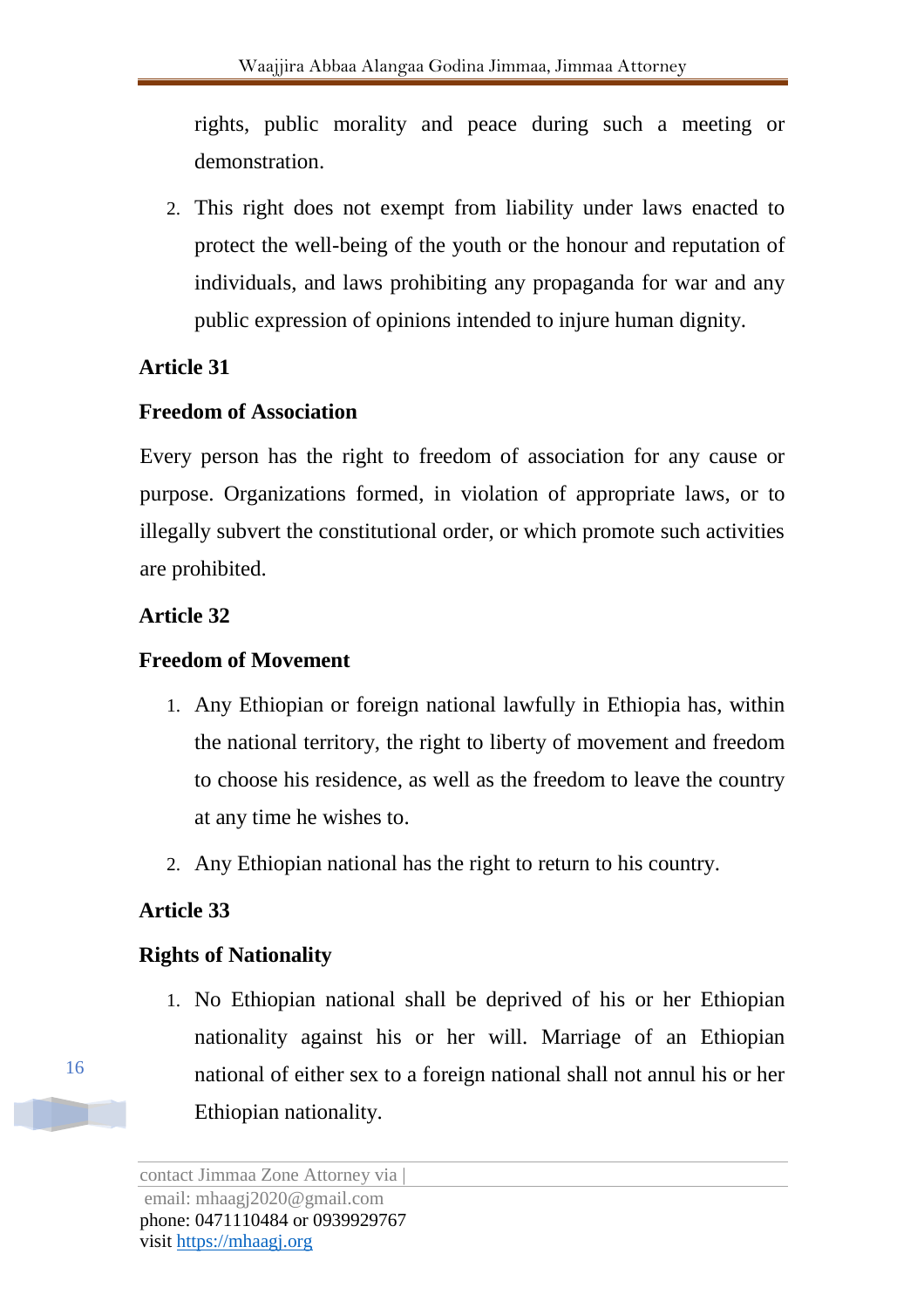- 2. Every Ethiopian national has the right to the enjoyment of all rights, protection and benefits derived from Ethiopian nationality as prescribed by law.
- 3. Any national has the right to change his Ethiopian nationality.
- 4. Ethiopian nationality may be conferred upon foreigners in accordance with law enacted and procedures established consistent with international agreements ratified by Ethiopia.

#### **Marital, Personal and Family Rights**

- 1. Men and women, without any distinction as to race, nation, nationality or religion, who have attained marriageable age as defined by law, have the right to marry and found a family. They have equal rights while entering into, during marriage and at the time of divorce. Laws shall be enacted to ensure the protection of rights and interests of children at the time of divorce.
- 2. Marriage shall be entered into only with the free and full consent of the intending spouses.
- 3. The family is the natural and fundamental unit of society and is entitled to protection by society and the State.
- 4. In accordance with provisions to be specified by law, a law giving recognition to marriage concluded under systems of religious or customary laws may be enacted.
- 5. This Constitution shall not preclude the adjudication of disputes relating to personal and family laws in accordance with religious or customary laws, with the consent of the parties to the dispute. Particulars shall be determined by law.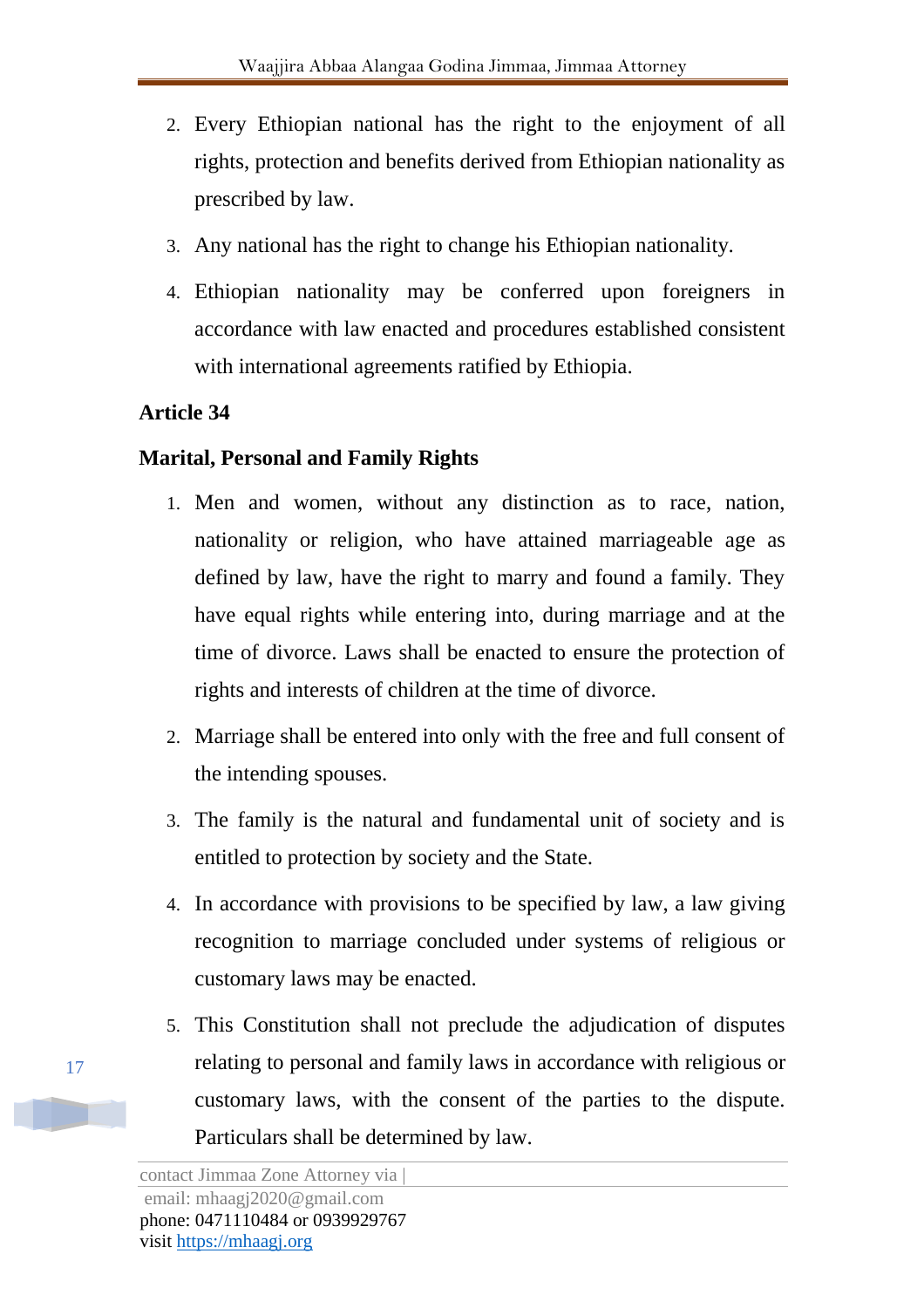#### **Rights of Women**

- 1. Women shall , in the enjoyment of rights and protections provided for by this Constitution, have equal right with men.
- 2. Women have equal rights with men in marriage as prescribed by this Constitution.
- 3. The historical legacy of inequality and discrimination suffered by women in Ethiopia taken into account, women, in order to remedy this legacy, are entitled to affirmative measures. The purpose of such measures shall be to provide special attention to women so as to enable them to compete and participate on the basis of equality with men in political, social and economic life as well as in public and private institutions.
- 4. The State shall enforce the right of women to eliminate the influences of harmful customs. Laws, customs and practices that oppress or cause bodily or mental harm to women are prohibited.
- 5. (a) Women have the right to maternity leave with full pay. The duration of maternity leave shall be determined by law taking into account the nature of the work, the health of the mother and the well-being of the child and family. (b) Maternity leave may, in accordance with the provisions of law, include prenatal leave with full pay.
- 6. Women have the right to full consultation in the formulation of national development policies, the designing and execution of projects, and particularly in the case of projects affecting the interests of women.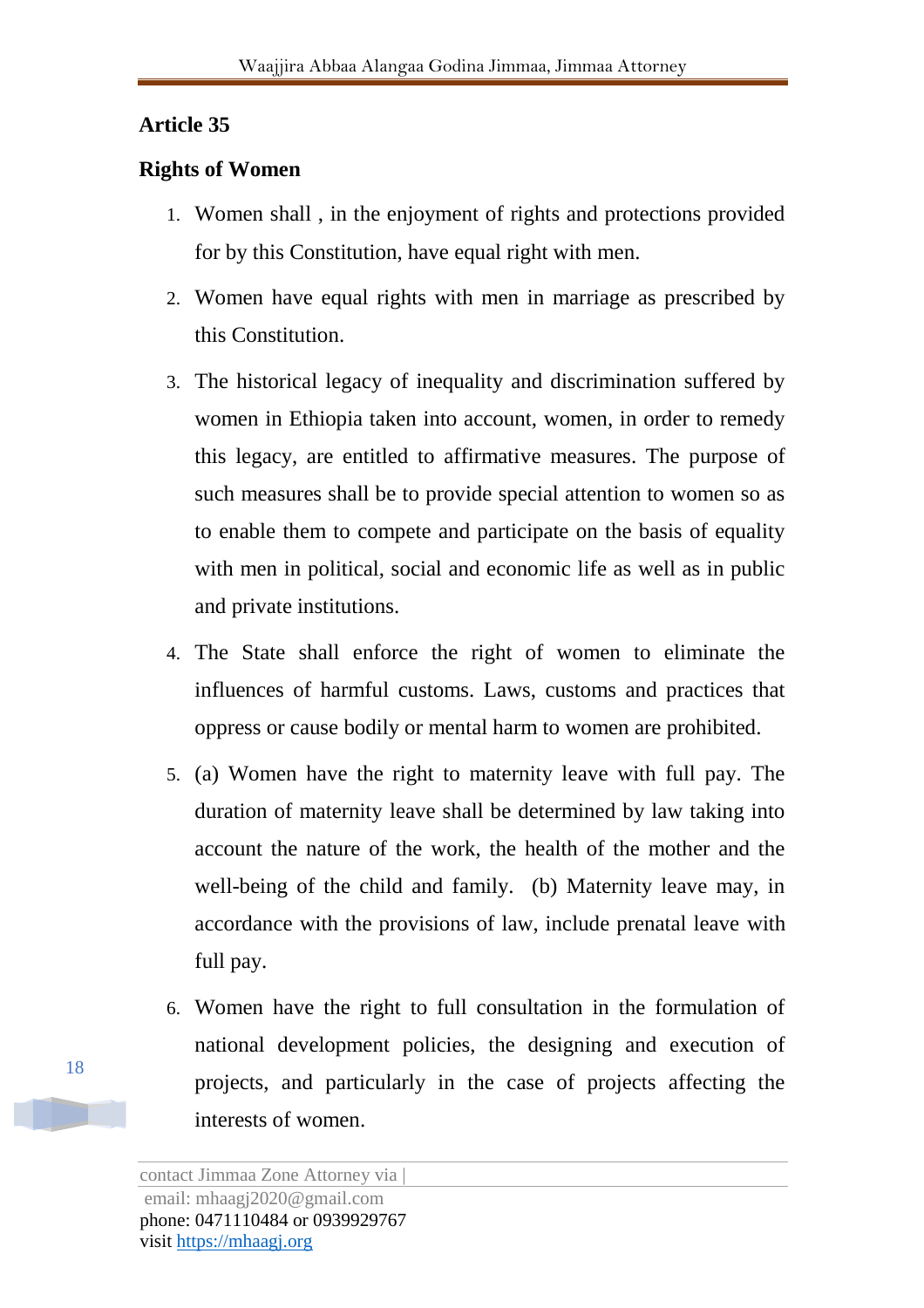- 7. Women have the right to acquire, administer, control, use and transfer property. In particular, they have equal rights with men with respect to use, transfer, administration and control of land. They shall also enjoy equal treatment in the inheritance of property.
- 8. Women shall have a right to equality in employment, promotion, pay, and the transfer of pension entitlements.
- 9. To prevent harm arising from pregnancy and childbirth and in order to safeguard their health, women have the right of access to family planning education, information and capacity.

### **Rights of Children**

- 1. Every child has the right:
	- a. To life;
	- b. To a name and nationality;
	- c. To know and be cared for by his or her parents or legal guardians;
	- d. Not to be subject to exploitative practices, neither to be required nor permitted to perform work which may be hazardous or harmful to his or her education, health or well-being;
	- e. To be free of corporal punishment or cruel and inhumane treatment in schools and other institutions responble for the care of children.
- 2. In all actions concerning children undertaken by public and private welfare institutions, courts of law, administrative authorities or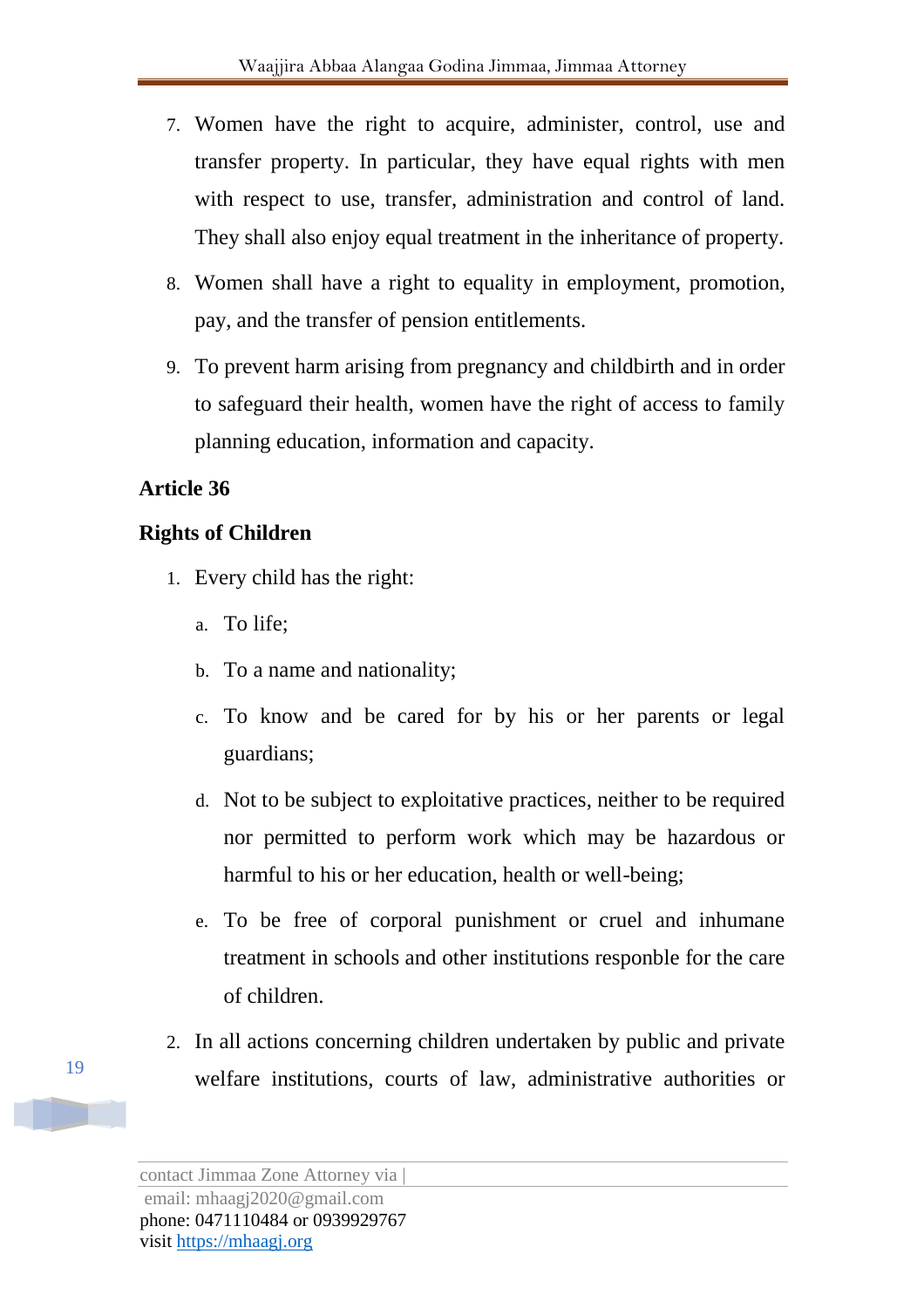legislative bodies, the primary consideration shall be the best interest of the child.

- 3. Juvenile offenders admitted to corrective or rehabilitative institutions, and juveniles who become wards of the State or who are placed in public or private orphanages, shall be kept separately from adults.
- 4. Children born out of wedlock shall have the same rights as children born of wedlock.
- 5. The State shall accord special protection to orphans and shall encourage the establishment of institutions which ensure and promote their adoption and advance their welfare, and education.

### **Article 37**

#### **Right of Access to Justice**

- 1. Everyone has the right to bring a justiciable matter to, and to obtain a decision or judgment by, a court of law or any other competent body with judicial power.
- 2. The decision or judgment referred to under sub-Article 1 of this Article may also be sought by:

(a) Any association representing the Collective or individual interest of its members; or

(b) Any group or person who is a member of, or represents a group with similar interests.

### **Article 38**

### **The Right to Vote and to be Elected**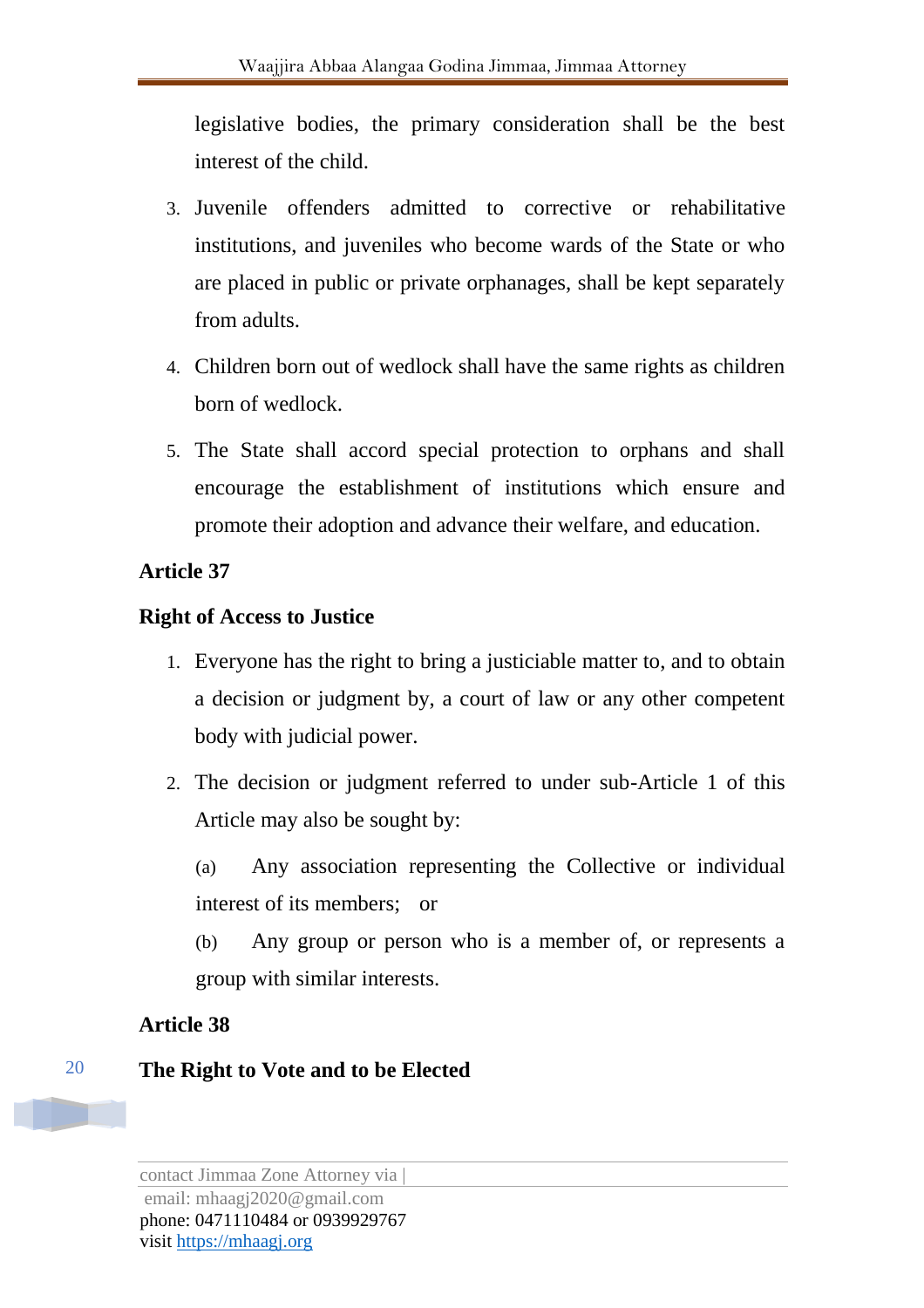1. Every Ethiopian national, without any discrimination based on colour, race, nation, nationality, sex, language, religion, political or other opinion or other status, has the following rights:

(a) To take part in the conduct of public affairs, directly and through freely chosen representatives;

(b) On the attainment of 18 years of age, to vote in accordance with law; (c) To vote and to be elected at periodic elections to any office at any level of government; elections shall be by universal and equal suffrage and shall be held by secret ballot, guaranteeing the free expression of the will of the electors.

- 2. The right of everyone to be a member of his own will in a political organization, labour union, trade organization, or employers' or professional association shall be respected if he or she meets the special and general requirements stipulated by such organization.
- 3. Elections to positions of responsibility with any of the organizations referred to under sub-Article 2 of this Article shall be conducted in a free and democratic manner.
- 4. The provisions of sub-Articles 2 and 3 of this Article shall apply to civic organizations which significantly affect the public interest.

### **Article 39**

### **Rights of Nations, Nationalities, and Peoples**

1. Every Nation, Nationality and People in Ethiopia has an unconditional right to self-determination, including the right to secession.

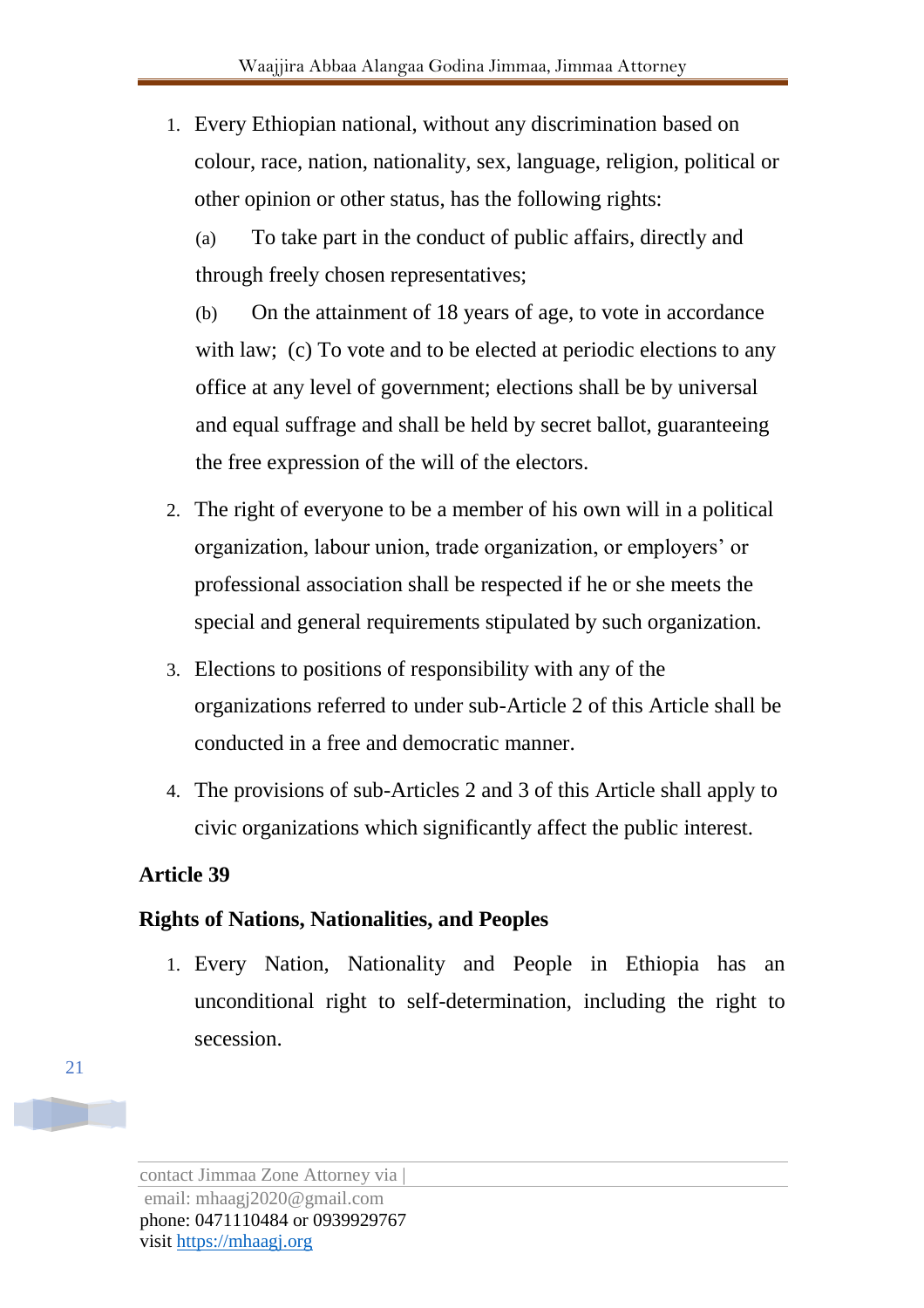- 2. Every Nation, Nationality and People in Ethiopia has the right to speak, to write and to develop its own language; to express, to develop and to promote its culture; and to preserve its history.
- 3. Every Nation, Nationality and People in Ethiopia has the right to a full measure of self-government which includes the right to establish institutions of government in the territory that it inhabits and to equitable representation in state and Federal governments.
- 4. The right to self-determination, including secession, of every Nation,

Nationality and People shall come into effect:

(a) When a demand for secession has been approved by a twothirds majority of the members of the Legislative Council of the Nation, Nationality or People concerned;

(b) When the Federal Government has organized a referendum which must take place within three years from the time it received the concerned council's decision for secession;

(c) When the demand for secession is supported by majority vote in the referendum;

(d) When the Federal Government will have transferred its powers to the council of the Nation, Nationality or People who has voted to secede; and (e) When the division of assets is effected in a manner prescribed by law.

5. A "Nation, Nationality or People" for the purpose of this Constitution , is a group of people who have or share large measure of a common culture or similar customs, mutual intelligibility of language, belief in a common or related identities, a common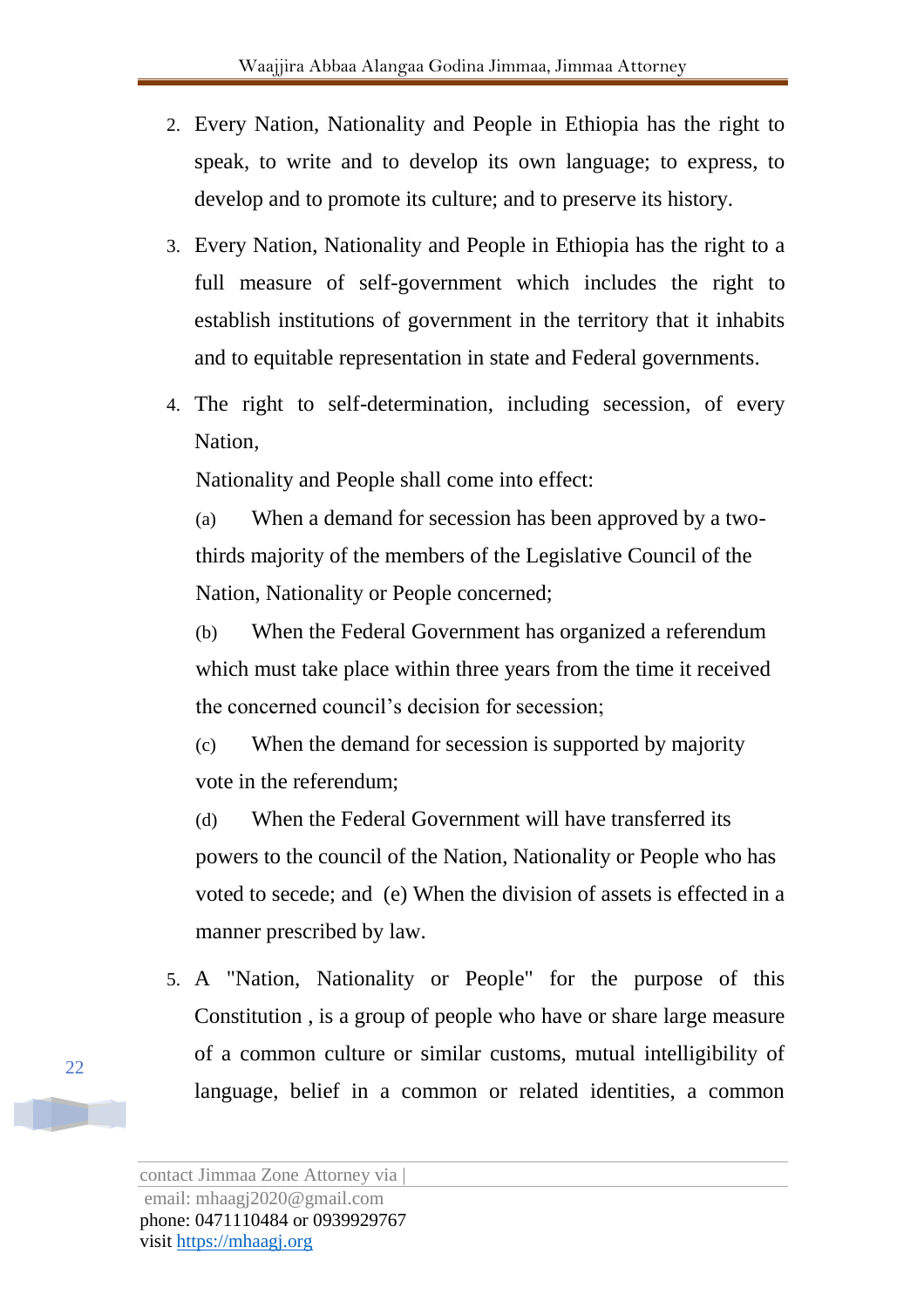psychological make-up, and who inhabit an identifiable, predominantly contiguous territory.

### **Article 40**

### **The Right to Property**

- 1. Every Ethiopian citizen has the right to the ownership of private property. Unless prescribed otherwise by law on account of public interest, this right shall include the right to acquire, to use and, in a manner compatible with the rights of other citizens, to dispose of such property by sale or bequest or to transfer it otherwise.
- 2. "Private property", for the purpose of this Article, shall mean any tangible or intangible product which has value and is produced by the labour, creativity, enterprise or capital of an individual citizen, associations which enjoy juridical personality under the law, or in appropriate circumstances, by communities specifically empowered by law to own property in common.
- 3. The right to ownership of rural and urban land, as well as of all natural resources, is exclusively vested in the State and in the peoples of Ethiopia. Land is a common property of the Nations, Nationalities and Peoples of Ethiopia and shall not be subject to sale or to other means of exchange.
- 4. Ethiopian peasants have right to obtain land without payment and the protection against eviction from their possession. The implementation of this provision shall be specified by law.
- 5. Ethiopian pastoralists have the right to free land for grazing and cultivation as well as the right not to be displaced from their own lands. The implementation shall be specified by law.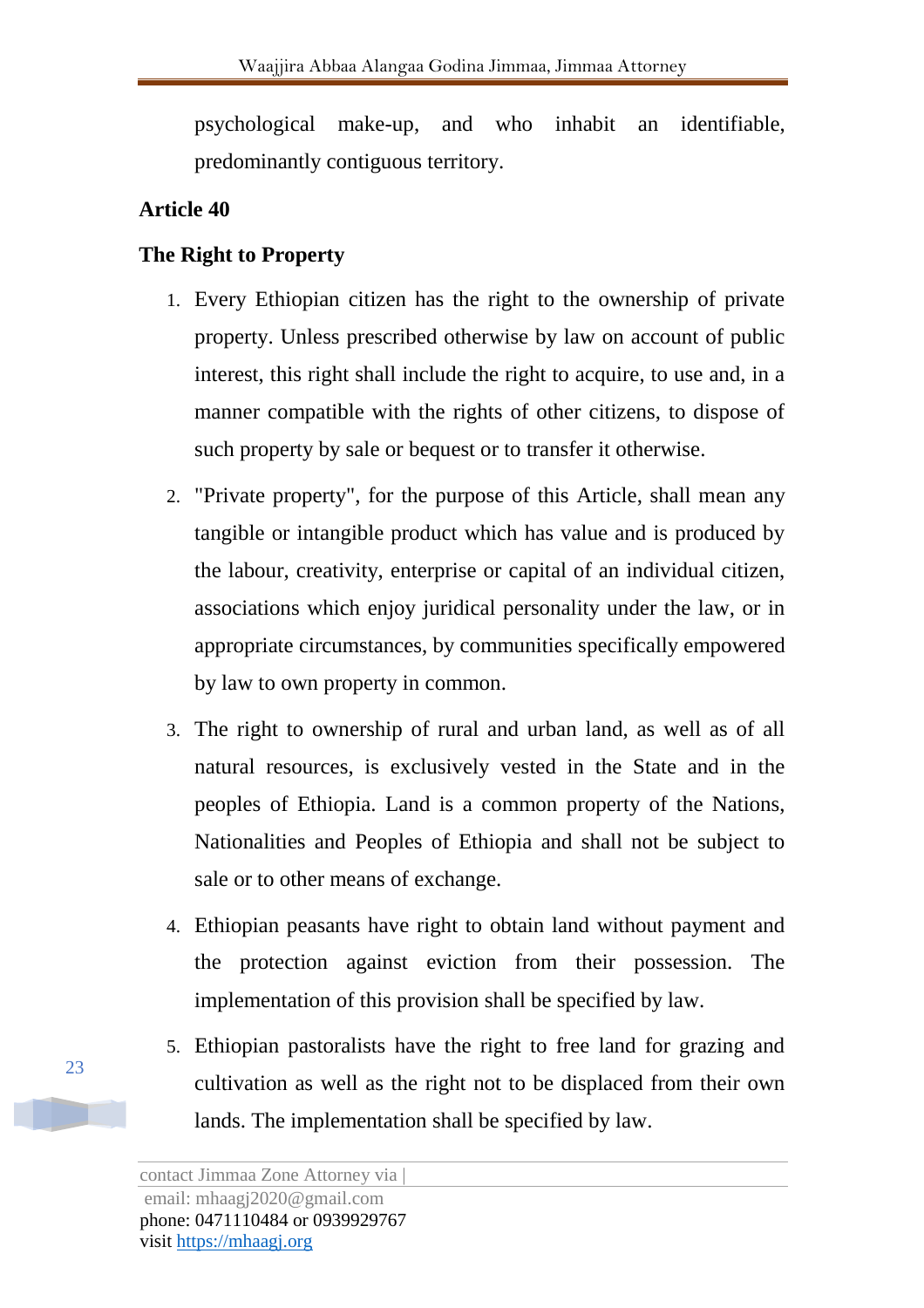- 6. Without prejudice to the right of Ethiopian Nations, Nationalities, and Peoples to the ownership of land, government shall ensure the right of private investors to the use of land on the basis of payment arrangements established by law. Particulars shall be determined by law.
- 7. Every Ethiopian shall have the full right to the immovable property he builds and to the permanent improvements he brings about on the land by his labour

or capital. This right shall include the right to alienate, to bequeath, and, where the right of use expires, to remove his property, transfer his title, or claim compensation for it. Particulars shall be determined by law.

8. Without prejudice to the right to private property, the government may expropriate private property for public purposes subject to payment in advance of compensation commensurate to the value of the property.

### **Article 41**

### **Economic, Social and Cultural Rights**

- 1. Every Ethiopian has the right to engage freely in economic activity and to pursue a livelihood of his choice anywhere within the national territory.
- 2. Every Ethiopian has the right to choose his or her means of livelihood, occupation and profession.
- 3. Every Ethiopian national has the right to equal access to publicly funded social services.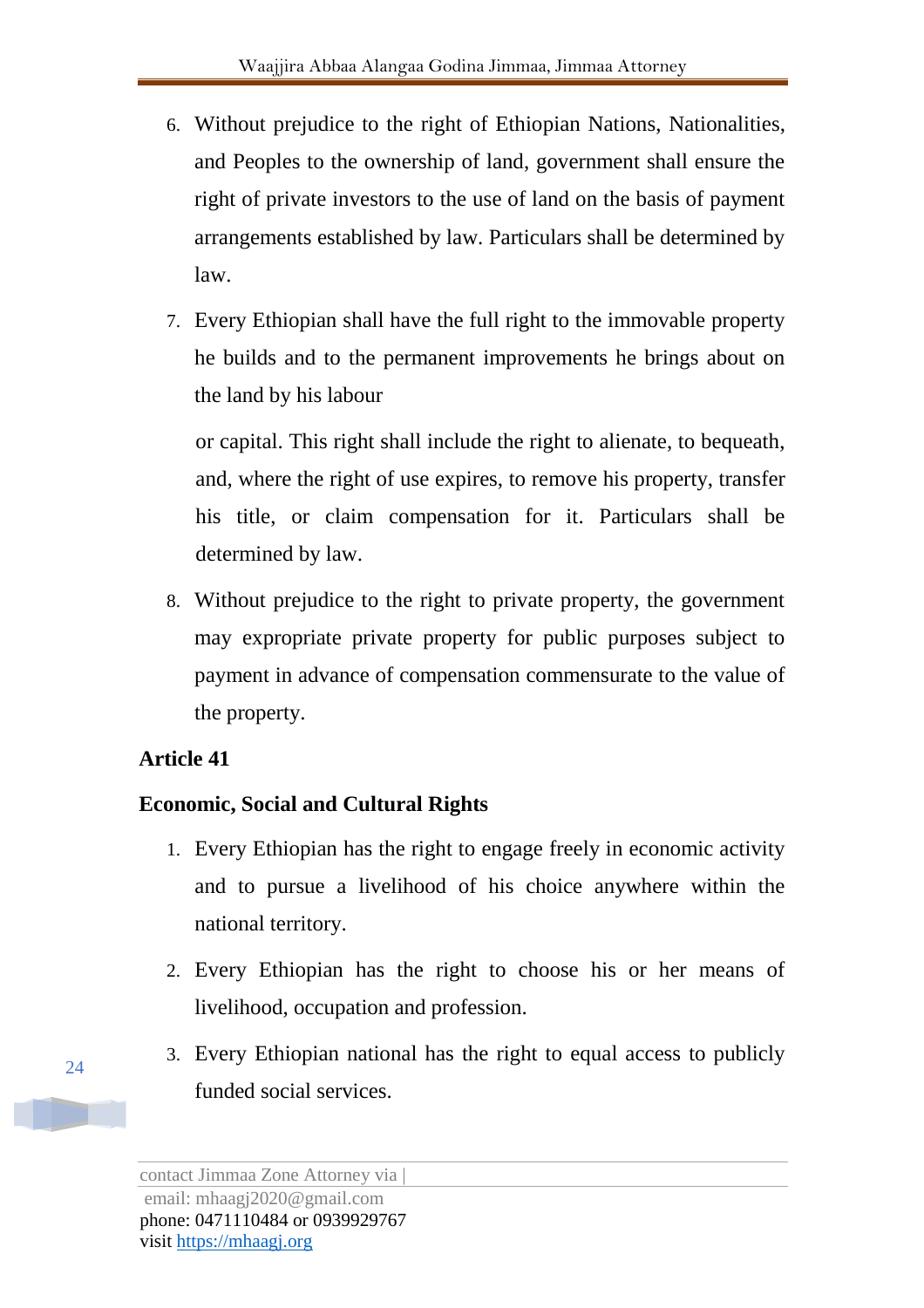- 4. The State has the obligation to allocate an ever increasing resources to provide to the public health, education and other social services.
- 5. The State shall, within available means, allocate resources to provide rehabilitation and assistance to the physically and mentally disabled, the aged , and to children who are left without parents or guardian.
- 6. The State shall pursue policies which aim to expand job opportunities for the unemployed and the poor and shall accordingly undertake programmes and public works projects.
- 7. The State shall undertake all measures necessary to increase opportunities for citizens to find gainful employment.
- 8. Ethiopian farmers and pastoralists have the right to receive fair price for their products, that would lead to improvement in their conditions of life and to enable them to obtain an equitable share of the national wealth commensurate with their contribution. This objective shall guide the State in the formulation of economic, social and development policies.
- 9. The State has the responsibility to protect and preserve historical and cultural legacies, and to contribute to the promotion of the arts and sports.

#### **Rights of Labour**

1. (a) Factory and service workers, farmers, farm labourers, other rural workers and government employees whose work compatibility allows for it and who are below a certain level of responsibility, have the right to form associations to improve their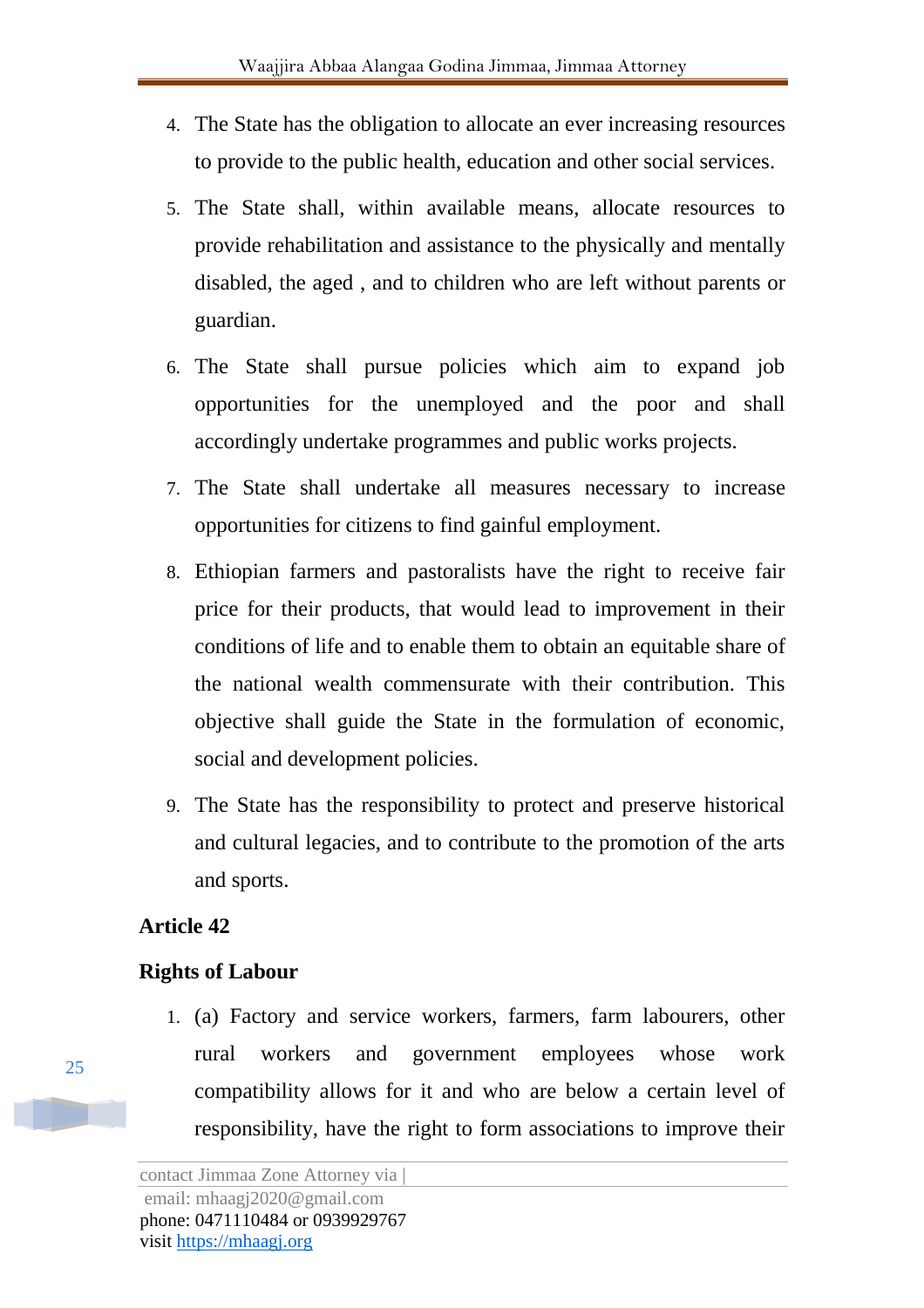conditions of employment and economic well-being. This right includes the right to form trade unions and other associations to bargain collectively with employers or other organizations that affect their interests.(b) Categories of persons referred to in paragraph (c) of this sub-Article has the right to express grievances, including the right to strike.(c) Government employees who enjoy the rights provided under paragraphs (a) and (b) of this sub - Article shall be determined by law.

(d) Women workers have the right to equal pay for equal work.

- 2. Workers have the right to reasonable limitation of working hours, to rest, to leisure, to periodic leaves with pay, to remuneration for public holidays as well as healthy and safe work environment.
- 3. Without prejudice to the rights recognized under sub Article 1 of this Article, laws enacted for the implementation of such rights shall establish procedures for the formation of trade unions and for the regulation of the collective bargaining process.

### **Article 43**

### **The Right to Development**

- 1. The Peoples of Ethiopia as a whole, and each Nation, Nationality and People in Ethiopia in particular have the right to improved living standards and to sustainable development.
- 2. Nationals have the right to participate in national development and, in particular, to be consulted with respect to policies and projects affecting their community.

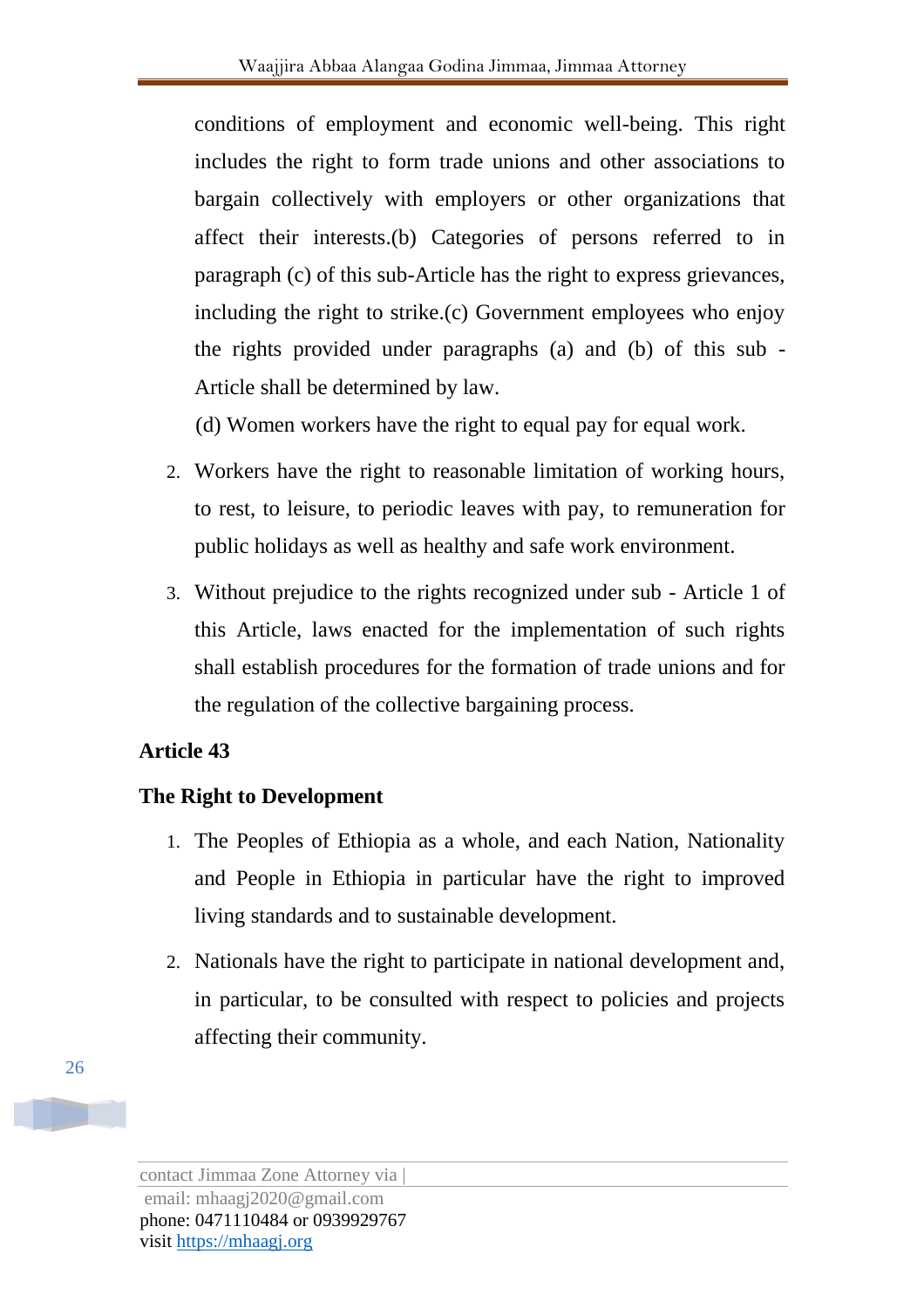- 3. All international agreements and relations concluded, established or conducted by the State shall protect and ensure Ethiopia's right to sustainable development.
- 4. The basic aim of development activities shall be to enhance the capacity of citizens for development and to meet their basic needs.

#### **Environmental Rights**

- 1. All persons have the right to a clean and healthy environment.
- 2. All persons who have been displaced or whose livelihoods have been adversely affected as a result of State programmes have the right to commensurate monetary or alternative means of compensation, including relocation with adequate State assistance. **CHAPTER FOUR**

#### **STATE STRUCTURE**

#### **Article 45**

#### **Form of Government**

The Federal Democratic Republic of Ethiopia shall have a parliamentarian form of government.

#### **Article 46**

#### **States of the Federation**

- 1. The Federal Democratic Republic shall comprise of States.
- 2. States shall be delimited on the basis of the settlement patterns, language, identity and consent of the peoples concerned.



contact Jimmaa Zone Attorney via | email: mhaagj2020@gmail.com phone: 0471110484 or 0939929767 visit https://mhaagj.org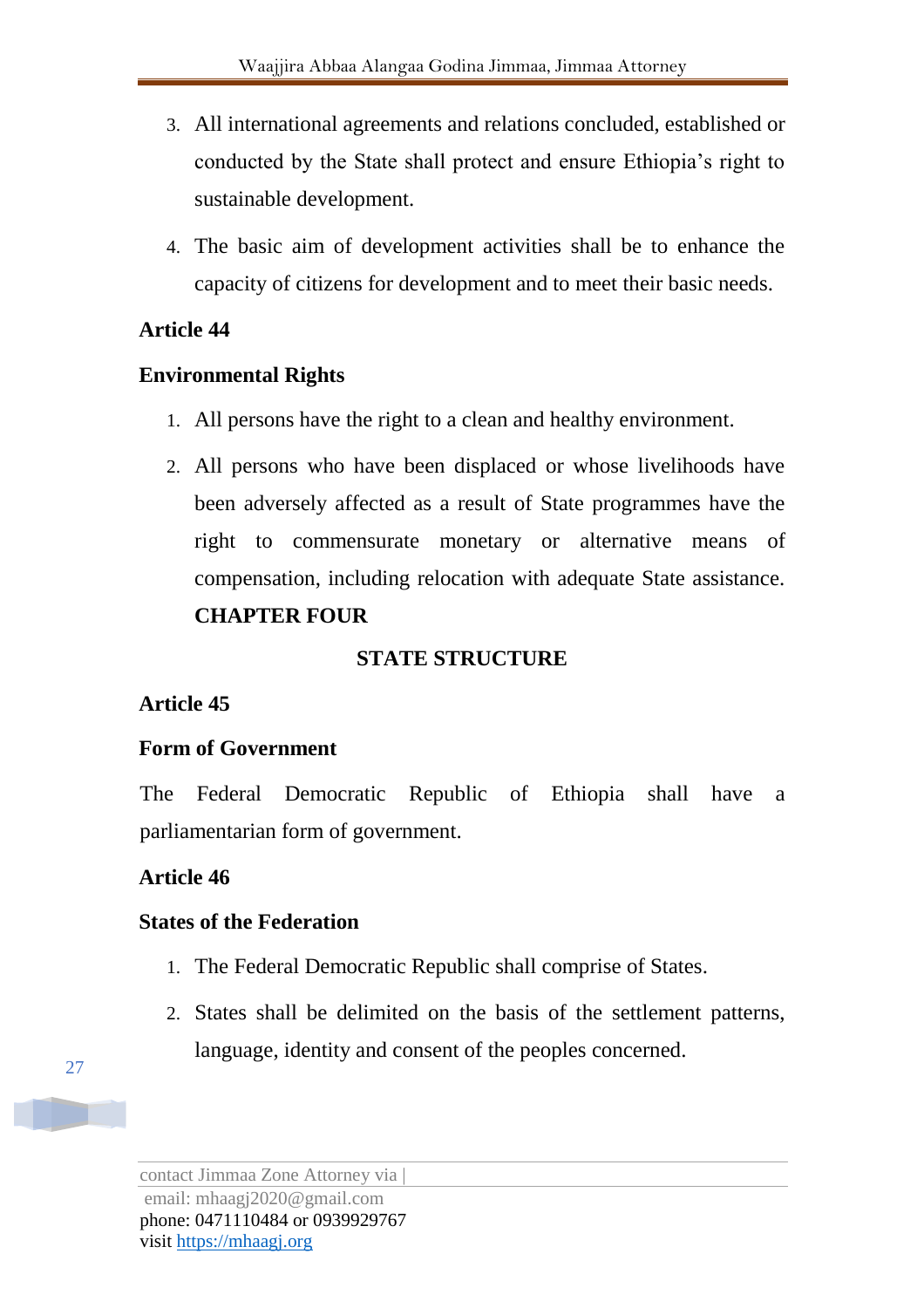#### **Member States of the Federal Democratic Republic**

- 1. Member States of the Federal Democratic Republic of Ethiopia are the Following:
	- 1) The State of Tigray
	- 2) The State of Afar
	- 3) The State of Amhara
	- 4) The State of Oromia
	- 5) The State of Somalia
	- 6) The State of Benshangul/Gumuz
	- 7) The State of the Southern Nations, Nationalities and Peoples
	- 8) The State of the Gambela Peoples
	- 9) The State of the Harari People
- 2. Nations, Nationalities and Peoples within the States enumerated in sub-Article 1 of this article have the right to establish, at any time, their own States.
- 3. The right of any Nation, Nationality or People to form its own state is exercisable under the following procedures:
	- a. When the demand for statehood has been approved by a twothirds majority of the members of the Council of the Nation, Nationality or People concerned, and the demand is presented in writing to the State Council;When the Council that received the demand has organized a referendum within one year to be held in the Nation, Nationality or People that made the demand;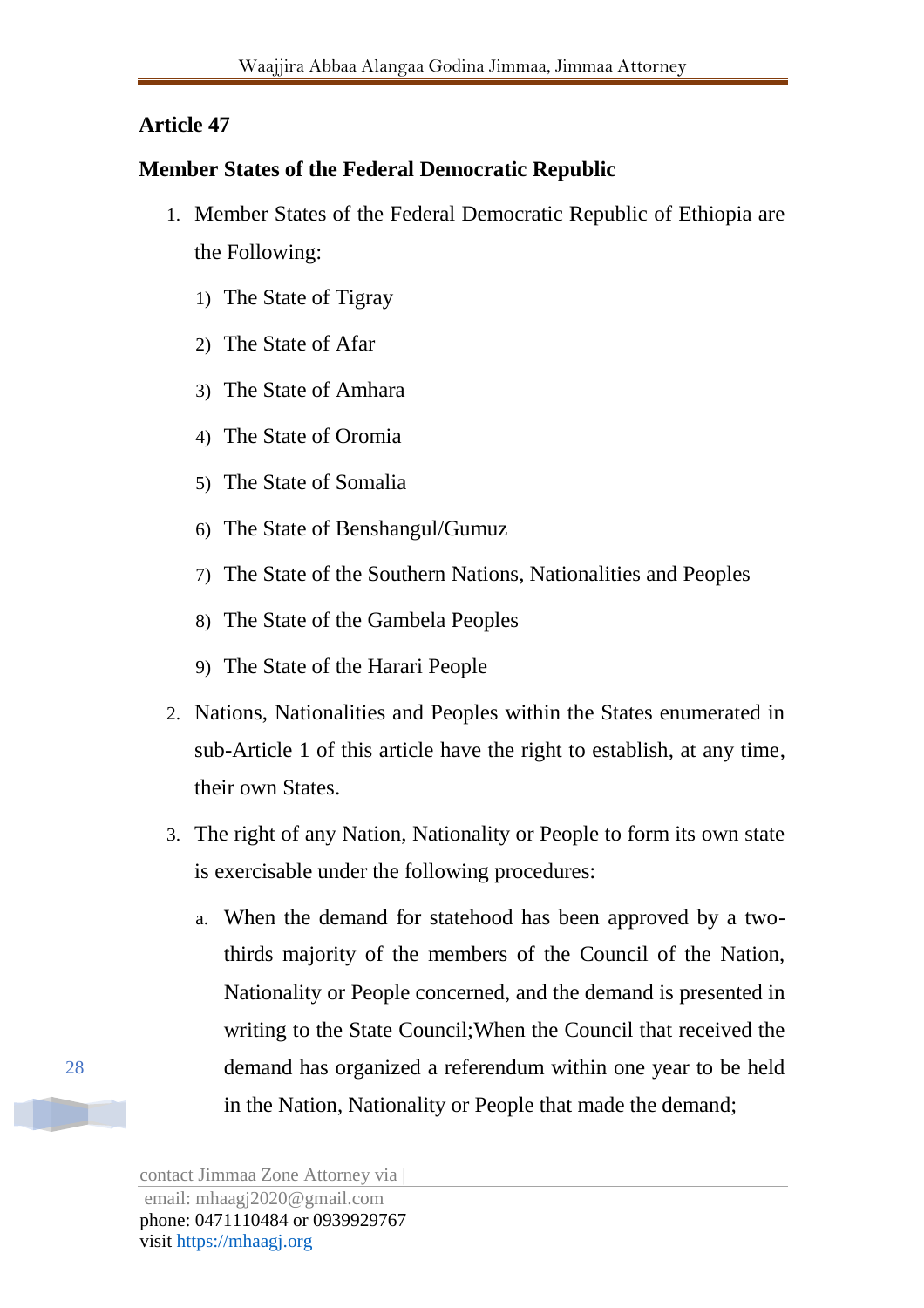- b. When the demand for statehood is supported by a majority vote in the referendum;
- c. When the State Council will have transferred its powers to the Nation,

Nationality or People that made the demand; and

- d. When the new State created by the referendum without any need for application, directly becomes a member of the Federal Democratic Republic of Ethiopia.
- 4. Member States of the Federal Democratic Republic of Ethiopia shall have equal rights and powers.

#### **Article 48**

#### **State Border Changes**

- 1. All State border disputes shall be settled by agreement of the concerned States. Where the concerned States fail to reach agreement, the House of the Federation shall decide such disputes on the basis of settlement patterns and the wishes of the peoples concerned.
- 2. The House of Federation shall, within a period of two years, render a final decision on a dispute submitted to it pursuant to sub-Article 1 of this Article.

#### **Article 49**

### **Capital City**

- 1. Addis Ababa shall be the capital city of the Federal State.
- 2. The residents of Addis Ababa shall have a full measure of selfgovernment. Particulars shall be determined by law.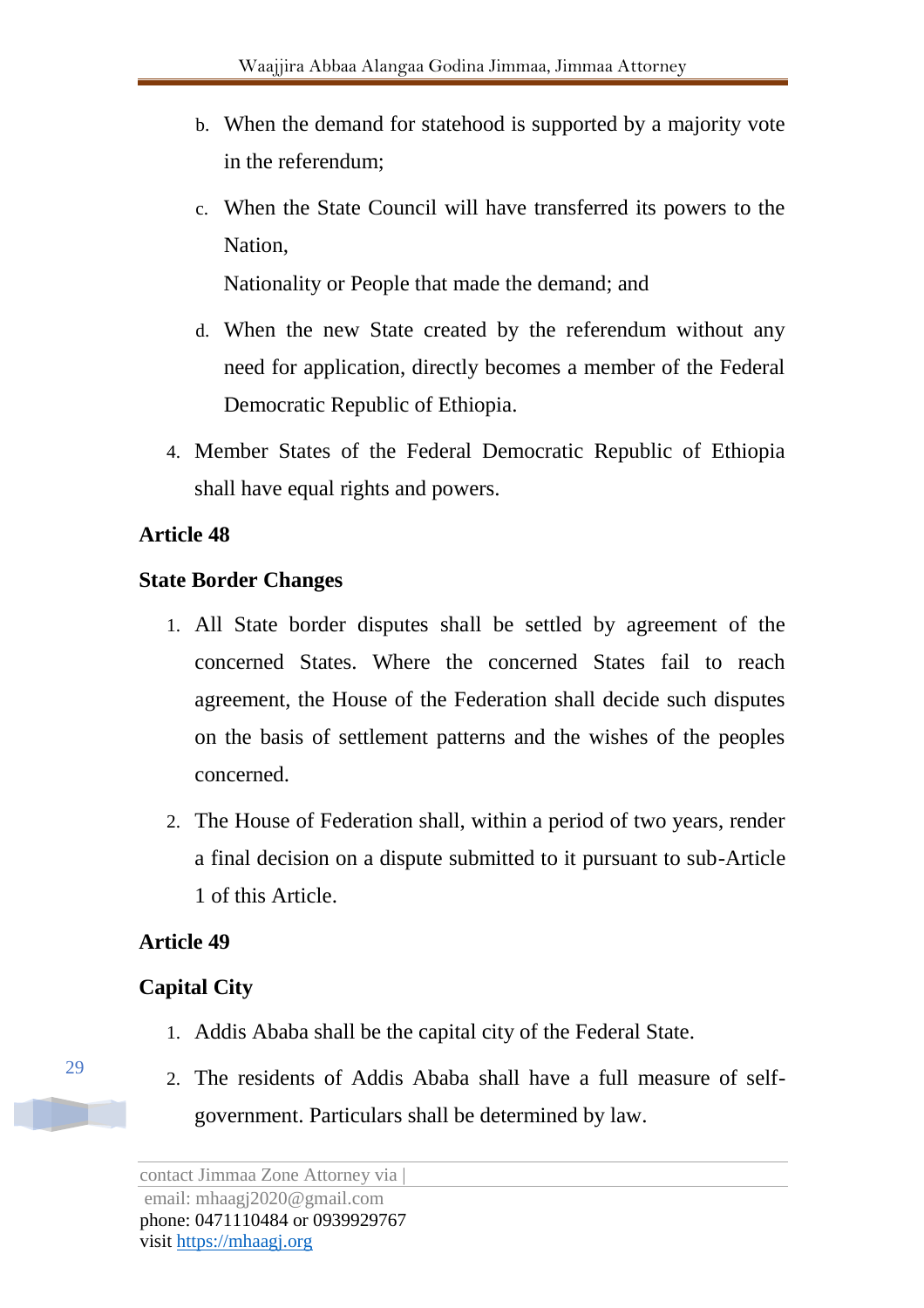- 3. The Administration of Addis Ababa shall be responsible to the Federal Government.
- 4. Residents of Addis Ababa shall in accordance with the provisions of this Constitution, be represented in the House of Peoples' Representatives.
- 5. The special interest of the State of Oromia in Addis Ababa, regarding the provision of social services or the utilization of natural resources and other similar matters, as well as joint administrative matters arising from the location of Addis Ababa within the State of Oromia, shall be respected. Particulars shall be determined by law.

#### **CHAPTER FIVE**

# **THE STRUCTURE AND DIVISION OF POWERS**

#### **Article 50**

#### **Structure of the Organs of State**

- 1. The Federal Democratic Republic of Ethiopia comprises the Federal Government and the State members.
- 2. The Federal Government and the States shall have legislative, executive and judicial powers.
- 3. The House of Peoples' Representatives is the highest authority of the Federal Government. The House is responsible to the People. The State Council is the highest organ of State authority. It is responsible to the People of the State.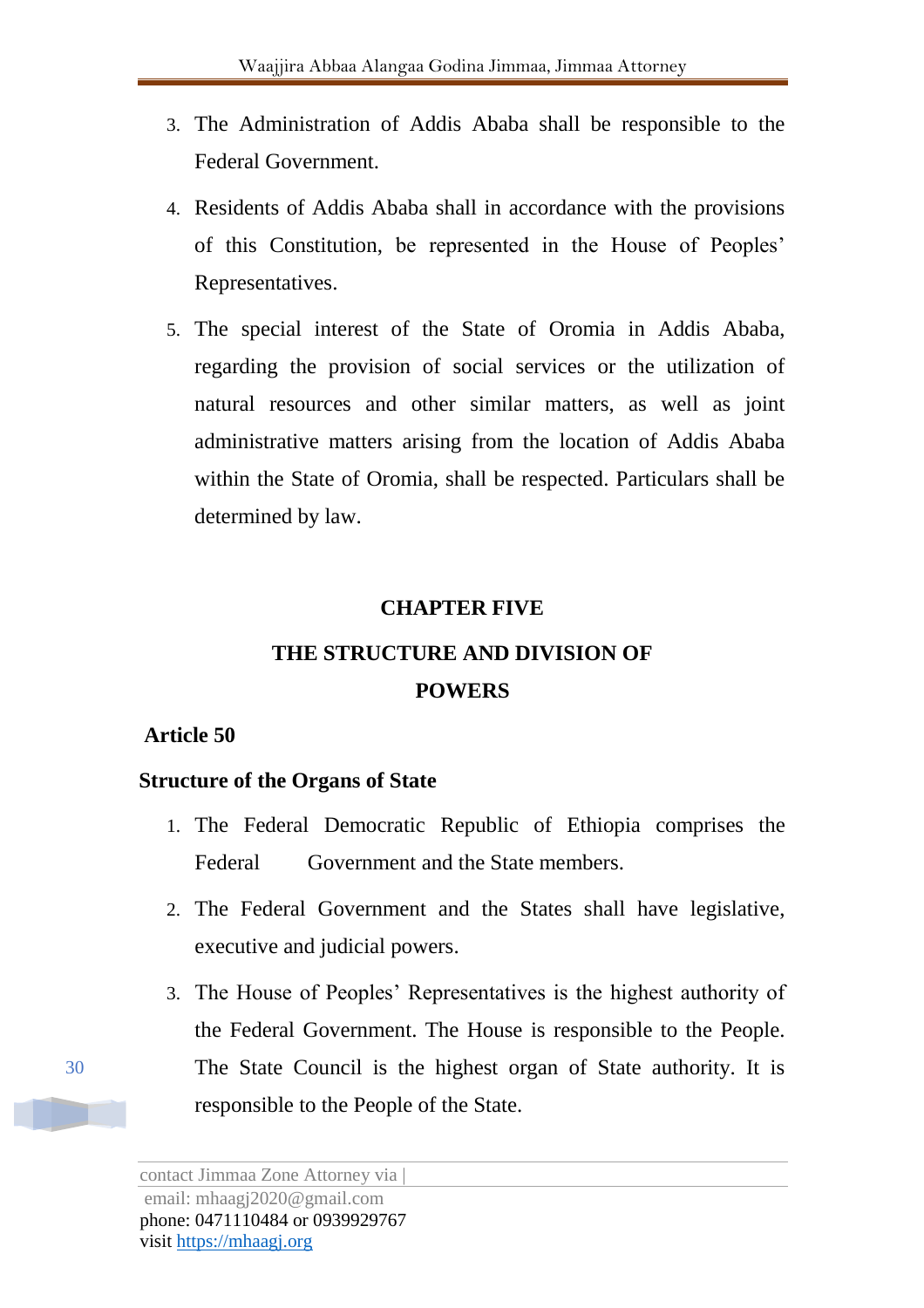- 4. State government shall be established at State and other administrative levels that they find necessary. Adequate power shall be granted to the lowest units of government to enable the People to participate directly in the administration of such units.
- 5. The State Council has the power of legislation on matters falling under State jurisdiction. Consistent with the provisions of this Constitution, the Council has power to draft, adopt and amend the state constitution.
- 6. The State administration constitutes the highest organ of executive power.
- 7. State judicial power is vested in its courts.
- 8. Federal and State powers are defined by this Constitution. The States shall respect the powers of the Federal Government. The Federal Government shall likewise respect the powers of the States.
- 9. The Federal Government may, when necessary, delegate to the States powers and functions granted to it by Article 51 of this Constitution.

#### **Powers and Functions of the Federal Government**

- 1. It shall protect and defend the Constitution.
- 2. It shall formulate and implement the country's policies, strategies and plans in respect of overall economic, social and development matters.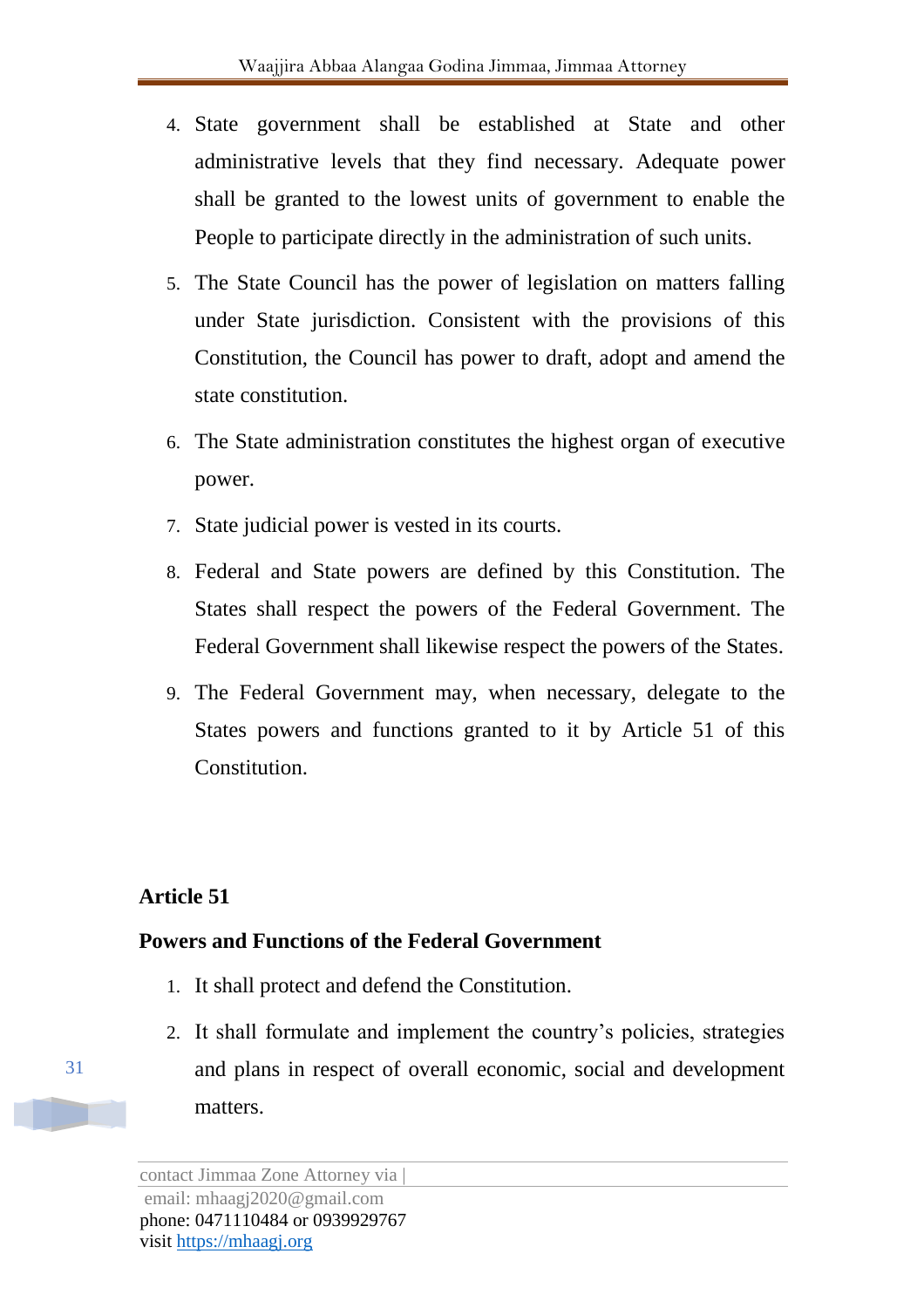- 3. It shall establish and implement national standards and basic policy criteria for public health, education, science and technology as well as for the protection and preservation of cultural and historical legacies.
- 4. It shall formulate and execute the country's financial, monetary and foreign investment policies and strategies.
- 5. It shall enact laws for the utilization and conservation of land and other natural resources, historical sites and objects.
- 6. It shall establish and administer national defence and public security forces as well as a federal police force.
- 7. It shall administer the National Bank, print and borrow money, mint coins, regulate foreign exchange and money in circulation; it shall determine by law the conditions and terms under which States can borrow money from internal sources.
- 8. It shall formulate and implement foreign policy; it shall negotiate and ratify international agreements.
- 9. It shall be responsible for the development, administration and regulation of air, rail, waterways and sea transport and major roads linking two or more States, as well as for postal and telecommunication services.
- 10. It shall levy taxes and collect duties on revenue sources reserved to the Federal Government; it shall draw up, approve and administer the Federal Government's budget.
- 11. It shall determine and administer the utilization of the waters or rivers and lakes linking two or more States or crossing the boundaries of the national territorial jurisdiction.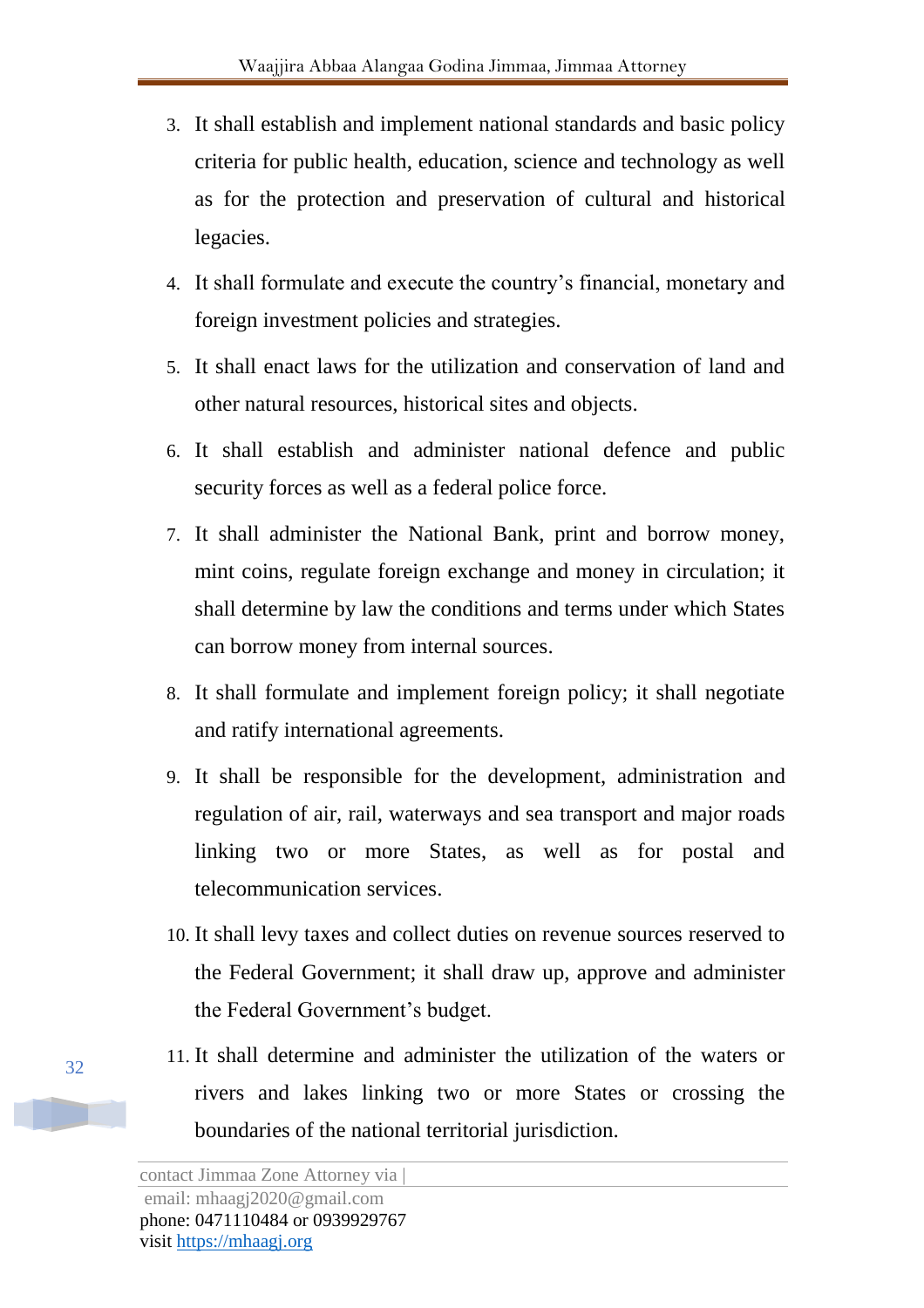- 12. It shall regulate inter-State and foreign commerce.
- 13. It shall administer and expand all federally funded institutions that provide services to two or more States.
- 14. It shall deploy, at the request of a state administration, Federal defence forces to arrest a deteriorating security situation within the requesting State when its authorities are unable to control it.
- 15. It shall enact, in order to give practical effect to political rights provided for in this Constitution, all necessary laws governing political parties and elections.
- 16. It has the power to declare and to lift national state of emergency and states of emergencies limited to certain parts of the country.
- 17. It shall determine matters relating to nationality.
- 18. It shall determine and administer all matters relating to immigration, the granting of passports, entry into and exit from the country, refugees and asylum.
- 19. It shall patent inventions and protect copyrights.
- 20. It shall establish uniform standards of measurement and calendar. 21. It shall enact laws regulating the possession and bearing of arms.

#### **Powers and Functions of States**

1. All powers not given expressly to the Federal Government alone, or concurrently to the Federal Government and the States are reserved to the States.

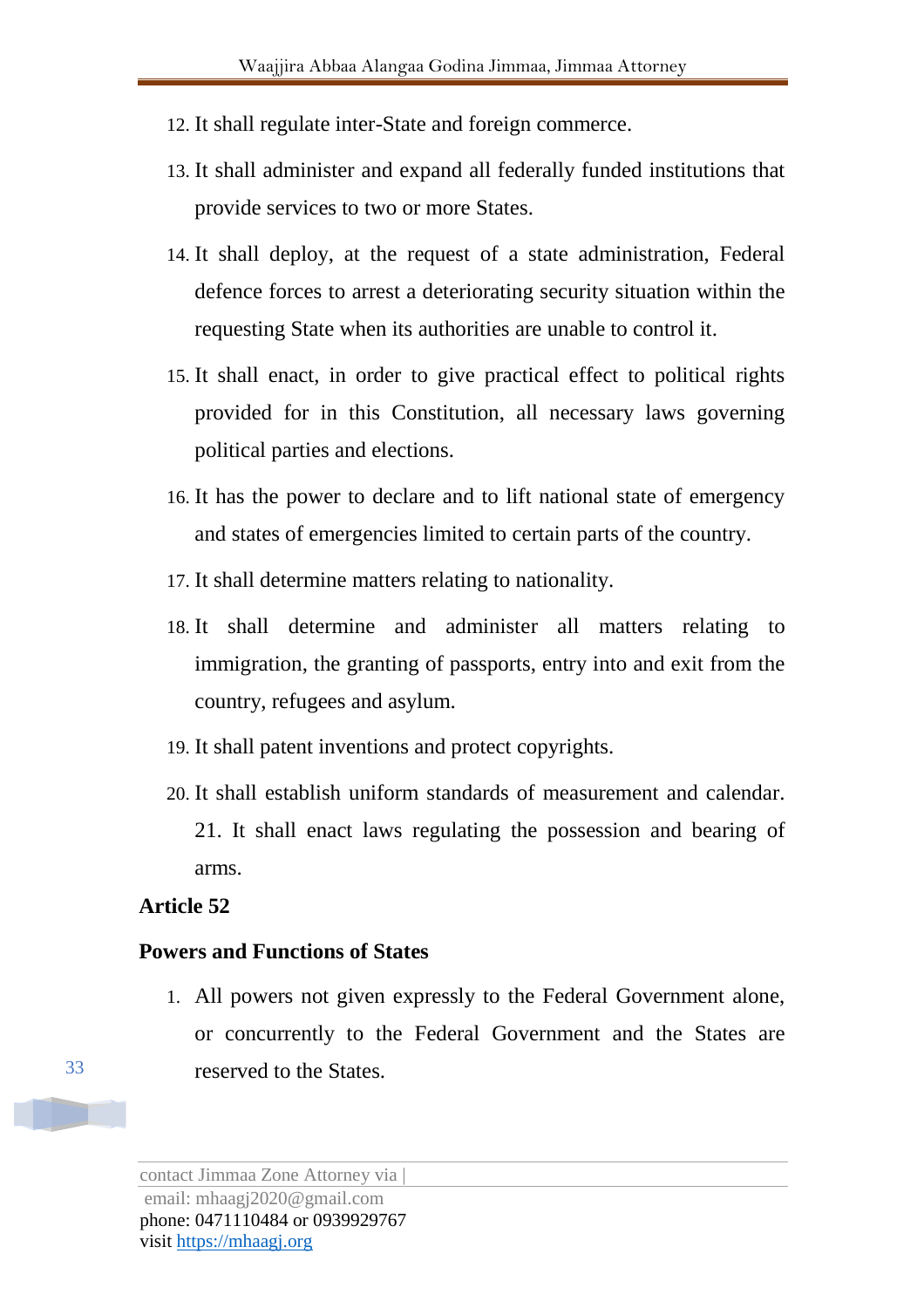- 2. Consistent with sub-Article 1 of this Article, States shall have the following powers and functions:
	- a. To establish a State administration that best advances selfgovernment, a democratic order based on the rule of law; to protect and defend the Federal Constitution;
	- b. To enact and execute the state constitution and other laws;
	- c. To formulate and execute economic, social and development policies, strategies and plans of the State;
	- d. To administer land and other natural resources in accordance with Federal laws;
	- e. To levy and collect taxes and duties on revenue sources reserved to the

States and to draw up and administer the State budget;

- f. To enact and enforce laws on the State civil service and their condition of work; in the implementation of this responsibility it shall ensure that educational; training and experience requirements for any job, title or position approximate national standards;
- g. To establish and administer a state police force, and to maintain public order and peace within the State;

#### **CHAPTER SIX**

#### **THE FEDERAL HOUSES**

#### **Article 53**

34

#### **The Federal Houses**

contact Jimmaa Zone Attorney via |

email: mhaagj2020@gmail.com phone: 0471110484 or 0939929767 visit https://mhaagj.org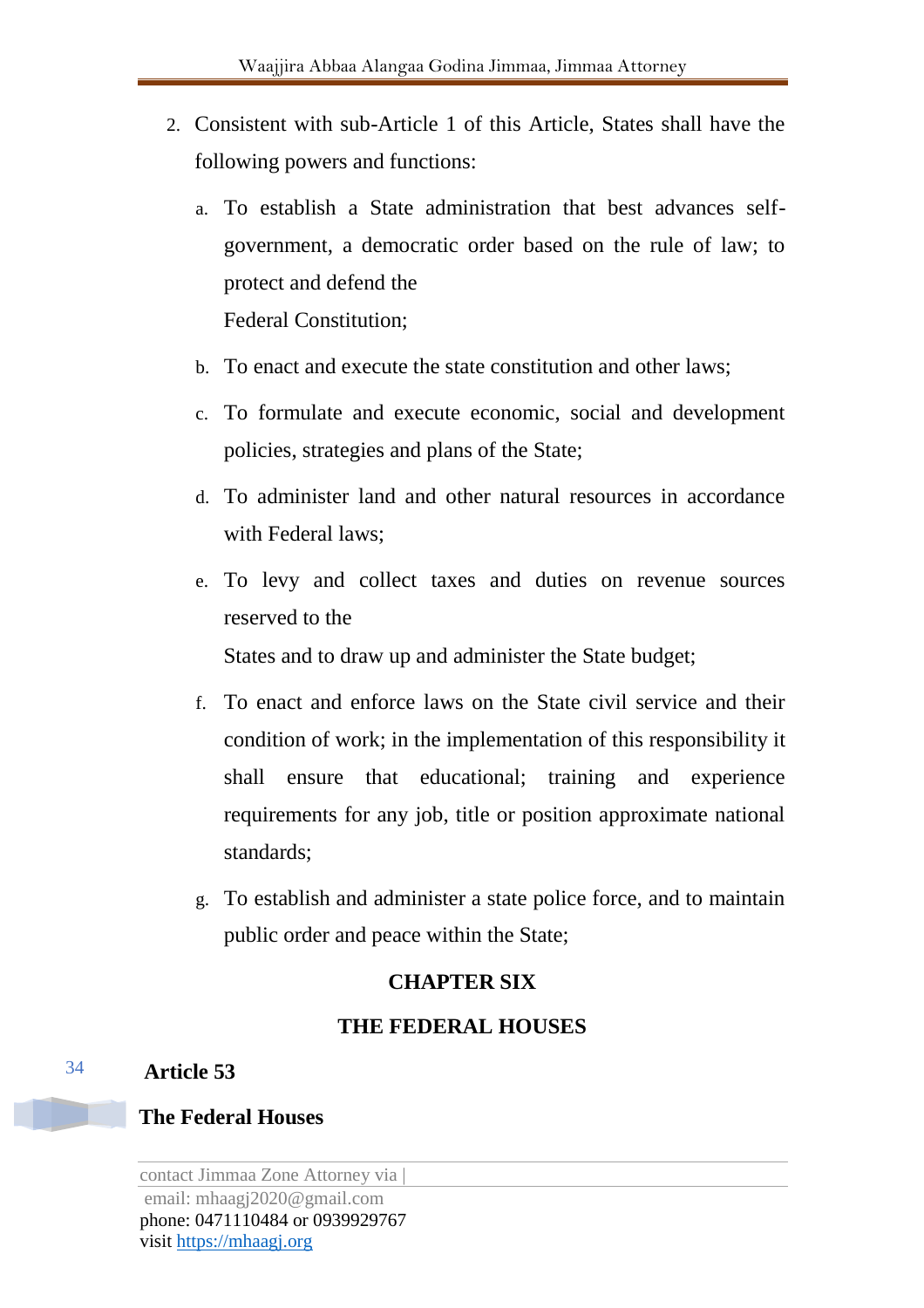There shall be two Federal Houses: The House of Peoples' Representatives and the House of the Federation.

### **PART ONE**

#### **THE HOUSE OF PEOPLES' REPRESENTATIVES**

#### **Article 54**

#### **Members of the House of Peoples' Representatives**

- 1. Members of the House of Peoples' Representatives shall be elected by the People for a term of five years on the basis of universal suffrage and by direct, free and fair elections held by secret ballot.
- 2. Members of the House shall be elected from candidates in each electoral district by a plurality of the votes cast. Provisions shall be made by law for special representation for minority Nationalities and Peoples.
- 3. Members of the House, on the basis of population and special representation of minority Nationalities and Peoples, shall not exceed 550; of these, minority Nationalities and Peoples shall have at least 20 seats. Particulars shall be determined by law.
- 4. Members of the House are representatives of the Ethiopian People as a whole. They are governed by: a. The Constitution;
	- b. The will of the people; and
	- c. Their Conscience.

contact Jimmaa Zone Attorney via |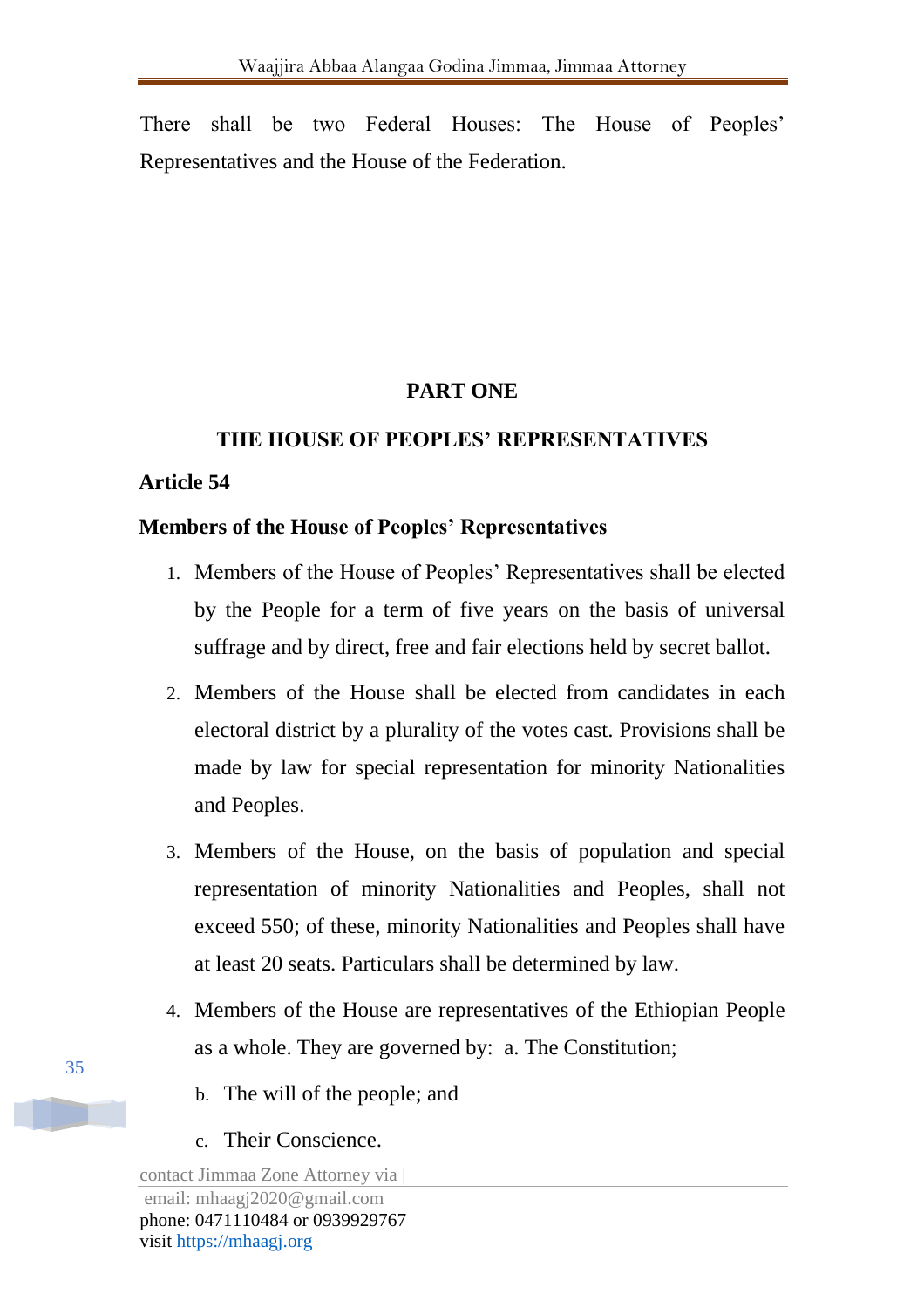- 5. No member of the House may be prosecuted on account of any vote he casts or opinion he expresses in the House, nor shall any administrative action be taken against any member on such grounds.
- 6. No member of the House may be arrested or prosecuted without the permission of the House except in the case of flagrante delicto.
- 7. A member of the House may, in accordance with law, lose his mandate of representation upon loss of confidence by the electorate.

### **Powers and Functions of the House of Peoples' Representatives**

- 1. The House of Peoples' Representatives shall have the power of legislation in all matters assigned by this Constitution to Federal jurisdiction.
- 2. Consistent with the provision of sub-Article 1 of this Article, the House of Peoples' Representatives shall enact specific laws on the following matters:

(a) Utilization of land and other natural resources, of rivers and lakes crossing the boundaries of the national territorial jurisdiction or linking two or more States;

- (b) Inter-State commerce and foreign trade;
- (c) Air, rail, water and sea transport, major roads linking two or more States, postal and telecommunication services;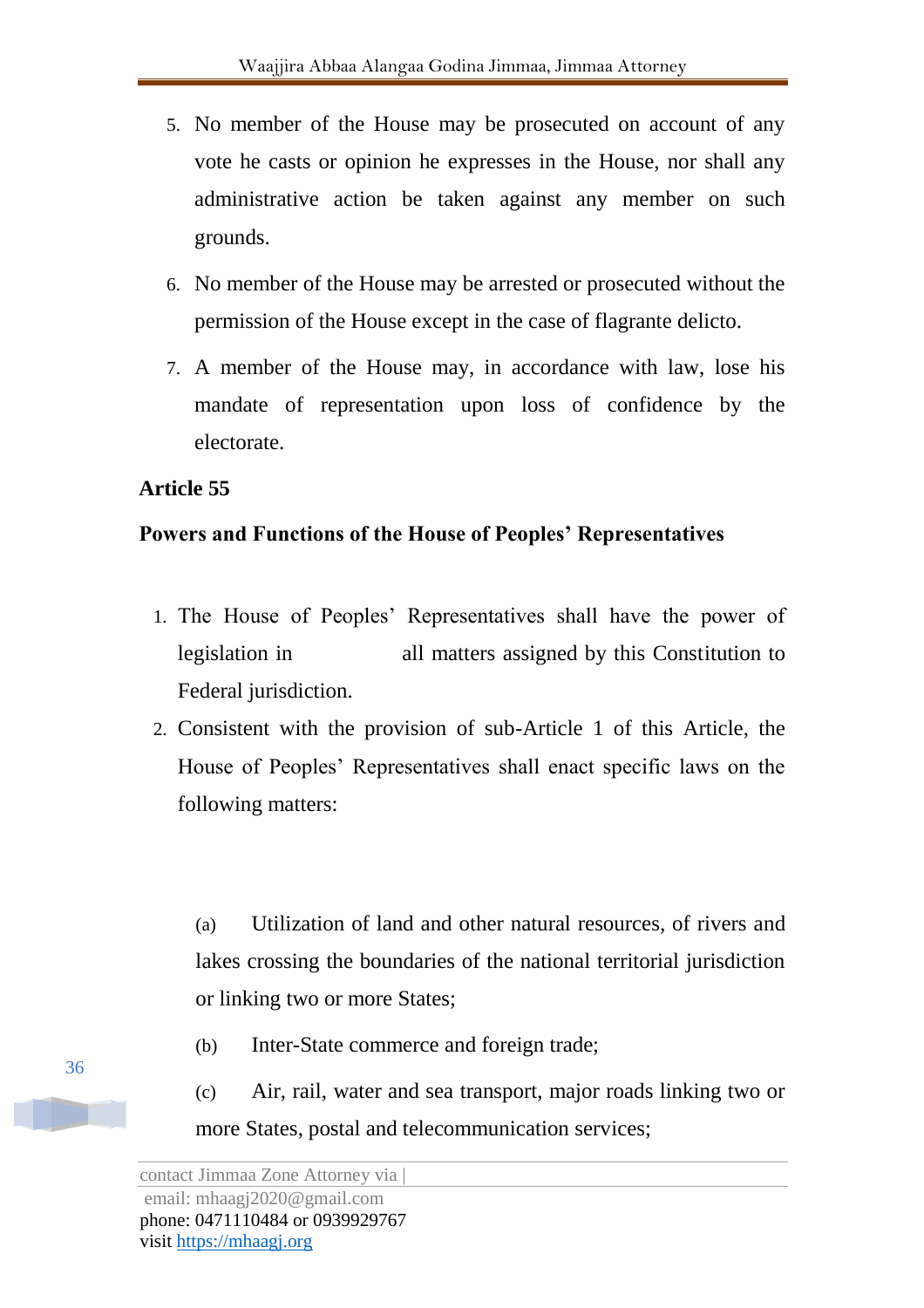(d) Enforcement of the political rights established by the Constitution and electoral laws and procedures;

(e) Nationality, immigration, passport, exit from and entry into the country, the rights of refugees and of asylum;

- (f) Uniform standards of measurement and calendar;
- (g) Patents and copyrights;
- (h) The possession and bearing of arms.
- 3. It shall enact a labour code;
- 4. It shall enact a commercial code;
- 5. It shall enact a penal code. The States may, however, enact penal laws on matters that are not specifically covered by Federal penal legislation.
- 6. It shall enact civil laws which the House of the Federation deems necessary to establish and sustain one economic community.
- 7. It shall determine the organization of national defence, public security, and a national police force. If the conduct of these forces infringes upon human rights and the nation's security, it shall carry out investigations and take necessary measures.
- 8. In conformity with Article 93 of the Constitution it shall declare state of emergency; it shall consider and resolve on a decree of a state of emergency declared by the executive.
- 9. On the basis of a draft law submitted to it by the Council of Ministers it shall proclaim a state of war.
- 10. It shall approve general policies and strategies of economic, social and development, and fiscal and monetary policy of the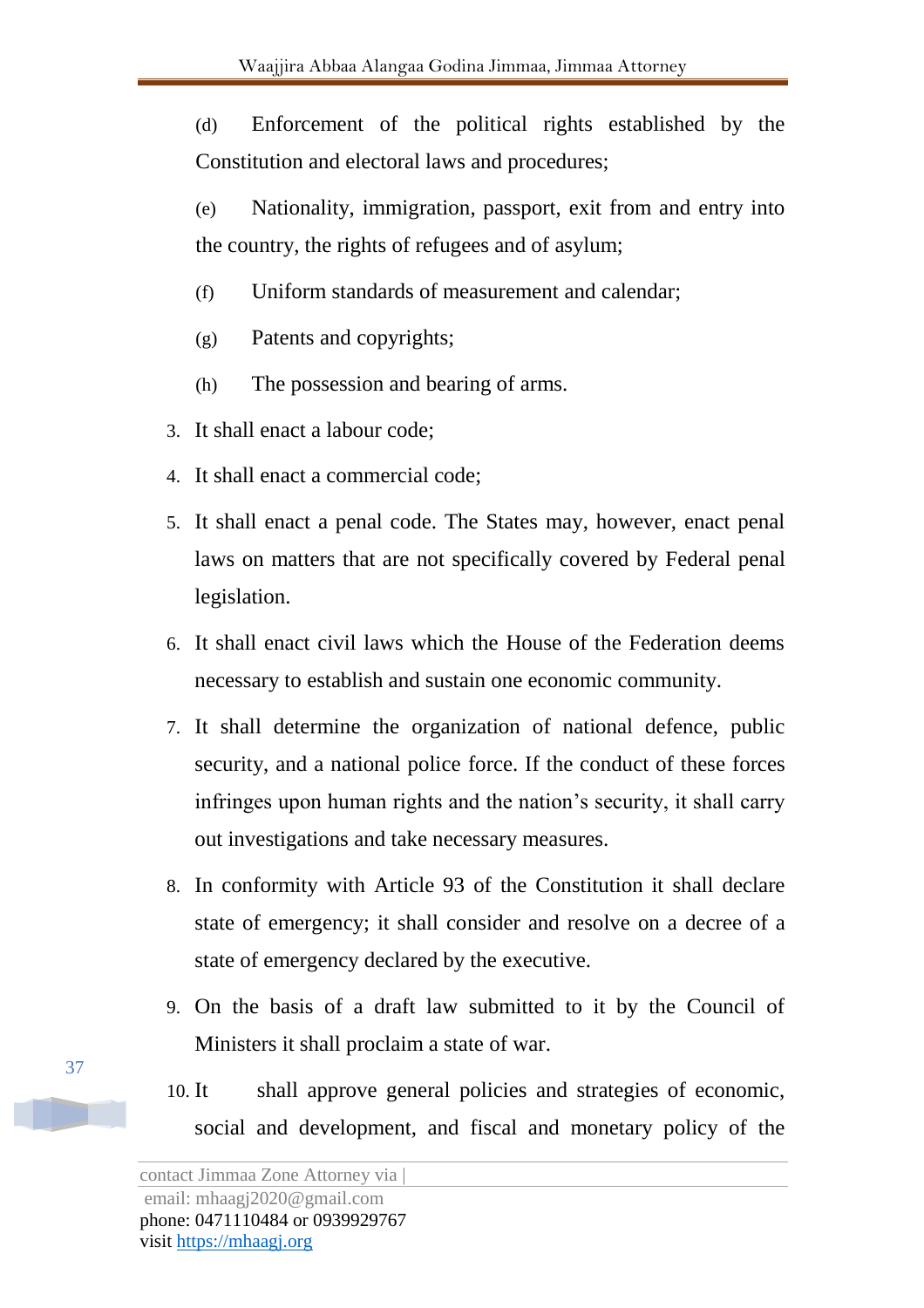country. It shall enact laws on matters relating to the local currency, the administration of the National Bank, and foreign exchange.

- 11. It shall levy taxes and duties on revenue sources reserved to the Federal Government, it shall ratify the Federal budget.
- 12. It shall ratify international agreements concluded by the executive.
- 13. It shall approve the appointment of Federal judges, members of the Council of Ministers, commissioners, the Auditor General, and of other officials whose ppointment is required by law to be approved by it.
- 14. It shall establish a Human Rights Commission and determine by law its powers and functions.
- 15. It shall establish the institution of the Ombudsman, and select and appoint its members. It shall determine by law the powers and functions of the institution.
- 16. It shall, on its own initiative, request a joint session of the House of the Federation and of the House of Peoples' Representatives to take appropriate measures when State authorities are unable to arrest violations of human rights within their jurisdiction. It shall, on the basis of the joint decision of the House, give directives to the concerned State authorities.
- 17. It has the power to call and to question the Prime Minister and other Federal officials and to investigate the Executive's conduct and discharge of its responsibilities.

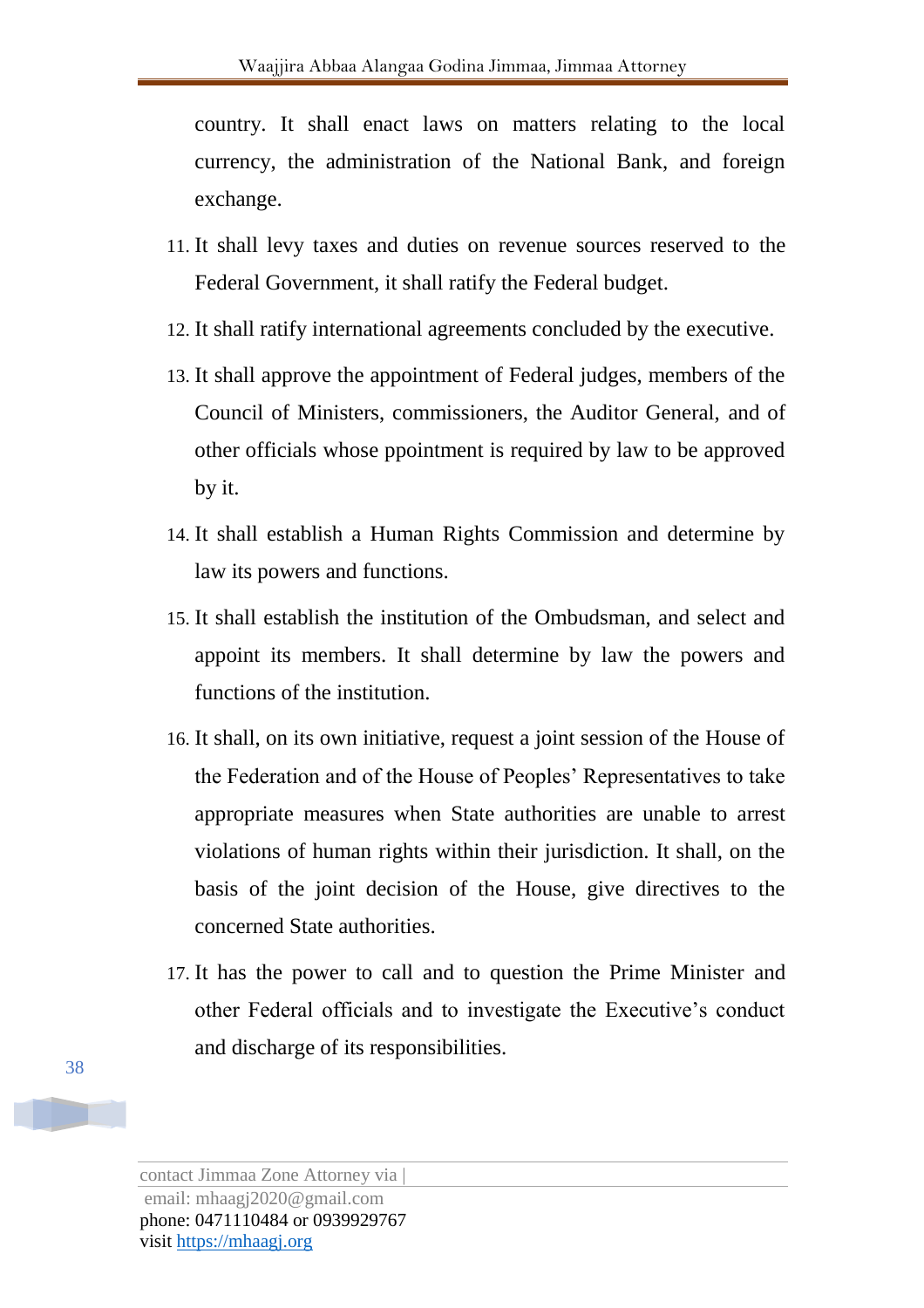- 18. It shall, at the request of one-third of its members, discuss any matter pertaining to the powers of the executive. It has, in such cases, the power to take decisions or measures it deems necessary.
- 19. It shall elect the Speaker and Deputy Speaker of the House. It shall establish standing and ad hoc committees, as it deems necessary to accomplish its work.

### **Political Power**

A political party, or a coalition of political parties that has the greatest number of seats in the House of Peoples' Representatives shall form the Executive and lead it.

### **Article 57**

### **Adoption of Laws**

Laws deliberated upon and passed by the House shall be submitted to the Nation's President for signature. The President shall sign a law submitted to him within fifteen days. If the President does not sign the law within fifteen days it shall take effect without his signature.

### **Article 58**

### **Meetings of the House, Duration of its Term**

- 1. The presence of more than half of the members of the House constitutes a quorum.
- 2.The annual session of the House shall begin on Monday of the final week of the Ethiopian month of Meskerem and end on the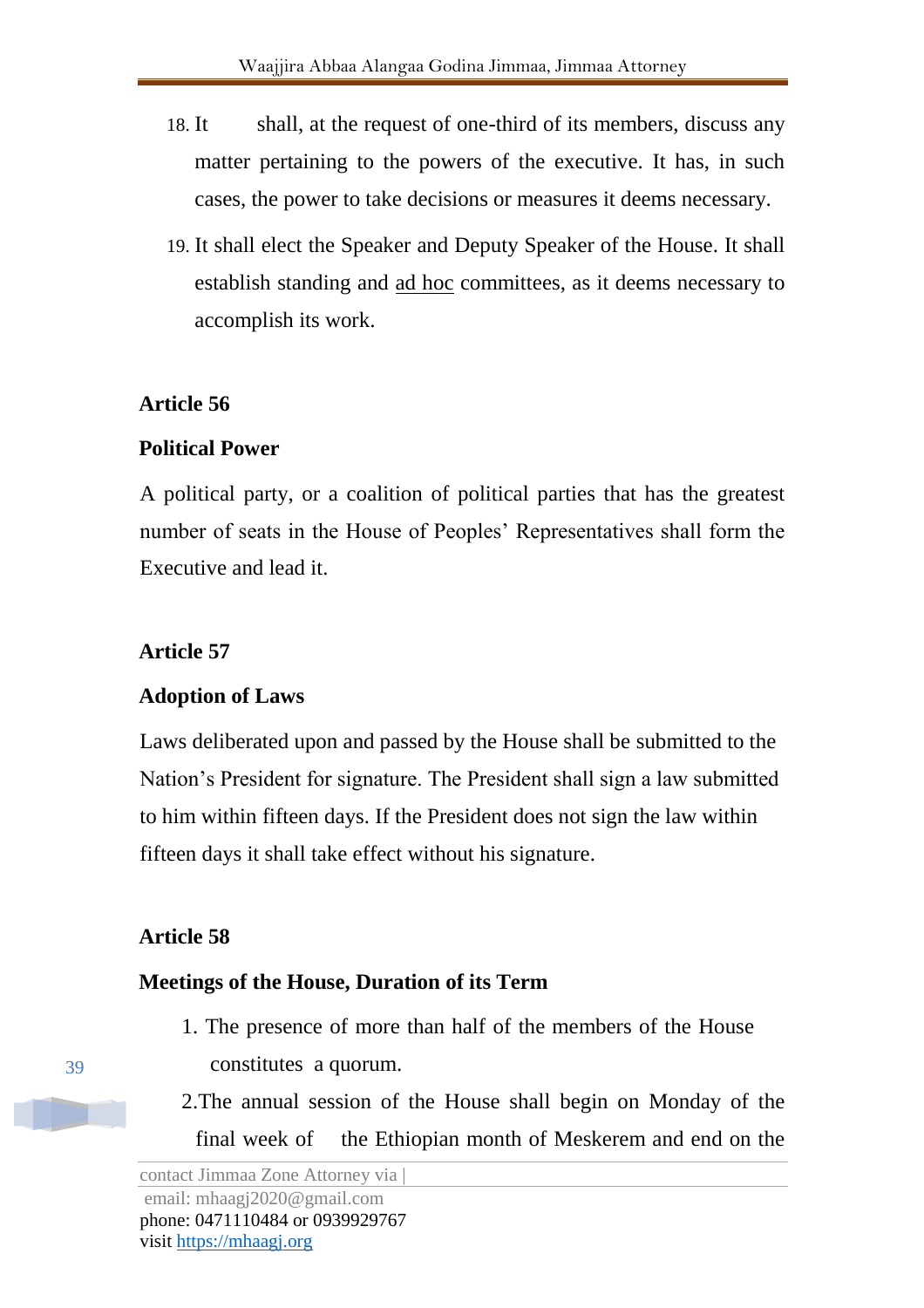30th day of the Ethiopian month of Sene. The House may adjourn for one month of recess during its annual session.

- 3.The House of Peoples' Representatives shall be elected for a term of five years. Elections for a new House shall be concluded one month prior to the expire of the House's term.
- 4.The Speaker of the House may call a meeting of the House when it is inrecess. The Speaker of the House is also obliged to call a meeting of the House at the request of more than one-half of the members.
- 5. Meetings of the House shall be public. The House may, however, hold a closed meeting at the request of the Executive or members of the House if such a request is supported by a decision of more than one-half of the members of the House.

### **Article 59**

### **Decisions and Rules of Procedure of the House**

- 1.Unless otherwise provided in the Constitution, all decisions of the House shall be by a majority vote of the members present and voting.
- 2.The House shall adopt rules and procedures regarding the organization of its work and of its legislative process.

### **Article 60**

### **Dissolution of the House**

1.With the consent of the House, the Prime Minister may cause the dissolution of the House before the expiry of its term in order to hold new elections.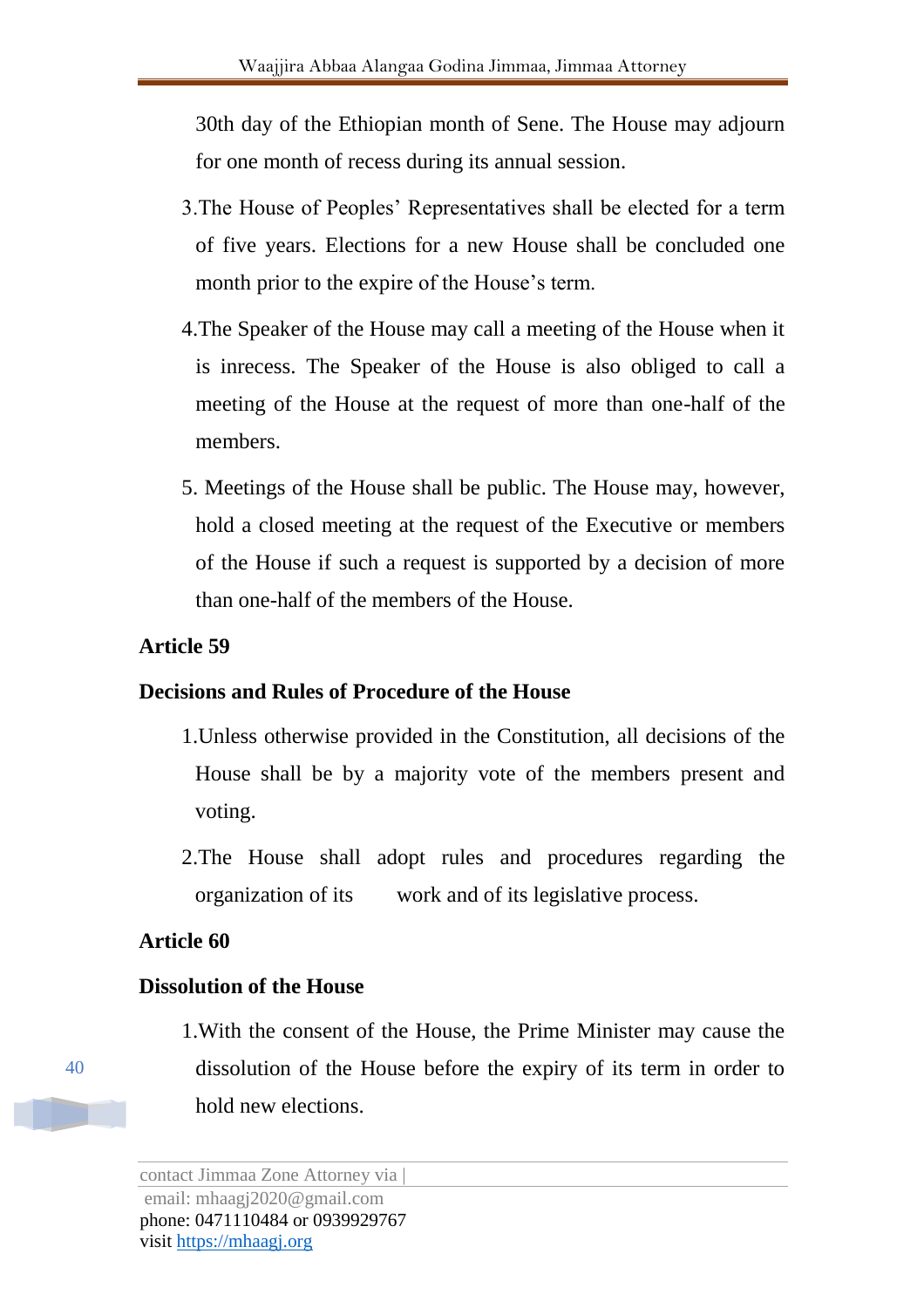- 2.The President may invite political parties to form a coalition government within one week, if the Council of Ministers of a previous coalition is dissolved because of the loss of its majority in the House. The House shall be dissolved and new elections shall be held if the political parties cannot agree to the continuation of the previous coalition or to form a new majority coalition.
- 3.If the House is dissolved pursuant to sub-Article 1 or 2 of this Article, new elections shall be held within six months of its dissolution.
- 4.The new House shall convene within thirty days of the conclusion of the elections.
- 5. Following the dissolution of the House, the previous governing party of coalition of parties shall continue as a caretaker government. Beyond conducting the day to day affairs of government and organizing new elections, it may not enact new proclamations, regulations or decrees, nor may it repeal or amend any existing law.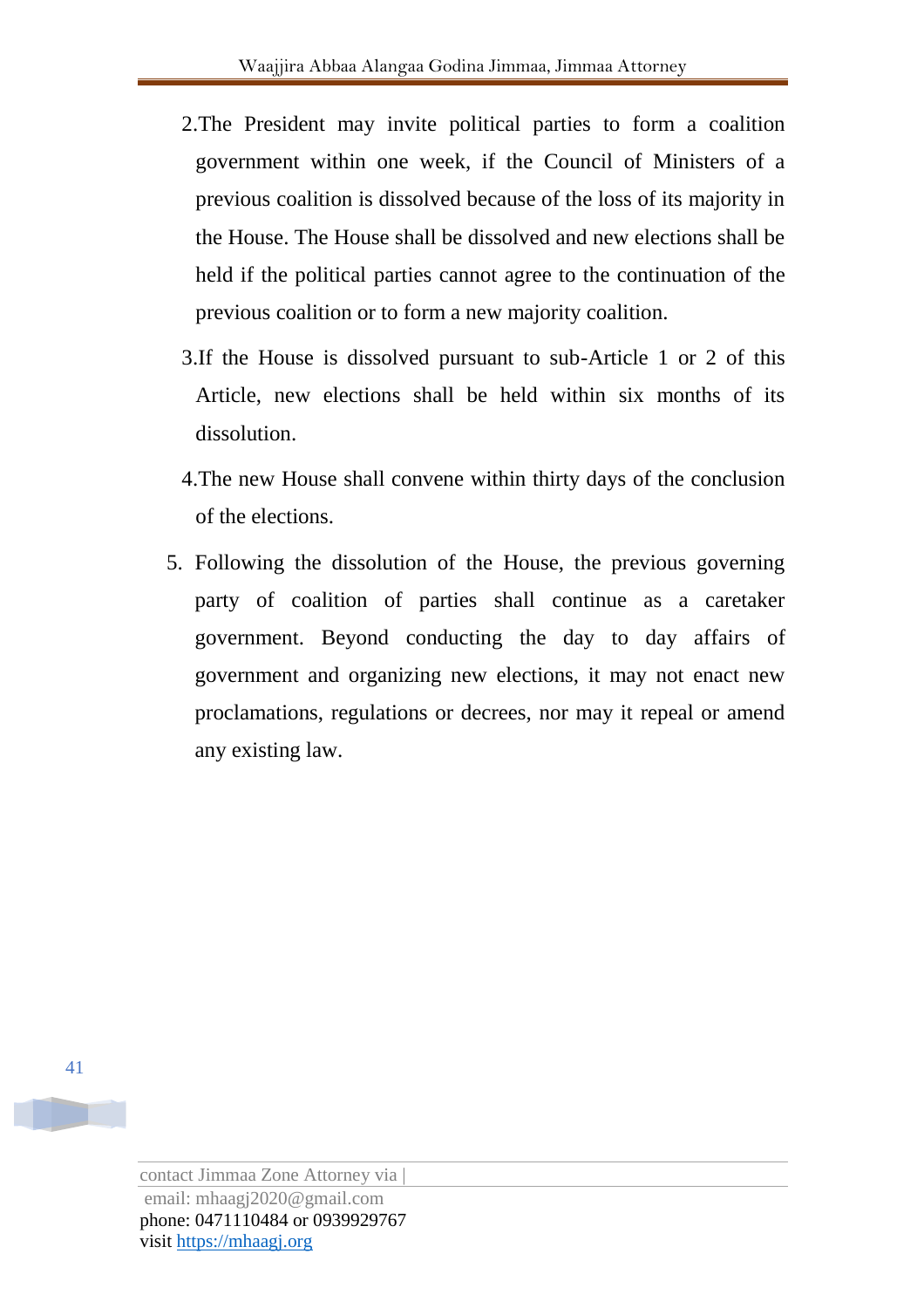# **PART TWO**

# **THE HOUSE OF THE FEDERATION**

## **Article 61**

### **Members of the House of the Federation**

- 1. The House of the Federation is composed of representatives of Nations, Nationalities and Peoples.
- 2. Each Nation, Nationality and People shall be represented in the House of the Federation by at least one member . Each Nation or Nationality shall be represented by one additional representative for each one million of its population.
- 3. Members of the House of the Federation shall be elected by the State Councils. The State Councils may themselves elect representatives to the House of the Federation, or they may hold elections to have the representatives elected by the people directly.

# **Article 62**

## **Powers and Functions of the House of the Federation**

- 1. The House has the power to interpret the Constitution.
- 2. It shall organize the Council of Constitutional Inquiry.
- 3. It shall, in accordance with the Constitution, decide on issues relating to the rights of Nations, Nationalities and Peoples to selfdetermination, including the right to secession.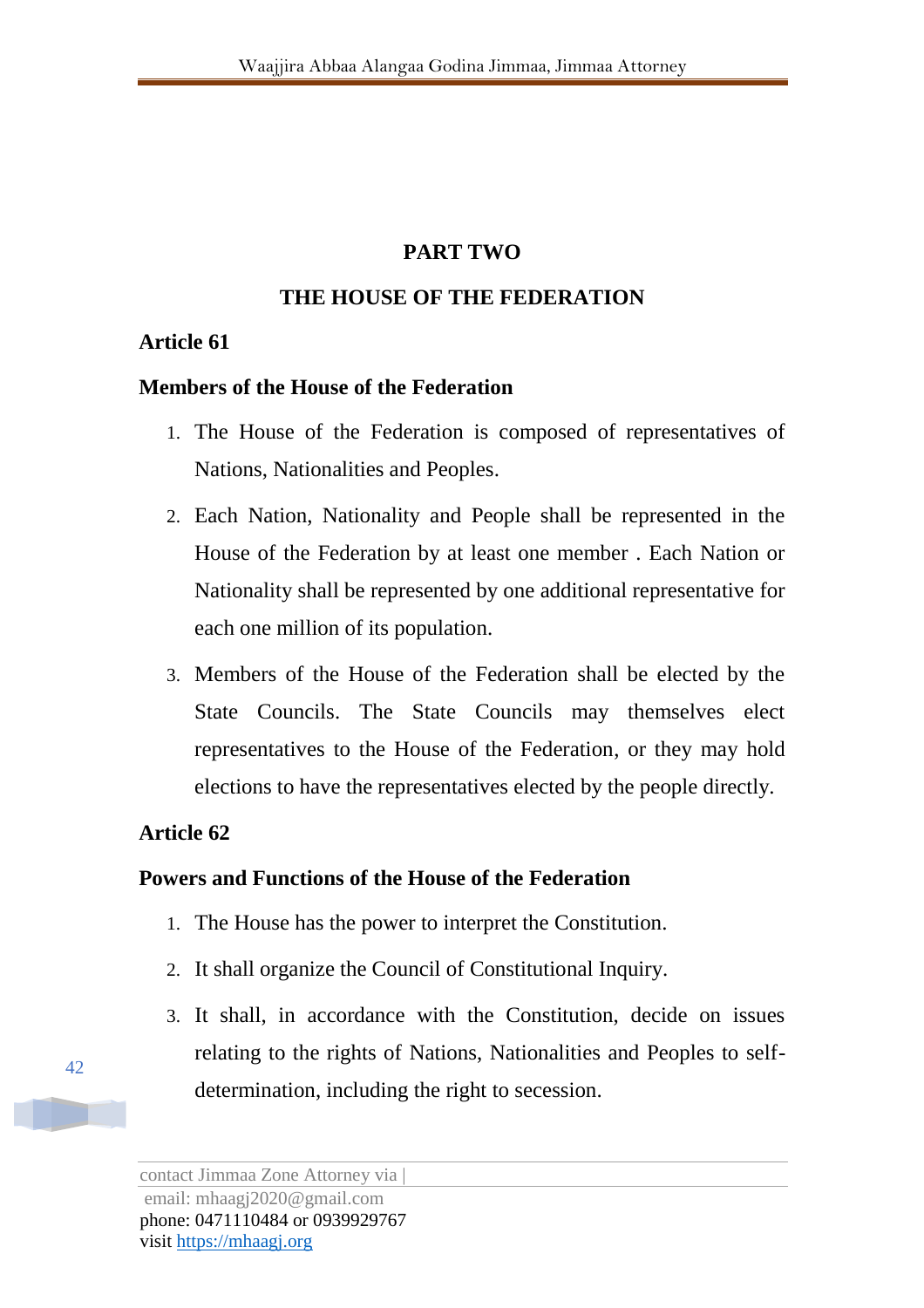- 4. It shall promote the equality of the Peoples of Ethiopia enshrined in the Constitution and promote and consolidate their unity based on their mutual consent.
- 5. It shall exercise the powers concurrently entrusted to it and to the House of Peoples' Representatives.
- 6. It shall strive to find solutions to disputes or misunderstandings that may arise between States.
- 7. It shall determine the division of revenues derived from joint Federal and State tax sources and the subsidies that the Federal Government may provide to the States.
- 8. It shall determine civil matters which require the enactment of laws by the House of Peoples' Representatives.
- 9. It shall order Federal intervention if any State, in violation of this Constitution, endangers the constitutional order.
- 10. It shall establish permanent and <u>ad hoc</u> committees.
- 11. It shall elect the Speaker and the Deputy Speaker of the House, and it shall adopt rules of procedure and internal administration.

## **Immunity of Members of the House of Federation**

1. No member of the House of the Federation may be prosecuted on account of any vote he casts or opinion he expresses in the House,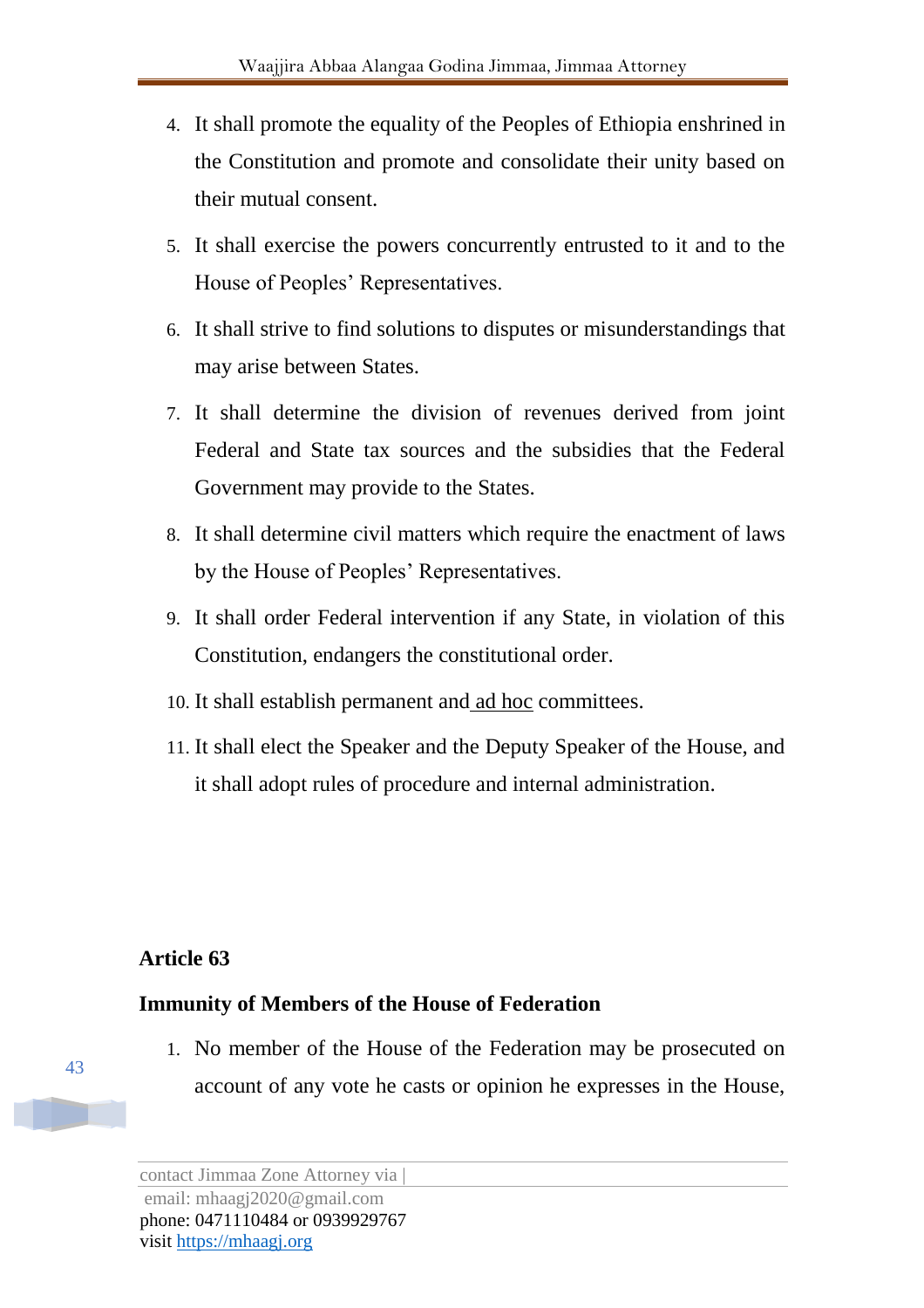nor shall any administrative action be taken against any member on such grounds.

2. No member of the House of the Federation may be arrested or prosecuted without the permission of the House except in the case of flagrante delicto.

# **Article 64**

## **Decisions and Rules of Procedure**

- 1. The presence at a meeting of two-thirds of the members of the House of the Federation constitutes a quorum. All decisions of the House require the approval of a majority of members present and voting.
- 2. Members of the House may vote only when they are present in person in the House.

# **Article 65**

# **Budget**

The House of the Federation shall submit its budget for approval to the House of Peoples' Representatives.

# **Article 66**

## **Powers of the Speaker of the House**

- 1. The Speaker of the House of the Federation shall preside over the meetings of the House.
- 2. He shall, on behalf of the House, direct all its administrative affairs.
- 3. He shall enforce all disciplinary actions the House takes on its members.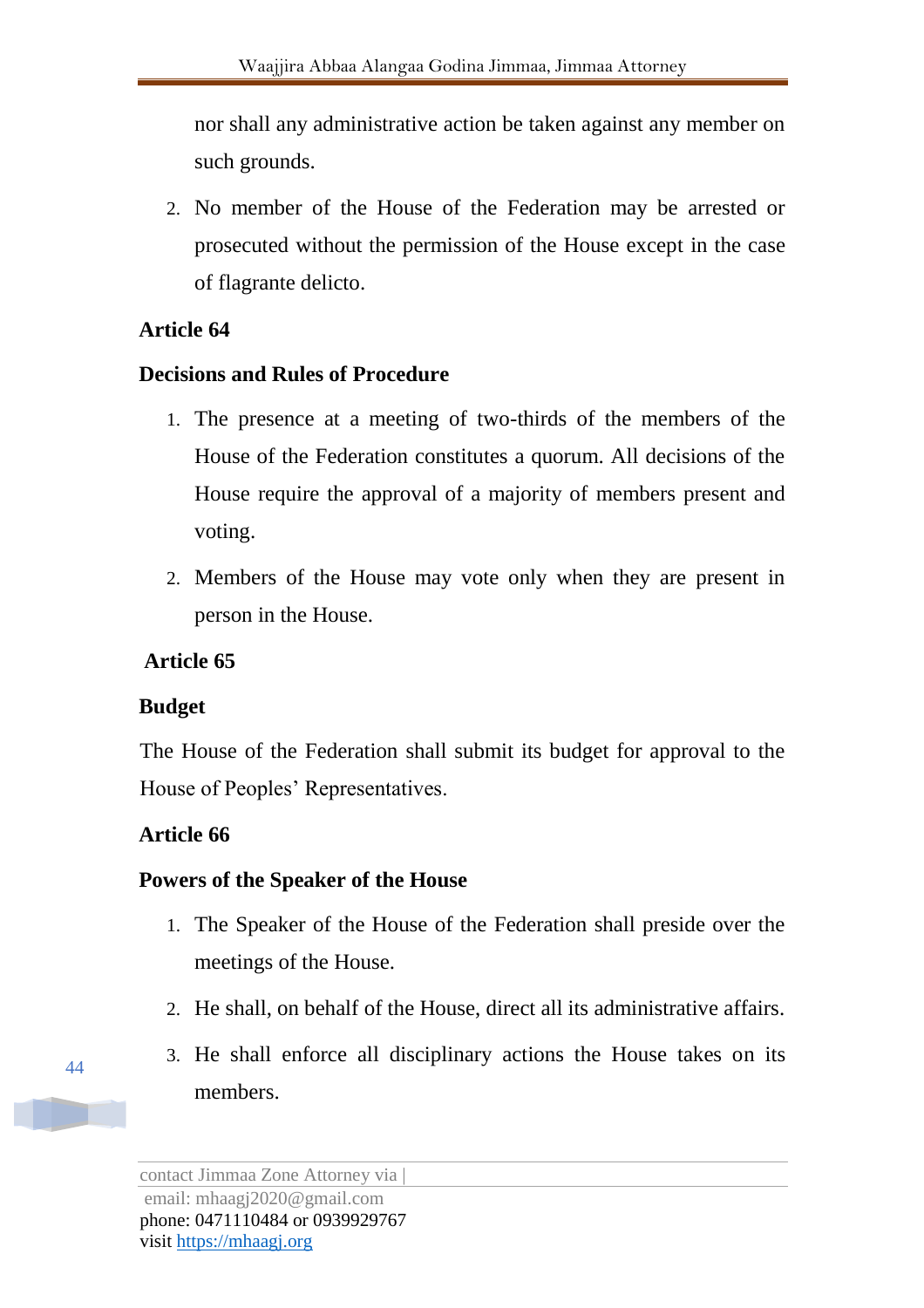### **Sessions and Term of Mandate**

- 1. The House of the Federation shall hold at least two sessions annually.
- 2. The term of mandate of the House of the Federation shall be five years.

### **Article 68**

# **Prohibition of Simultaneous Membership in the**

### **Two Houses**

No one may be a member of the House of Peoples' Representatives and of the House of the Federation simultaneously.

### **CHAPTER SEVEN**

## **THE PRESIDENT OF THE REPUBLIC**

### **Article 69**

### **The President**

The President of the Federal Democratic Republic of Ethiopia is the Head of State.

### **Article 70**

45

**Nomination and Appointment of the President**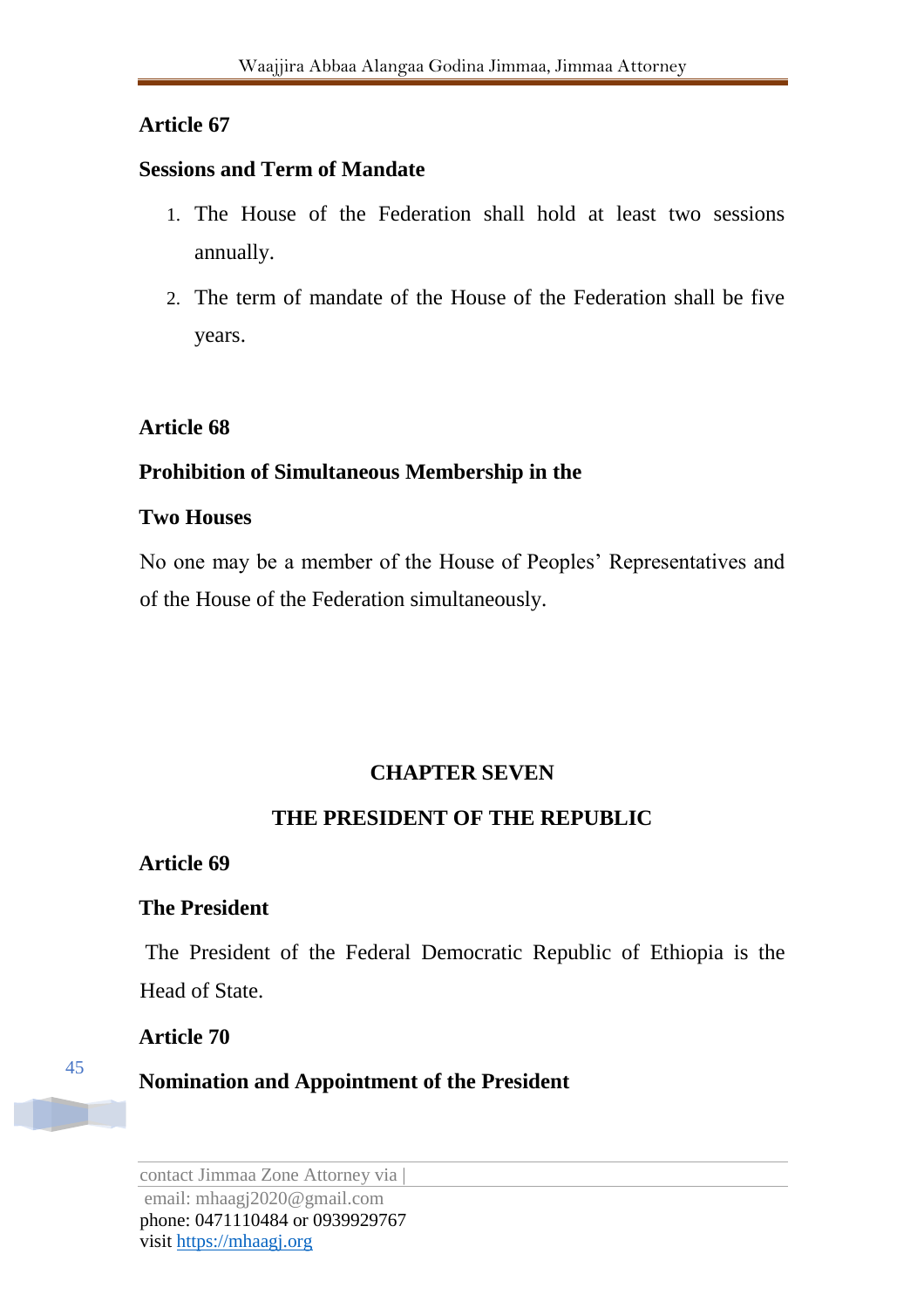- 1. The House of Peoples' Representatives shall nominate the candidate for President.
- 2. The nominee shall be elected President if a joint session of the House of Peoples' Representatives and the House of the Federation approves his candidacy by a two-thirds majority vote.
- 3. A member of either House shall vacate his seat if elected President.
- 4. The term of office of the President shall be six years. No person shall be elected President for more than two terms.
- 5. Upon his election in accordance with sub-Article 2 of this Article, the President, before commencing his responsibility, shall, at a time the joint session of the Houses determines, present himself before it and shall make a declaration of loyalty to the Constitution and the Peoples of Ethiopia in the following words:

"I....., when on this date commence my responsibility as President of the Federal Democratic Republic of Ethiopia, pledge to carry out faithfully the high responsibility entrusted to me."

# **Article 71**

# **Powers and Functions of the President**

- 1. He shall open the joint session of the House of Peoples' Representatives and the House of the Federation at the commencement of their annual sessions.
- 2. He shall proclaim in the Negarit Gazeta laws and international agreements approved by the House of Peoples' Representatives in accordance with the Constitution.
- 3. He shall, upon recommendation by the Prime Minister, appoint ambassadors and other envoys to represent the country abroad.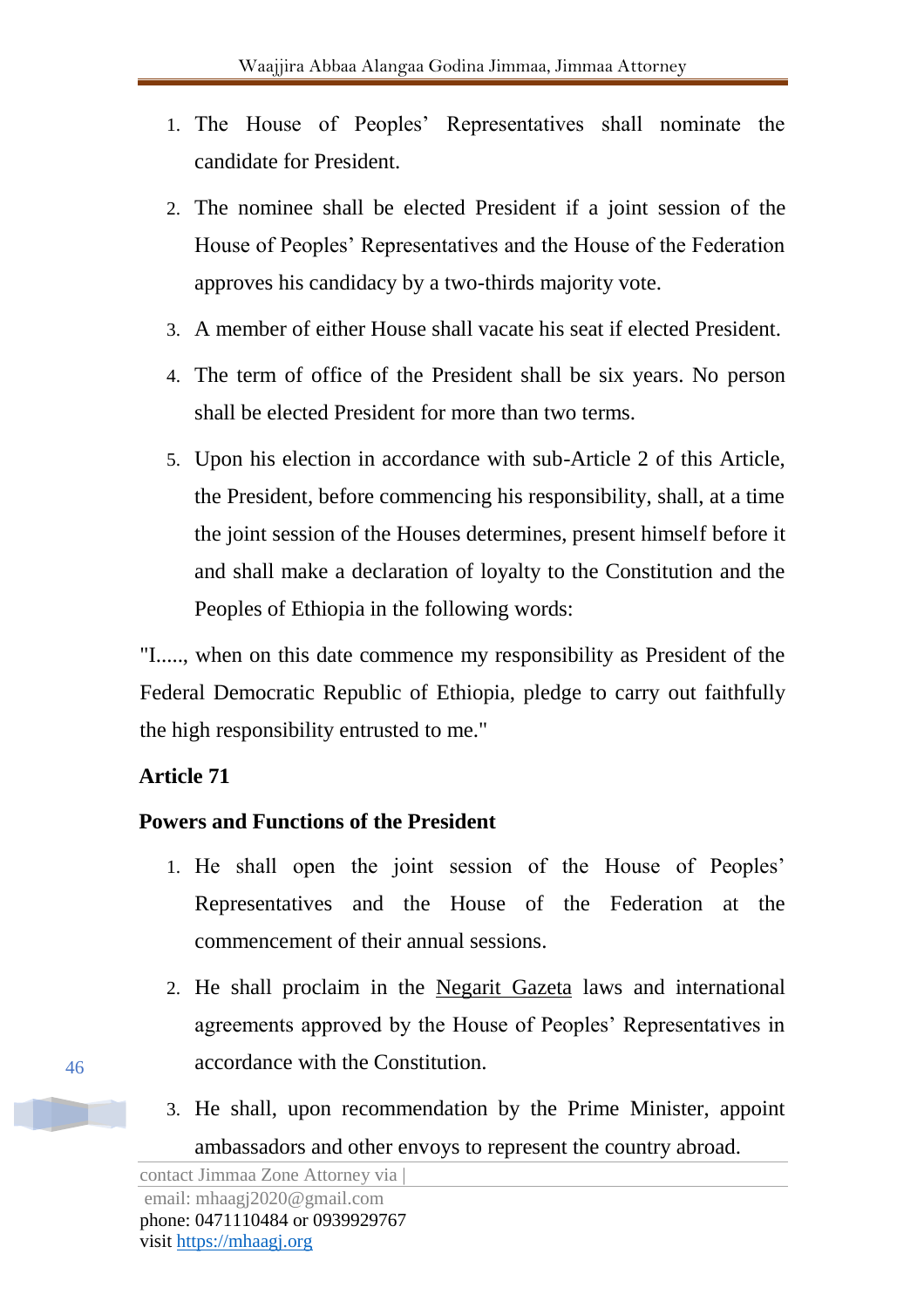- 4. He shall receive the credentials of foreign ambassadors and special envoys.
- 5. He shall award medals, prizes and gifts in accordance with conditions and procedures established by law.
- 6. He shall, upon recommendation by the Prime Minister and in accordance with law, grant high military titles.
- 7. He shall, in accordance with conditions and procedures established by law, grant pardon.

### **CHAPTER EIGHT**

### **THE EXECUTIVE**

### **Article 72**

### **The Powers of the Executive**

- 1. The Highest executive powers of the Federal Government are vested in the Prime Minister and in the Council of Ministers.
- 2. The Prime Minister and the Council of Ministers are responsible to the House of Peoples' Representatives. In the exercise of State functions, members of the Council of Ministers are collectively responsible for all decisions they make as a body.
- 3. Unless otherwise provided in this Constitution the term of office of the Prime Minister is for the duration of the mandate of the House of Peoples' Representatives.

### **Article 73**

## **Appointment of the Prime Minister**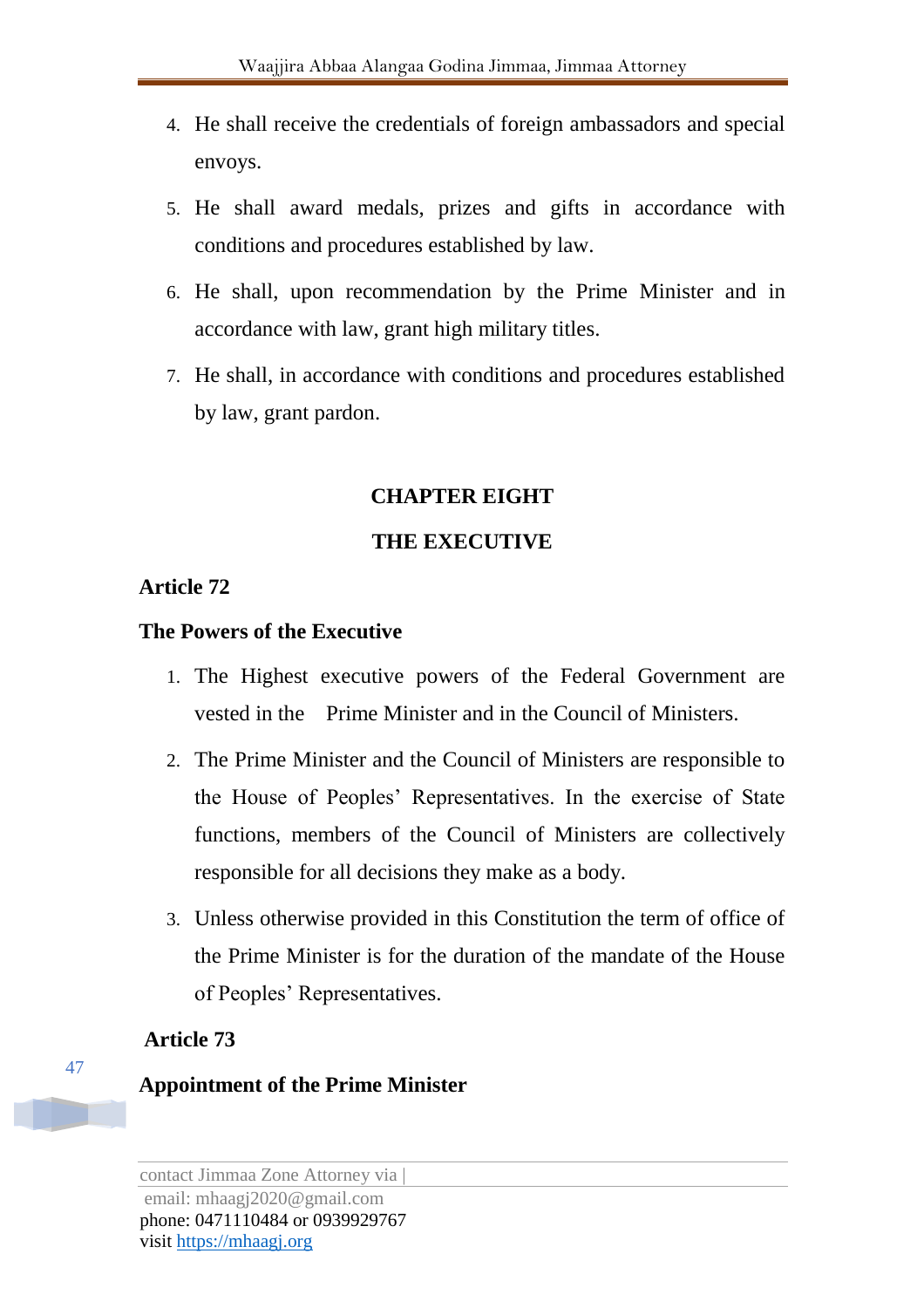- 1. The Prime Minister shall be elected from among members of the House of Peoples' Representatives.
- 2. Power of Government shall be assumed by the political party or a coalition of political parties that constitutes a majority in the House of Peoples' Representatives.

# **Powers and Functions of the Prime Minister**

- 1. The Prime Minister is the Chief Executive, the Chairman of the Council of Ministers, and the Commander-in-Chief of the national armed forces.
- 2. The Prime Minister shall submit for approval to the House of Peoples' Representatives nominees for ministerial posts from among members of the two Houses or from among persons who are not members of either House and possess the required qualifications.
- 3. He shall follow up and ensure the implementation of laws, policies, directives and other decisions adopted by the House of Peoples' Representatives.
- 4. He leads the Council of Ministers, coordinates its activities and acts as its representative.
- 5. He exercises overall supervision over the implementation of policies, regulations, directives and decisions adopted by the Council of Ministers.
- 6. He exercises overall supervision over the implementation of the country's foreign policy.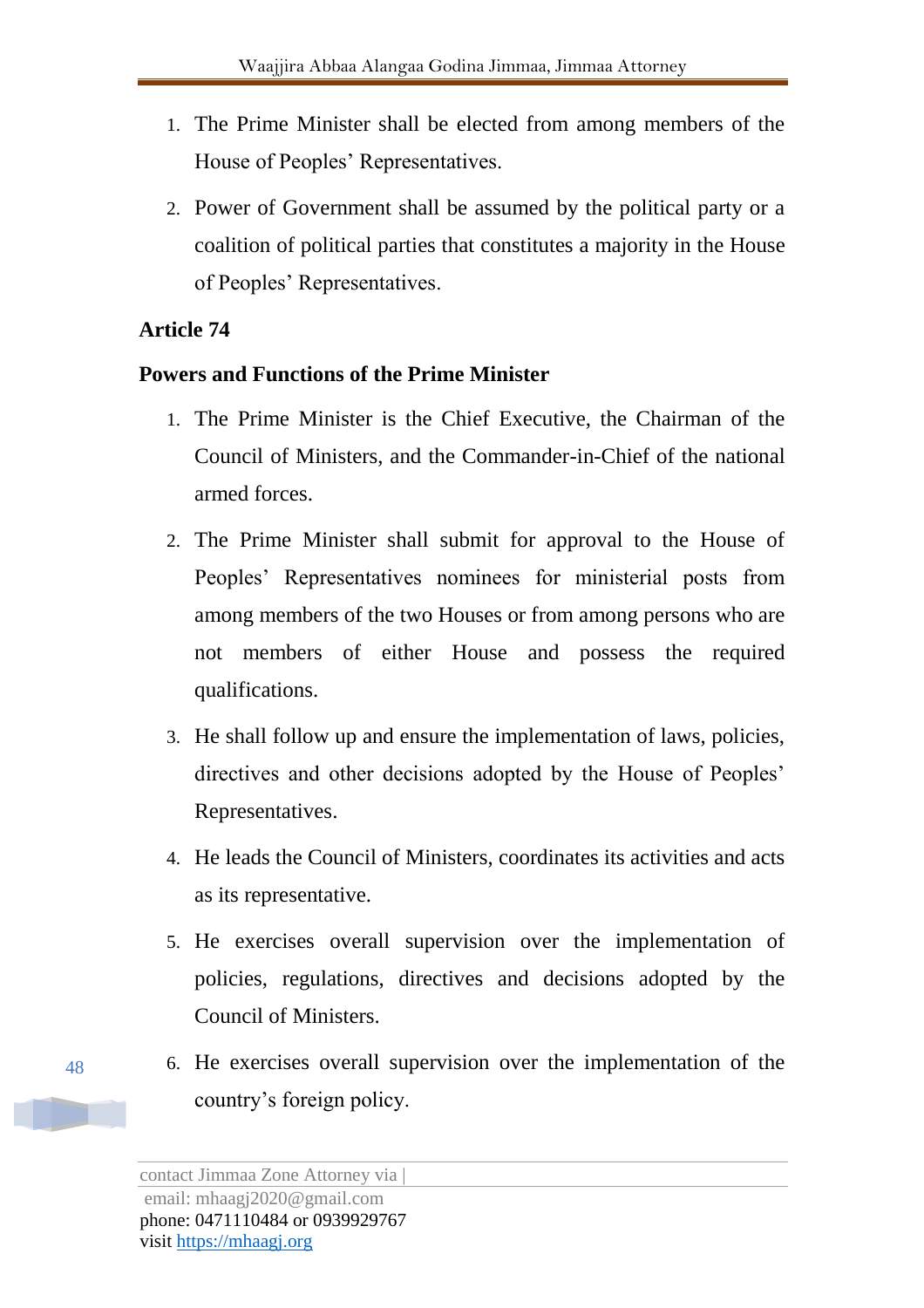- 7. He selects and submits for approval to the House of Peoples' Representatives nominations for posts of Commissioners, the President and Vice-President of the Federal Supreme Court and the Auditor General.
- 8. He supervises the conduct and efficiency of the Federal administration and takes such corrective measures as are necessary.
- 9. He appoints high civilian officials of the Federal Government other than those referred to in sub-Articles 2 and 3 of this Article.
- 10. In accordance with law enacted or decision adopted by the House of Peoples' Representatives, he recommends to the President nominees for the award of medals, prizes and gifts.
- 11. He shall submit to the House of Peoples' Representatives periodic reports on work accomplished by the Executive as well as on its plans and proposals.
- 12. He shall discharge all responsibilities entrusted to him by this Constitution and other laws.
- 13. He shall obey and enforce the Constitution.

## **Deputy Prime Minister**

- 1. The Deputy Prime Minister shall:
	- (a) Carry out responsibilities which shall be specifically entrusted to him by

the Prime Minister;

(b) Act on behalf of the Prime Minister in his absence.

contact Jimmaa Zone Attorney via |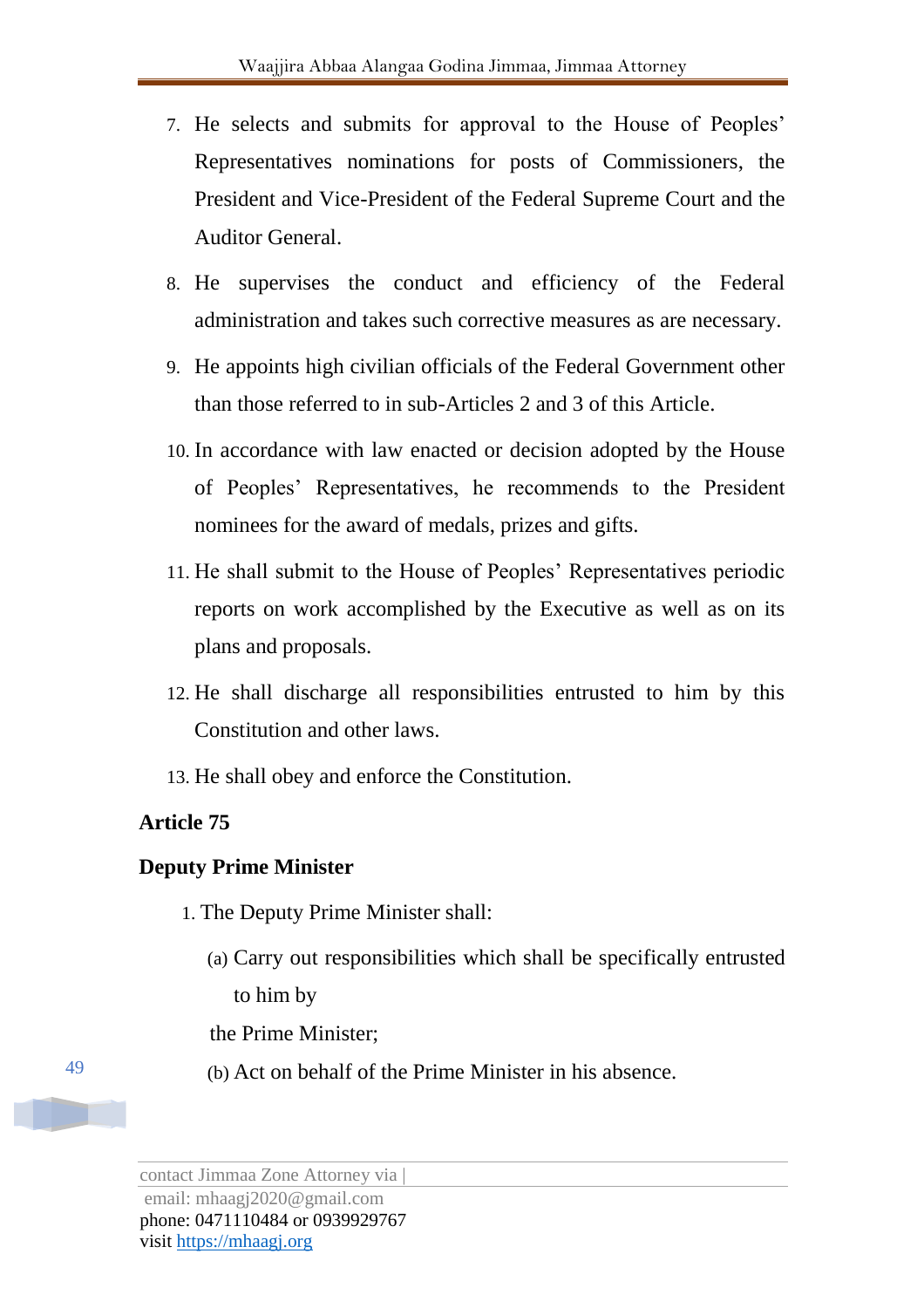2. The Deputy Prime Minister shall be responsible to the Prime Minister.

# **Article 76**

## **The Council of Ministers**

- 1. The Council of Ministers comprises the Prime Minister, the Deputy Prime Minister, Ministers and other members as may be determined by law.
- 2. The Council of Ministers is responsible to the Prime Minister.
- 3. In all its decisions, the Council of Ministers is responsible to the House of Peoples' Representatives.

## **Article 77**

## **Powers and Functions of the Council of Ministers**

- 1. The Council of Ministers ensures the implementation of laws and decisions adopted by the House of Peoples' Representatives.
- 2. It shall decide on the organizational structure of ministries and other organs of government responsible to it; it shall coordinate their activities and provide leadership.
- 3. It shall draw up the annual Federal budget and, when approved by the House of Peoples' Representatives, it shall implement it.
- 4. It shall ensure the proper execution of financial and monetary policies of the country; it shall administer the National Bank, decide on the printing of money and minting of coins, borrow money from domestic and external sources, and regulate foreign exchange matters.
- 5. It shall protect patents and copyrights.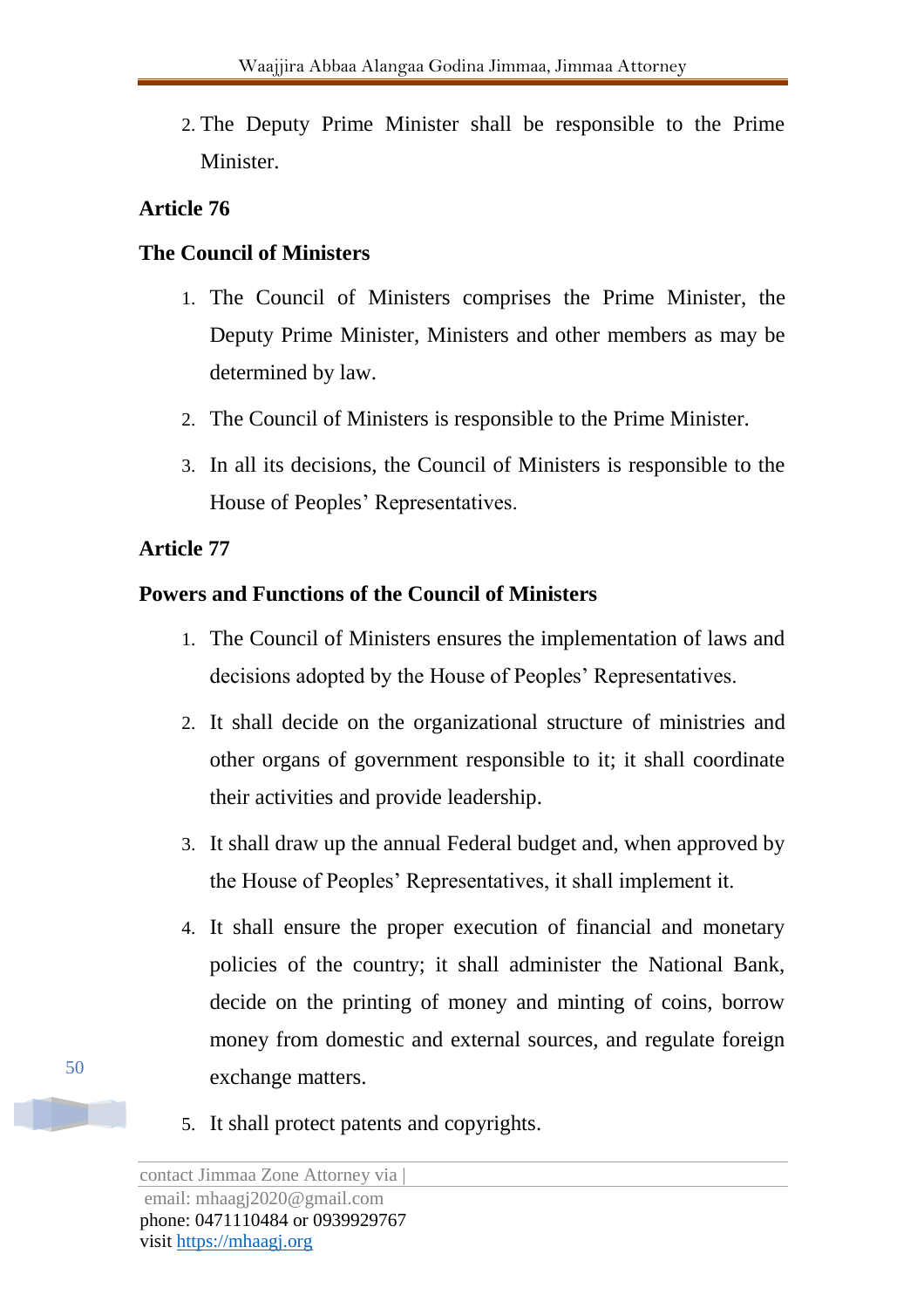- 6. It shall formulate and implement economic, social and development policies and strategies.
- 7. It shall provide uniform standards of measurement and calendar.
- 8. It shall formulate the country's foreign policy and exercise overall supervision over its implementation.
- 9. It shall ensure the observance of law and order.
- 10. It has the power to declare a state of emergency; in doing so, it shall, within the time limit prescribed by the Constitution, submit the proclamation declaring a state of emergency for approval by the House of Peoples' Representatives.
- 11. It shall submit draft laws to the House of Peoples' Representatives on any matter falling within its competence, including draft laws on a declaration of war.
- 12. It shall carry out other responsibilities that may be entrusted to it by the House of Peoples' Representatives and the Prime Minister.
- 13. It shall enact regulations pursuant to powers vested in it by the House of Peoples' Representatives.

## **CHAPTER NINE**

## **STRUCTURE AND POWERS OF THE COURTS**

## **Article 78**

## **Independence of the Judiciary**

- 1. An independent judiciary is established by this Constitution.
- 2. Supreme Federal judicial authority is vested in the Federal Supreme Court. The House of Peoples' Representatives may,

contact Jimmaa Zone Attorney via | email: mhaagj2020@gmail.com phone: 0471110484 or 0939929767 visit https://mhaagj.org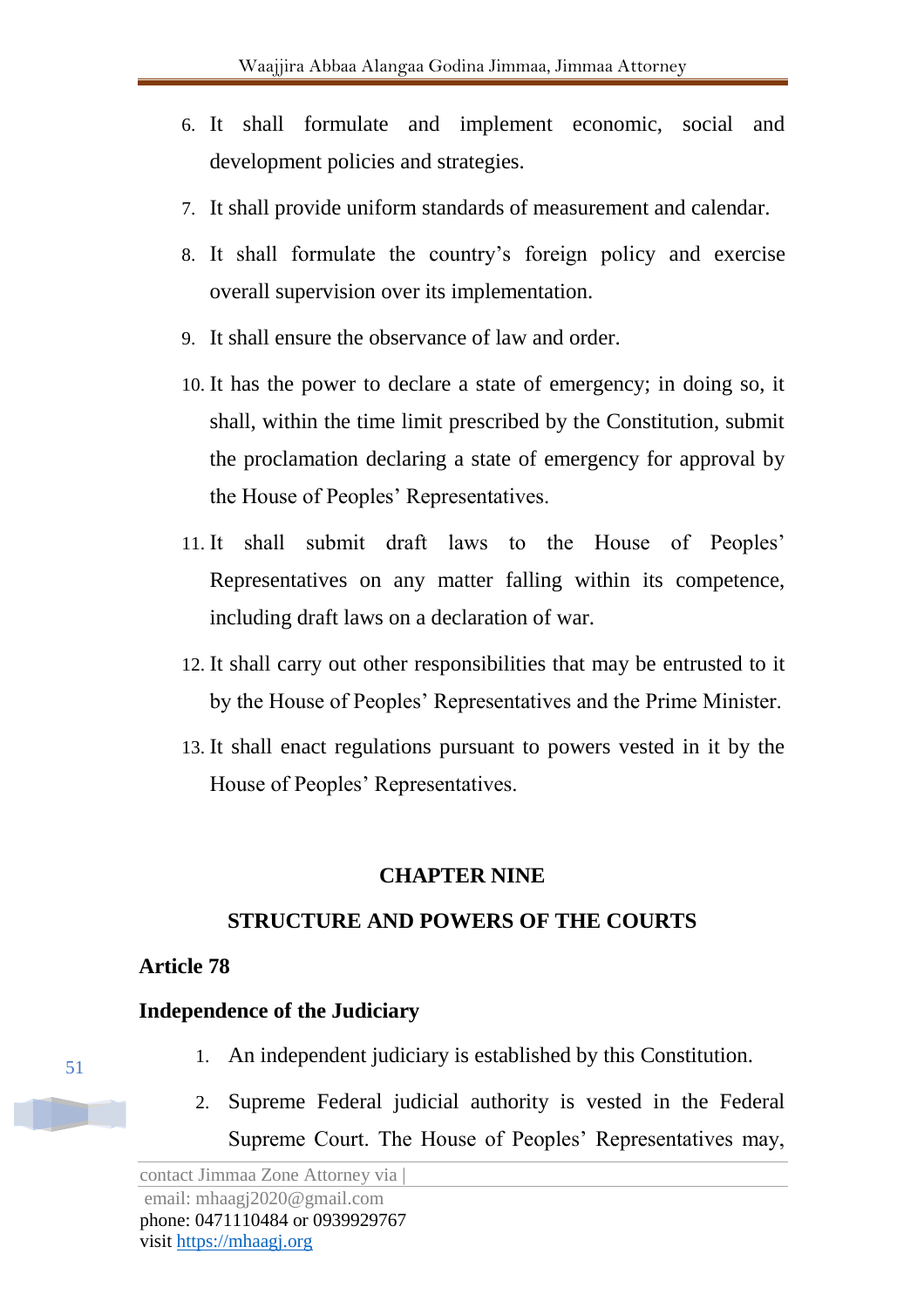by two-thirds majority vote, establish nationwide, or in some parts of the country only, the Federal High Court and First-Instance Courts it deems necessary. Unless decided in this manner, the jurisdictions of the Federal High Court and of the First-Instance Courts are hereby delegated to the State courts.

- 3. States shall establish State Supreme, High and First-Instance Courts. Particulars shall be determined by law.
- 4. Special or ad hoc courts which take judicial powers away form the regular courts or institutions legally empowered to exercise judicial functions and which do not follow legally prescribed procedures shall not be established.
- 5. Pursuant to sub-Article 5 of Article 34 the House of Peoples' Representatives and State Councils can establish or give official recognition to religious and customary courts. Religious and customary courts that had state recognition and functioned prior to the adoption of the Constitution shall be organized on the basis of recognition accorded to them by this Constitution.

## **Article 79**

## **Judicial Powers**

- 1. Judicial Powers, both at Federal and State levels, are vested in the courts.
- 2. Courts of any level shall be free from any interference of influence of any governmental body, government official or from any other source.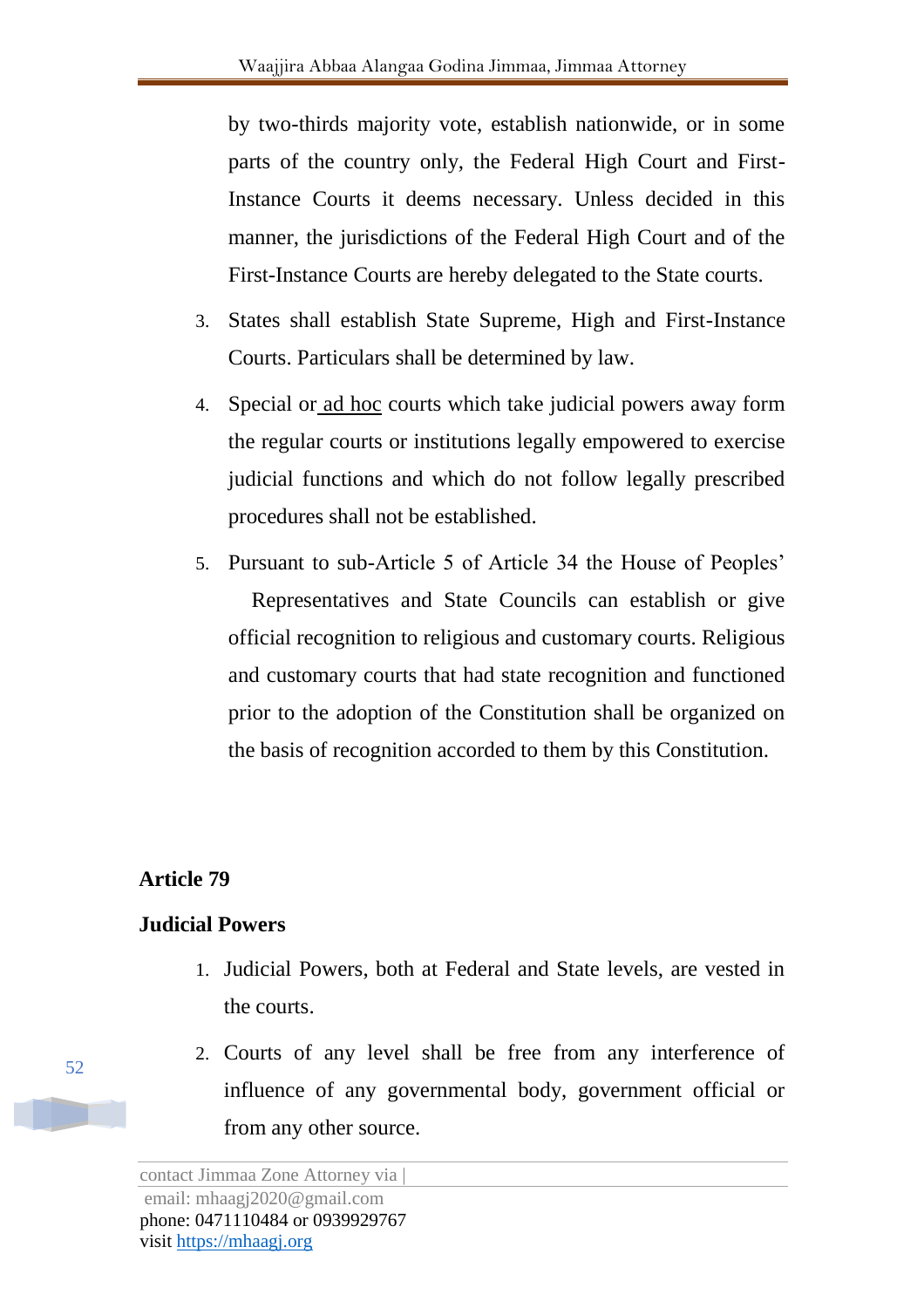- 3. Judges shall exercise their functions in full independence and shall be directed solely by the law.
- 4. No judge shall be removed from his duties before he reaches the retirement age determined by law except under the following conditions:
	- (a) When the Judicial Administration Council decides to remove him for violation of disciplinary rules or on grounds of gross incompetence or inefficiency; or
	- (b) When the Judicial Administration Council decides that a judge can no longer carry out his responsibilities on account of illness; and
	- (c) When the House of Peoples' Representatives or the concerned State Council approves by a majority vote the decisions of the Judicial Administration Council.
- 5. The retirement of judges may not be extended beyond the retirement age determined by law.
- 6. The Federal Supreme Court shall draw up and submit to the House of Peoples' Representatives for approval the budget of the Federal courts, and upon approval, administer the budget.
- 7. Budgets of State courts shall be determined by the respective State Council. The House of Peoples' Representatives shall allocate compensatory budgets for States whose Supreme and High courts concurrently exercise the jurisdiction of the Federal High Court and Federal First-Instance Courts.

### **Concurrent Jurisdiction of Courts**

contact Jimmaa Zone Attorney via | email: mhaagj2020@gmail.com phone: 0471110484 or 0939929767 visit https://mhaagj.org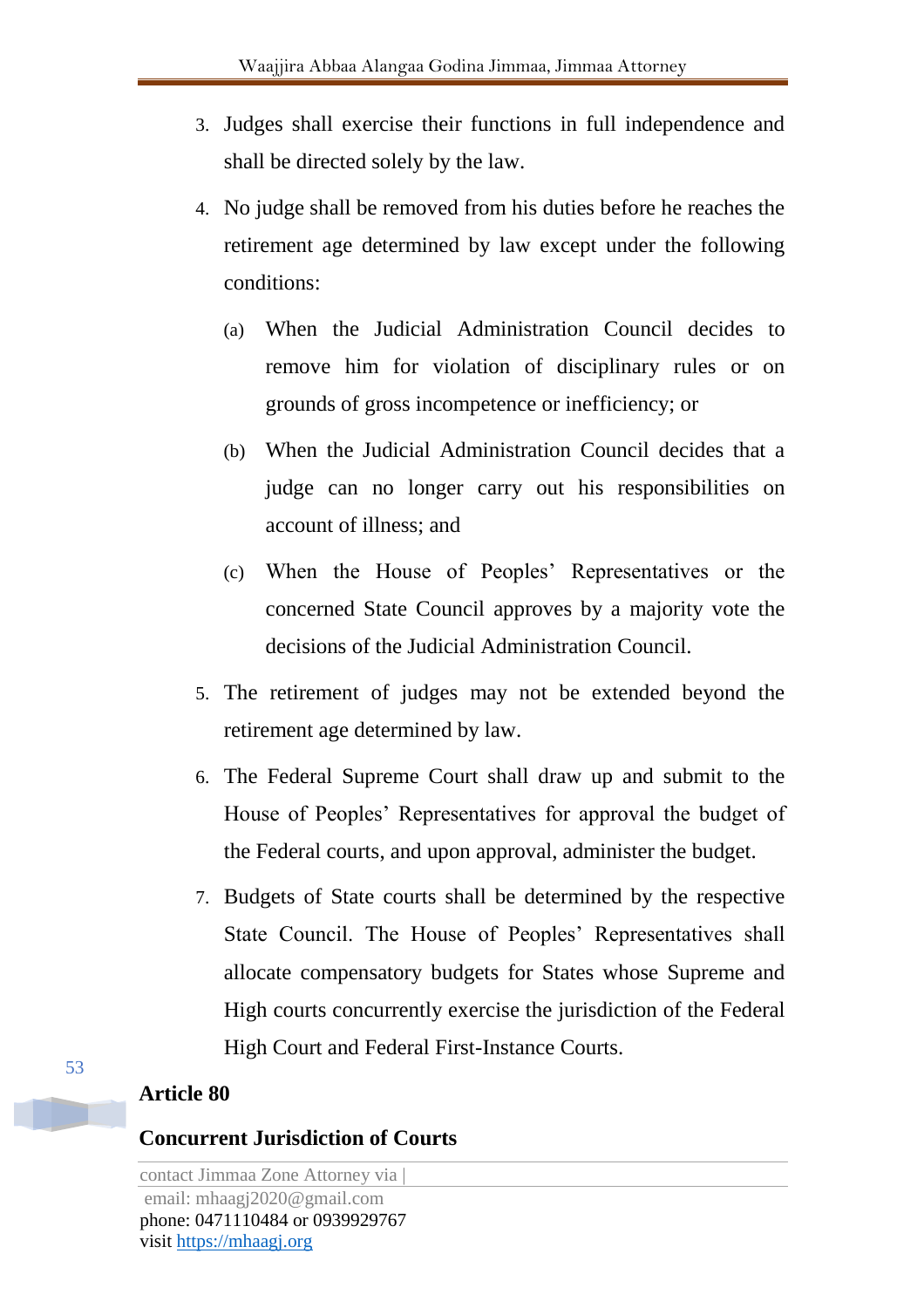- 1. The Federal Supreme Court shall have the highest and final judicial power over Federal matters.
- 2. State Supreme Courts shall have the highest and final judicial power over State matters. They shall also exercise the Jurisdiction of the Federal High Court.
- 3. Notwithstanding the Provisions of sub-Articles 1 and 2 of this Article;
	- (a) The Federal Supreme Court has a power of cassation over any final court decision containing a basic error of law. Particulars shall be determined by law.
	- (b) The State Supreme Court has power of causation over any final court decision on State matters which contains a basic error of law.

Particulars shall be determined by law.

- 4. State High Courts shall, in addition to State jurisdiction, exercise the jurisdiction of the Federal First-Instance Court.
- 5. Decisions rendered by a State High Court exercising the jurisdiction of the Federal First-Instance Court are appealable to the State supreme Court.
- 6. Decisions rendered by a State Supreme Court on Federal matters are appealable to the Federal Supreme Court.

# **Article 81**

# **Appointment of Judges**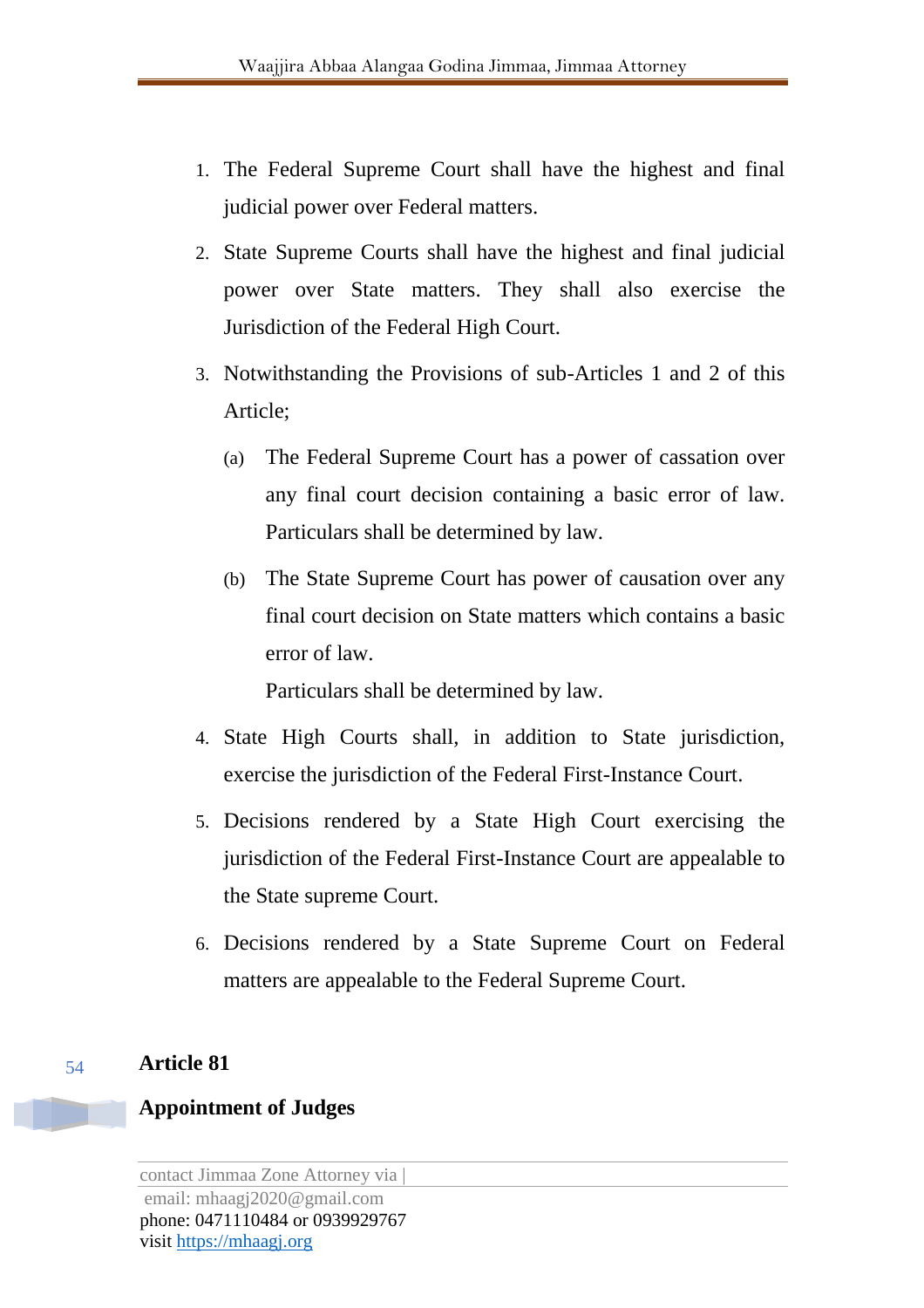- 1. The President and Vice-President of the Federal Supreme Court shall, upon recommendation by the Prime Minister, be appointed by the House of Peoples' Representatives.
- 2. Regarding other Federal judges, the Prime Minister shall submit to the House of Peoples' Representatives for appointment candidates selected by the Federal Judicial Administration Council.
- 3. The State Council shall, upon recommendation by the Chief Executive of the State, appoint the President and Vice-President of the State Supreme Court.
- 4. State Supreme and High Court judges shall, upon recommendation by the State Judicial Administration Council, be appointed by the State Council. The State Judicial Administration Council, before submitting nominations to the State Council, has the responsibility to solicit and obtain the views of the Federal Judicial Administration Council on the nominees and to forward those views along with its recommendations. If the Federal Judicial Administration Council does not submit its views within three months, the State Council may grant the appointments.
- 5. Judges of State First-Instance Courts shall, upon recommendation by the state Judicial Administration Council, be appointed by the State Council.

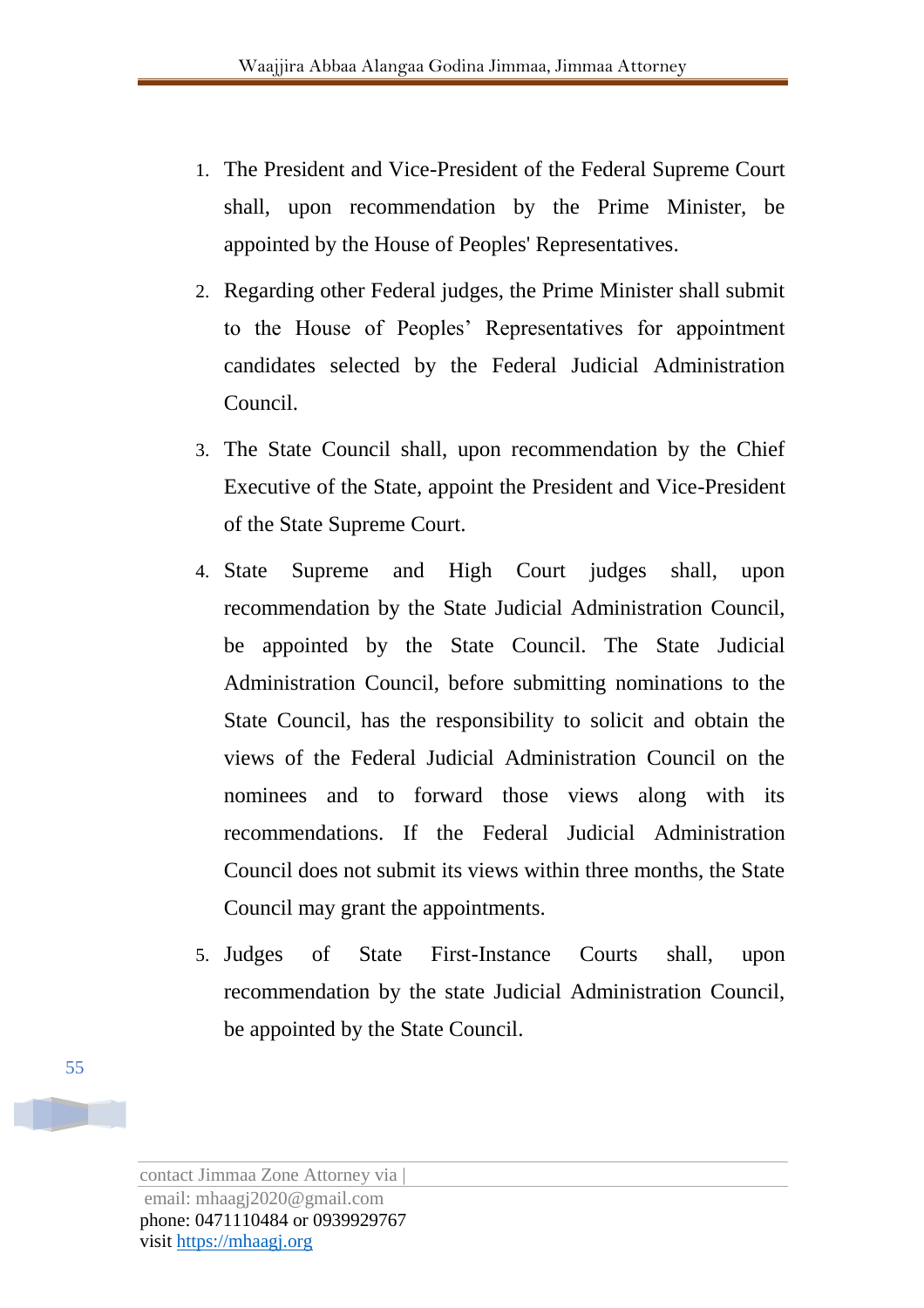6. Matters of code of professional conduct and discipline as well as transfer of judges of any court shall be determined by the concerned Judicial Administration Council.

# **Article 82**

## **Structure of the Council of Constitutional Inquiry**

- 1. The Council of Constitutional Inquiry is established by this Constitution.
- 2. The Council of Constitutional Inquiry shall have eleven members comprising:
	- (a) The President of the Federal Supreme Court, who shall serve as its President;
	- (b) The vice-president of the Federal Supreme Court, who shall serve as its Vice-President;
	- (c) Six legal experts, appointed by the President of the Republic on recommendation by the House of Peoples' Representatives, who shall have proven professional competence and high moral standing;
	- (d) Three persons designated by the House of the Federation from among its members.
- 3. The Council of Constitutional Inquiry shall establish organizational structure which can ensure expeditious execution of its responsibilities.

# **Article 83**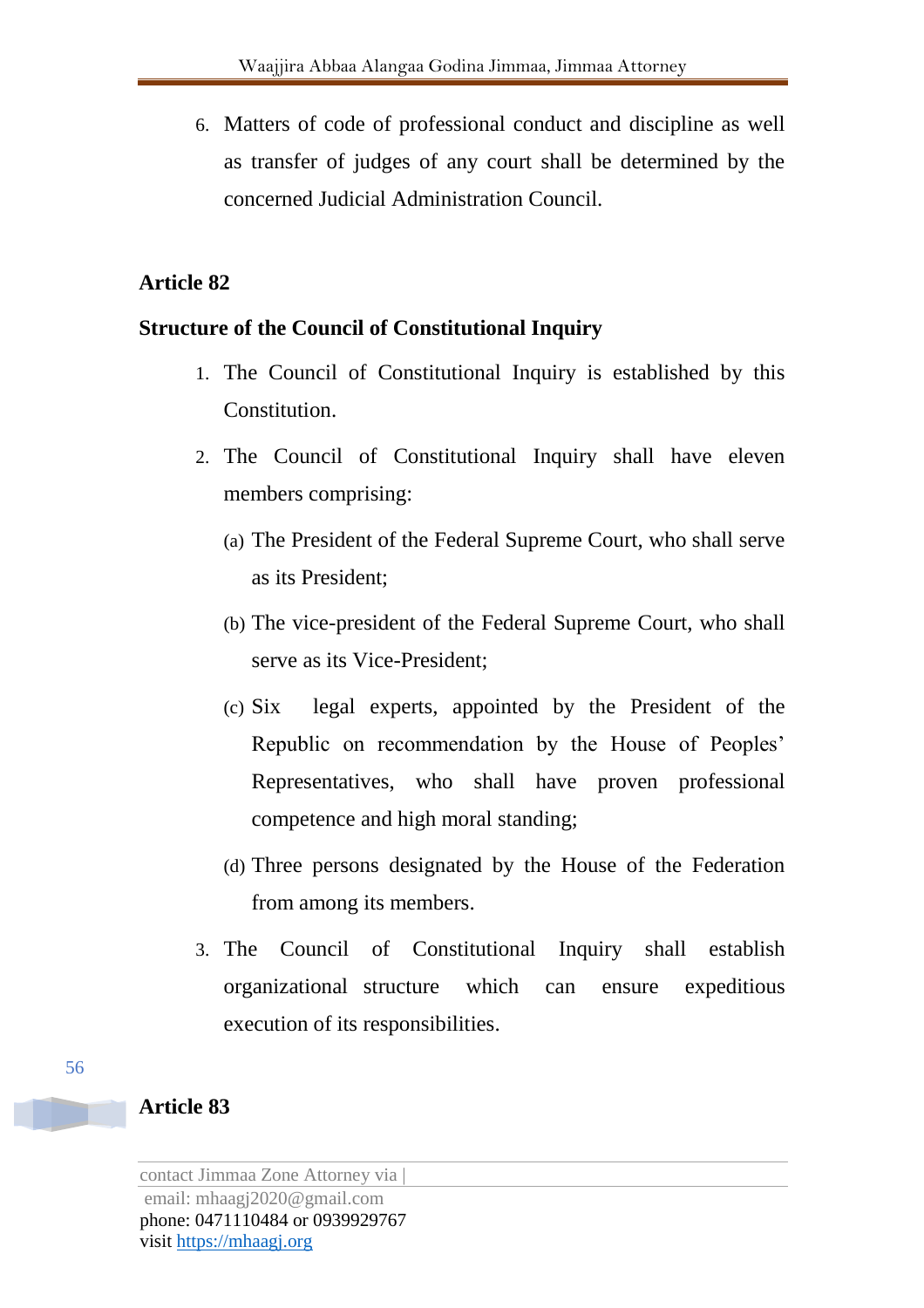## **Interpretation of the Constitution**

- 1. All constitutional disputes shall be decided by the House of the Federation.
- 2. The House of the Federation shall, within thirty days of receipt, decide a constitutional dispute submitted to it by the Council of Constitutional Inquiry.

# **Article 84**

## **Powers and Functions of the Council of Constitutional Inquiry**

- 1. The Council of Constitutional Inquiry shall have powers to investigate constitutional disputes. Should the Council, upon consideration of the matter, find it necessary to interpret the Constitution, it shall submit its recommendations thereon to the House of the Federation.
- 2. Where any Federal or State law is contested as being unconstitutional and such a dispute is submitted to it by any court or interested party, the Council shall consider the matter and submit it to the House of the Federation for a final decision.
- 3. When issues of constitutional interpretation arise in the courts, the Council shall:
	- (a) Remand the case to the concerned court if it finds there is no need for constitutional interpretation; the interested party, if dissatisfied with the decision of the Council, may appeal to the House of the Federation.

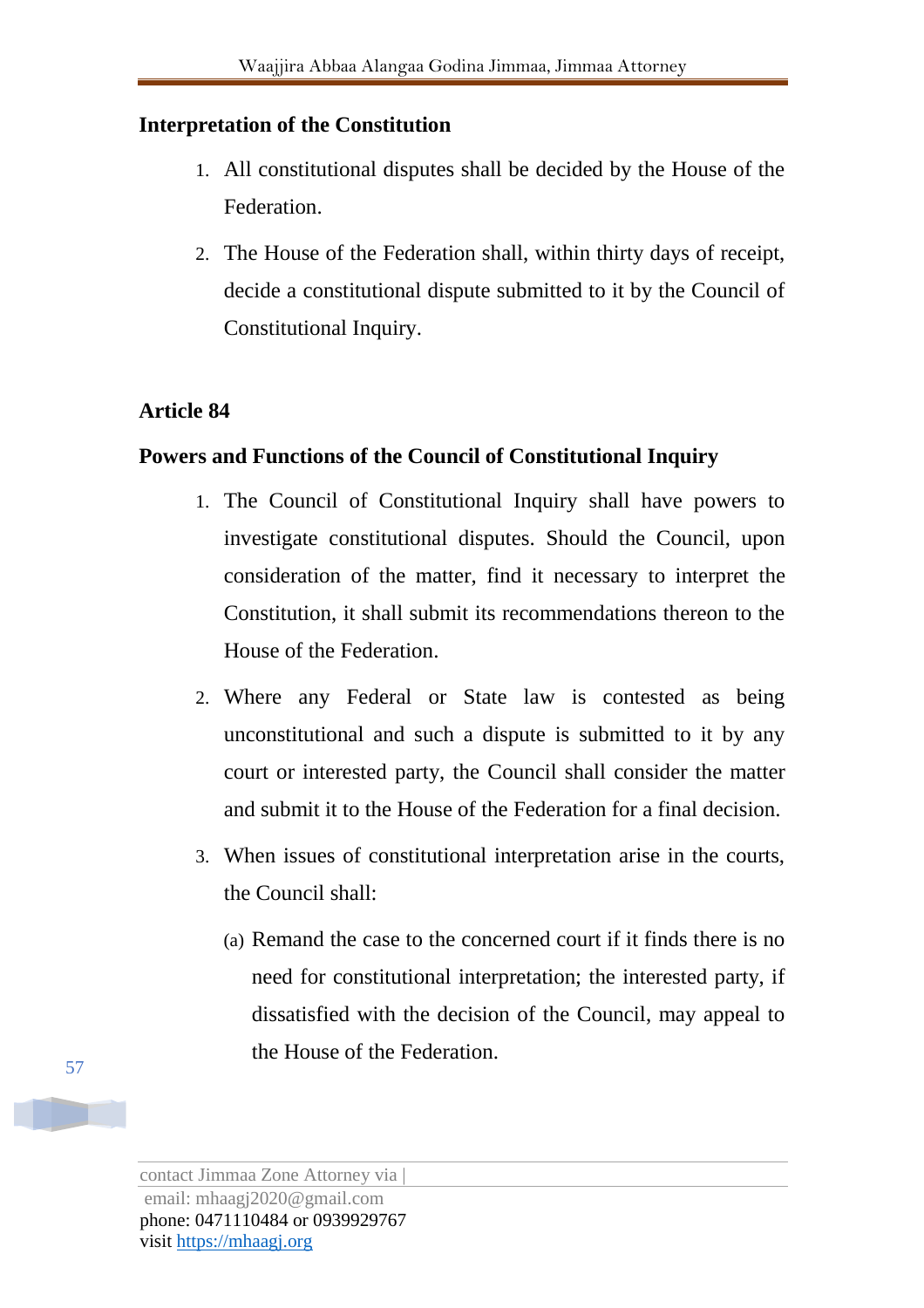- (b) Submit its recommendations to the House of the Federation for a final decision if it believes there is a need for constitutional interpretation.
- 4. The Council shall draft its rules of procedure and submit them to the House of the Federation; and implement them upon approval.

### **CHAPTER TEN**

# **NATIONAL POLICY PRINCIPLES AND OBJECTIVES**

### **Article 85**

### **Objectives**

- 1. Any organ of Government shall, in the implementation of the Constitution, other laws and public policies, be guided by the principles and objectives specified under this Chapter.
- 2. The term "Government" in this Chapter shall mean a Federal or State government as the case may be.

## **Article 86**

## **Principles for External Relations**

contact Jimmaa Zone Attorney via | email: mhaagj2020@gmail.com phone: 0471110484 or 0939929767 visit https://mhaagj.org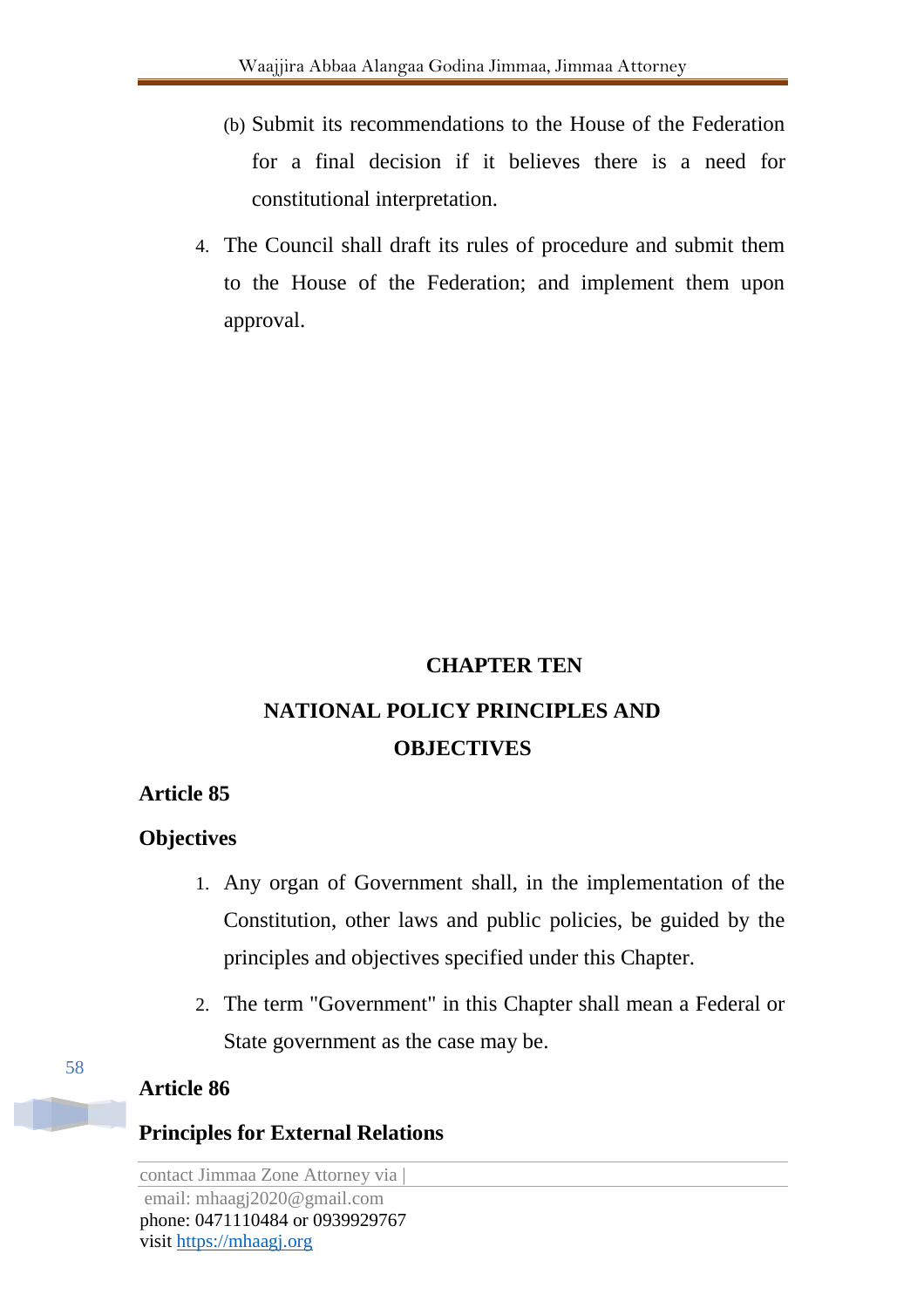- 1. To promote policies of foreign relations based on the protection of national interests and respect for the sovereignty of the country.
- 2. To promote mutual respect for national sovereignty and equality of states and non-interference in the internal affairs of other states.
- 3. To ensure that the foreign relation policies of the country are based on mutual interests and equality of states as well as that international agreements promote the interests of Ethiopia.
- 4. To observe international agreements which ensure respect for Ethiopia's sovereignty and are not contrary to the interests of its Peoples.
- 5. To forge and promote ever growing economic union and fraternal relations of Peoples with Ethiopia's neighbours and other African countries.
- 6. To seek and support peaceful solutions to international disputes.

## **Principles for National Defence**

- 1. The composition of the national armed forces shall reflect the equitable representation of the Nations, Nationalities and Peoples of Ethiopia.
- 2. The Minister of Defence shall be a civilian.
- 3. The armed forces shall protect the sovereignty of the country and carry out any responsibilities as may be assigned to them under any state of emergency declared in accordance with the Constitution.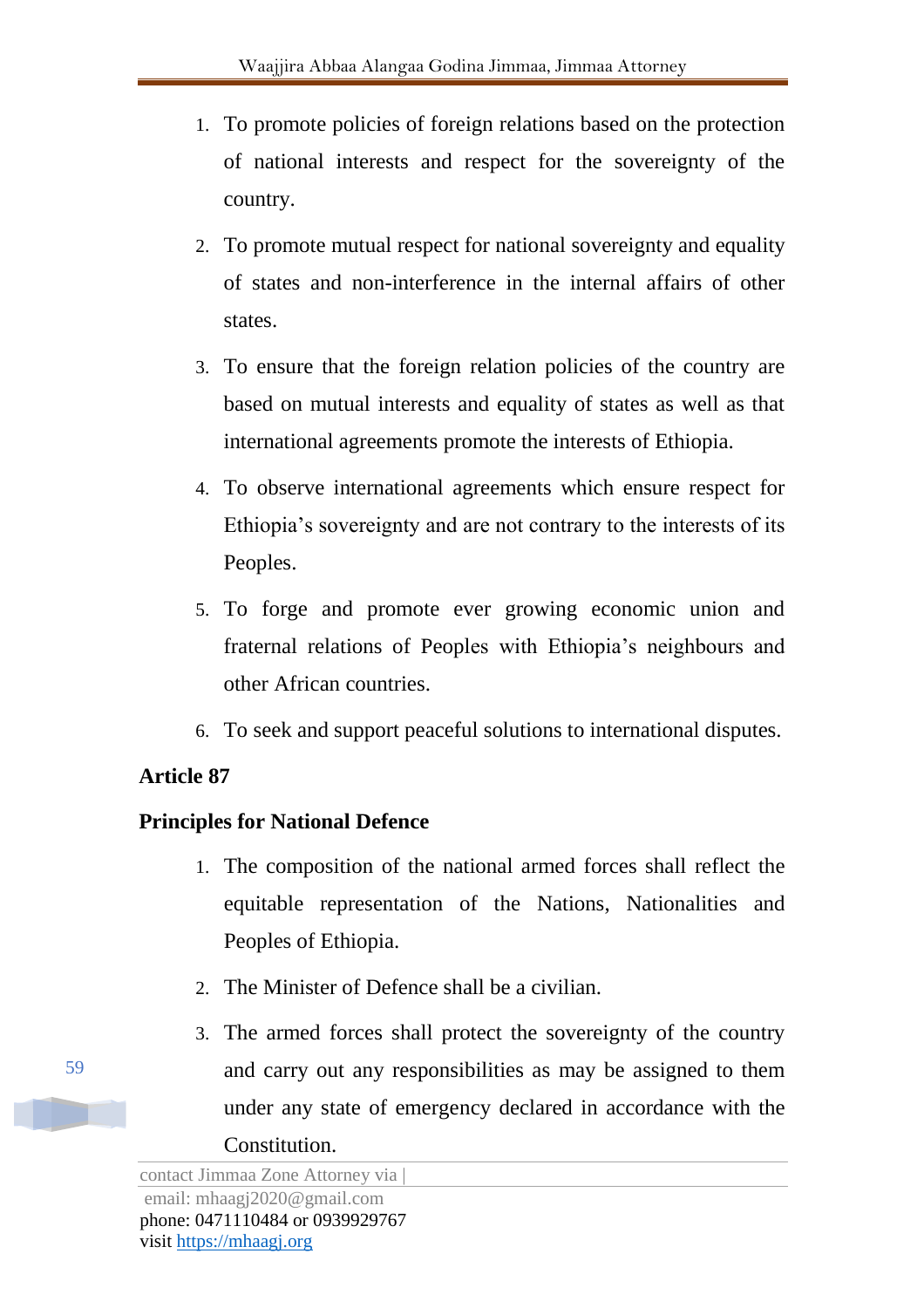- 4. The armed forces shall at all times obey and respect the Constitution.
- 5. The armed forces shall carry out their functions free of any partisanship to any political organization(s).

## **Political Objectives**

- 1. Guided by democratic principles, Government shall promote and support the People's self-rule at all levels.
- 2. Government shall respect the identity of Nations, Nationalities and Peoples. Accordingly Government shall have the duty to strengthen ties of equality, unity and fraternity among them.

# **Article 89**

## **Economic Objectives**

- 1. Government shall have the duty to formulate policies which ensure that all Ethiopians can benefit from the country's legacy of intellectual and material resources.
- 2. Government has the duty to ensure that all Ethiopians get equal opportunity to improve their economic condition and to promote equitable distribution of wealth among them.

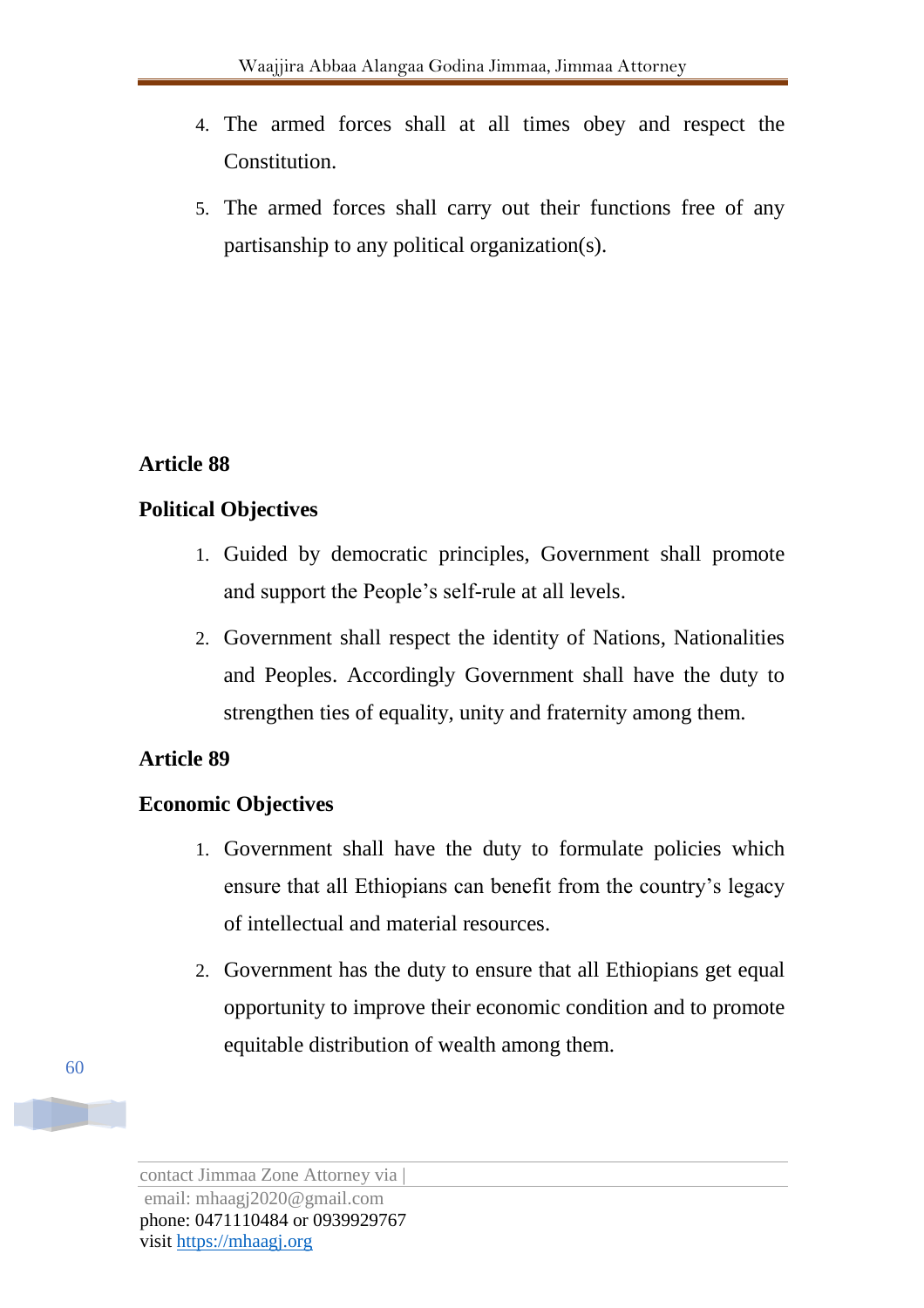- 3. Government shall take measures to avert any natural and manmade disasters, and, in the event of disasters, to provide timely assistance to the victims.
- 4. Government shall provide special assistance to Nations, Nationalities, and Peoples least advantaged in economic and social development.
- 5. Government has the duty to hold, on behalf of the People, land and other natural resources and to deploy them for their common benefit and development.
- 6. Government shall at all times promote the participation of the People in the formulation of national development policies and programmes; it shall also have the duty to support the initiatives of the People in their development endeavors.
- 7. Government shall ensure the participation of women in equality with men in all economic and social development endeavors.
- 8. Government shall endeavor to protect and promote the health, welfare and living standards of the working population of the country.

## **Social Objectives**

- 1. To the extent the country's resources permit, policies shall aim to provide all Ethiopians access to public health and education, clean water, housing, food and social security.
- 2. Education shall be provided in a manner that is free from any religious influence, political partisanship or cultural prejudices.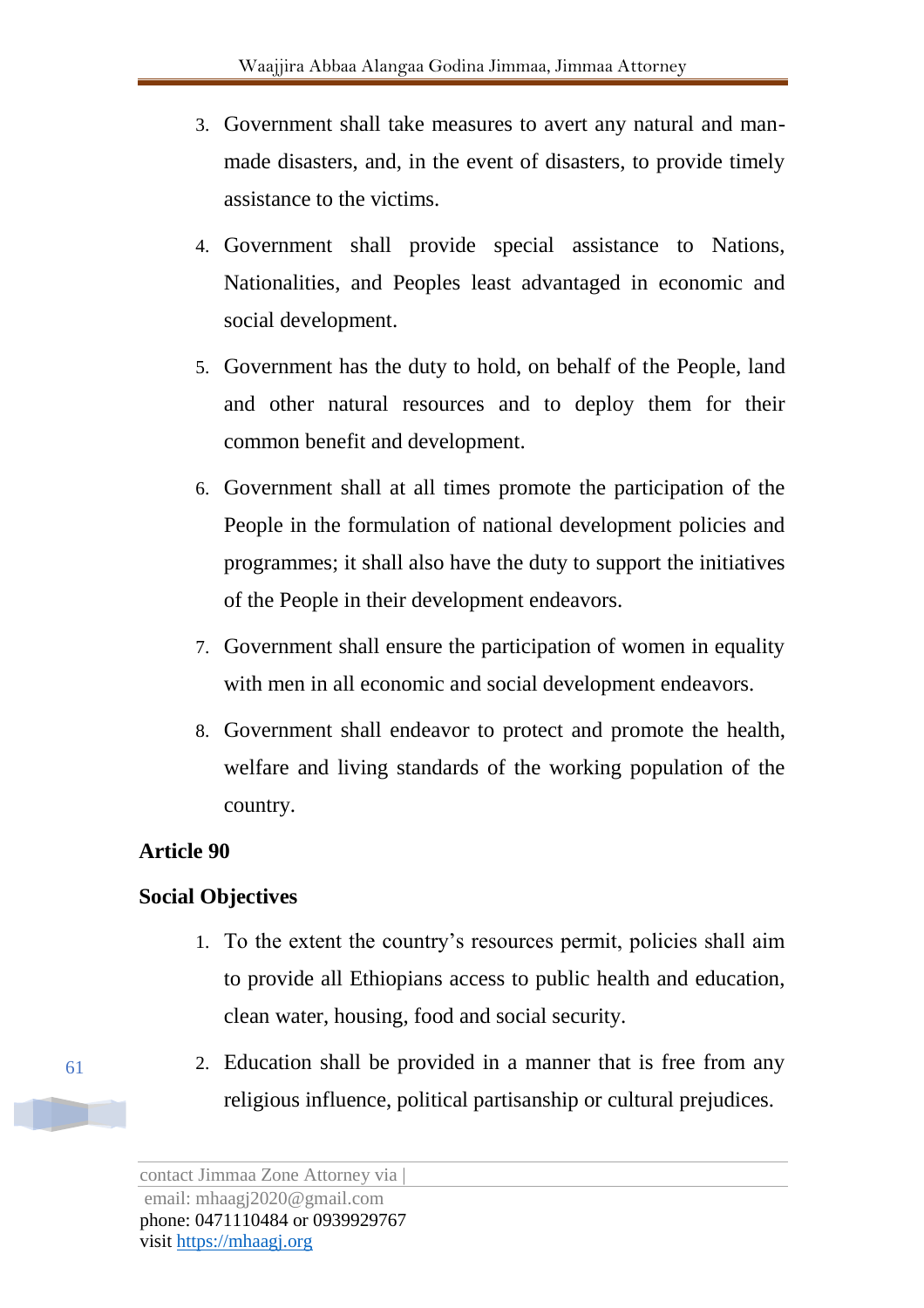### **Cultural Objectives**

- 1. Government shall have the duty to support, on the basis of equality, the growth and enrichment of cultures and traditions that are compatible with fundamental rights, human dignity, democratic norms and ideals, and the provisions Constitution.
- 2. Government and all Ethiopian citizens shall have the duty to protect the country's natural endowment, historical sites and objects.Government shall have the duty, to the extent of the its resources permit, to support the development of the arts, science and technology.

### **Article 92**

### **Environmental Objectives**

- 1. Government shall endeavor to ensure that all Ethiopians live in a clean and healthy environment.
- 2. The design and implementation of programmes and projects of development shall not damage or destroy the environment.
- 3. People have the right to full consultation and to the expression of views in the planning and implementations of environmental policies and projects that affect them directly.
- 4. Government and citizens shall have the duty to protect the environment.

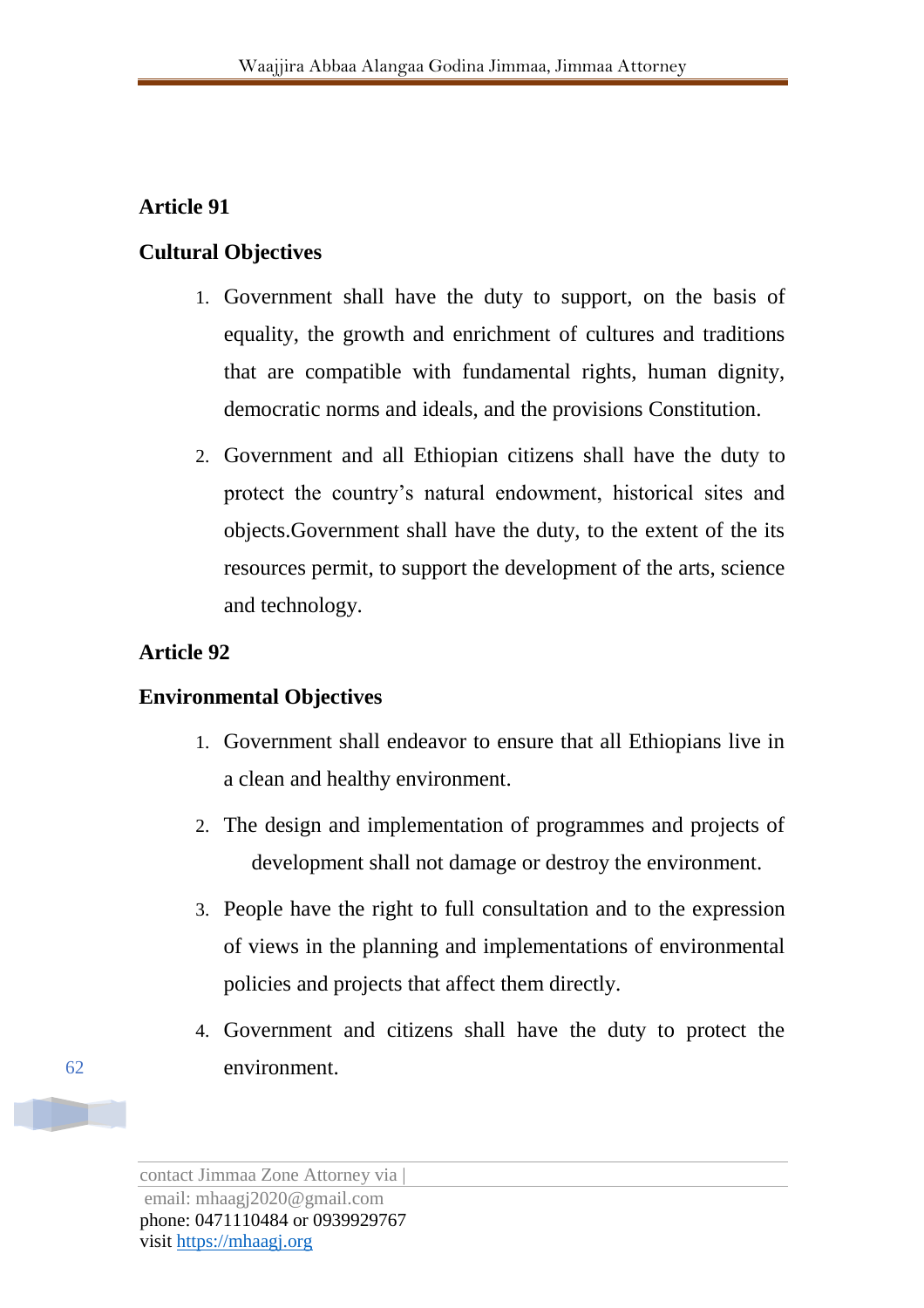## **CHAPTER ELEVEN**

## **MISCELLANEOUS PROVISIONS**

### **Article 93**

### **Declaration of State of Emergency**

1. (a) The Council of Ministers of the Federal Government shall have the power to decree a state of emergency, should an external invasion, a break down of law and order which endangers the Constitutional order and which cannot be controlled by the regular law enforcement agencies and personnel, a natural disaster, or an epidemic occur.

(b) Sate executives can decree a State-Wide state of emergency should a natural disaster or an epidemic occur. Particulars shall be determined in State Constitutions to be promulgated in conformity with this Constitution.

- 2. A state of emergency declared in accordance with sub-Article 1(a) of this Article:
	- (a) If declared when the House of Peoples' Representatives is in session, the decree shall be submitted to the House within forty-eight hours of its declaration. The decree, if not approved by a two-thirds majority vote of members of the House of Peoples' Representatives, shall be repealed forthwith.
	- (b) Subject to the required vote of approval set out in (a) of this subArticle, the decree declaring a state of emergency when the House of Peoples' Representatives is not in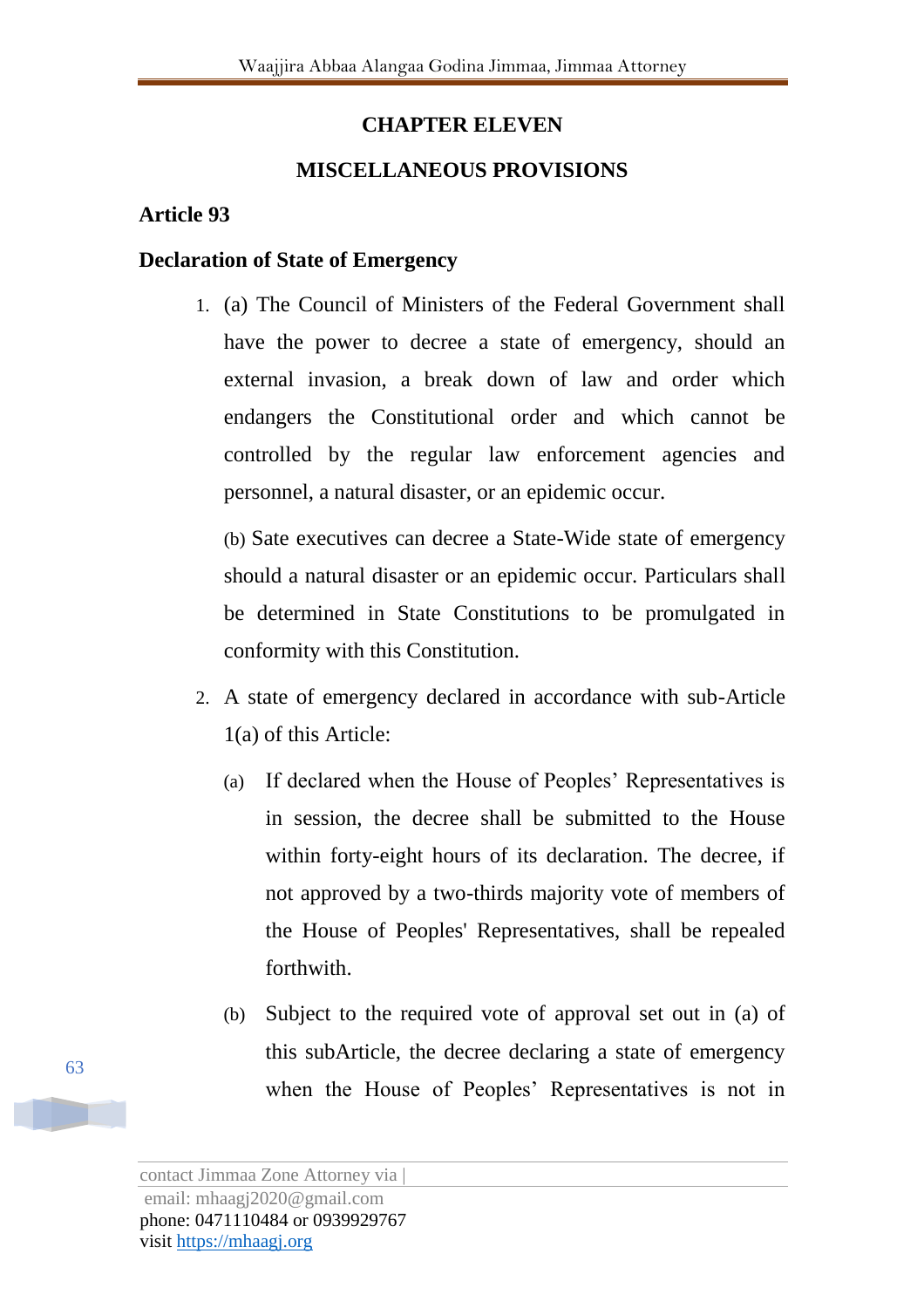session shall be submitted to it within fifteen days of its adoption.

- 3. A state of emergency decreed by the Council of Ministers, if approved by the House of Peoples' Representatives, can remain in effect up to six months. The House of Peoples' Representatives may, by a two-thirds majority vote, allow the state of emergency proclamation to be renewed every four months successively.
- 4. (a) When a state of emergency is declared, the Council of Ministers shall, in accordance with regulations it issues, have all necessary power to protect the country's peace and sovereignty, and to maintain public security, law and order.

(b) The Council of Ministers shall have the power to suspend such political and democratic rights contained in this Constitution to the extent necessary to avert the conditions that required the declaration of a state of emergency.

(c) In the exercise of its emergency powers the Council of Ministers can not, however, suspend or limit the rights provided for in Articles 1, 18, 25, and sub-Articles 1 and 2 of Article 39 of this Constitution.

5. The House of Peoples' Representatives, while declaring a state of emergency, shall simultaneously establish a State of Emergency Inquiry Board, comprising of seven persons to be chosen and assigned by the House from among its members and from legal experts.

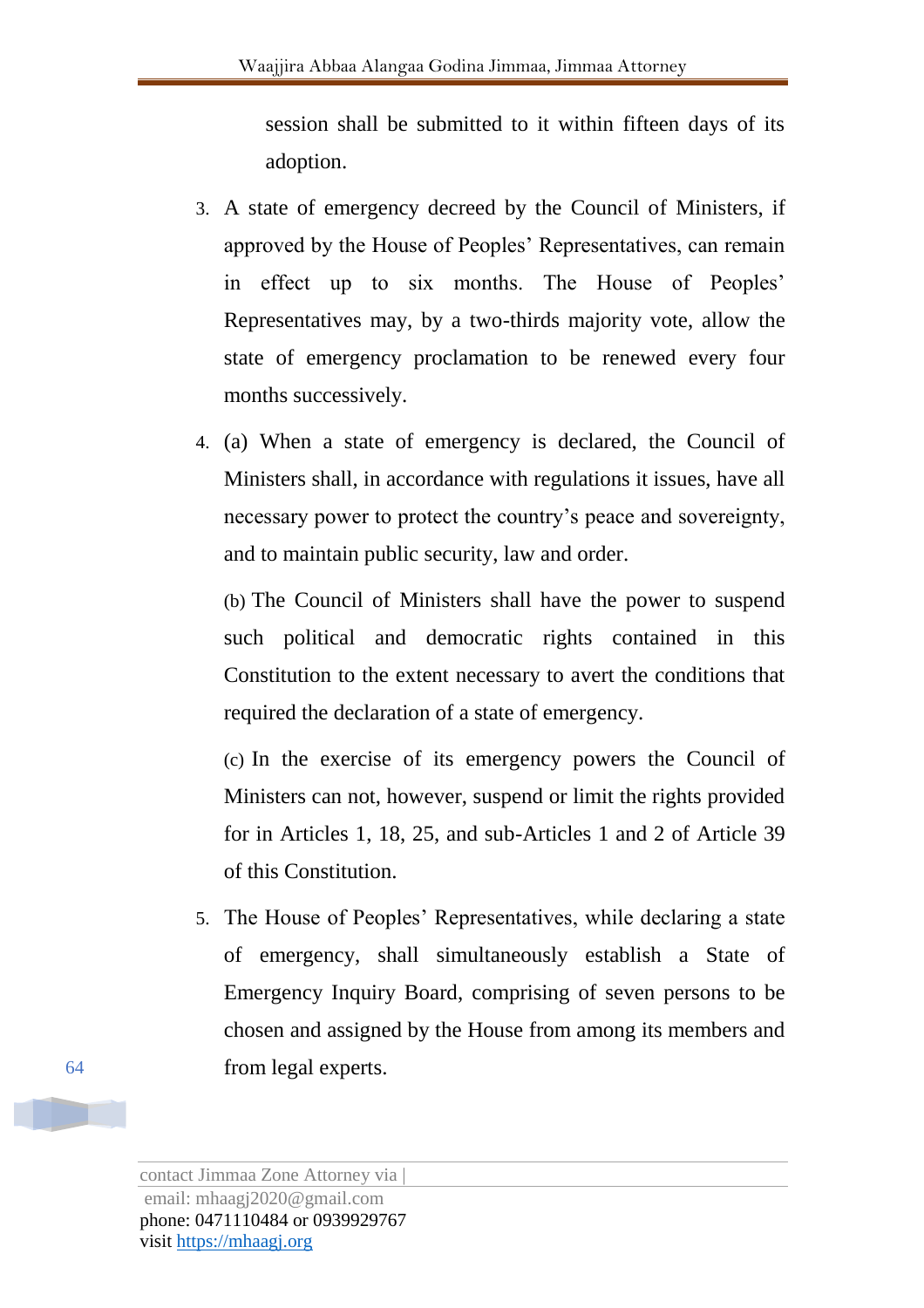6. The State of Emergency Inquiry Board shall have the following powers and responsibilities:

(a) To make public within one month the names of all individuals arrested on account of the state of emergency together with the reasons for their arrest.

(b) To inspect and follow up that no measure taken during the state of emergency is inhumane.

(c) To recommend to the Prime Minister or to the Council of Ministers corrective measures if it finds and case of inhumane treatment.

(d) To ensure the prosecution of perpetrators of inhumane acts.

(e) To submit its views to the House of Peoples' Representatives on a request to extend the duration of the state of emergency.

# **Article 94**

# **Financial Expenditures**

- 1. The Federal Government and the States shall respectively bear all financial expenditures necessary to carry out all responsibilities and functions assigned to them by law. Unless otherwise agreed upon, the financial expenditures required for the carrying out of any delegated function by a State shall be borne by the delegating party.
- 2. The Federal Government may grant to States emergency, rehabilitation and development assistance and loans, due care being taken that such assistance and loans do not hinder the proportionate development of States. The Federal Government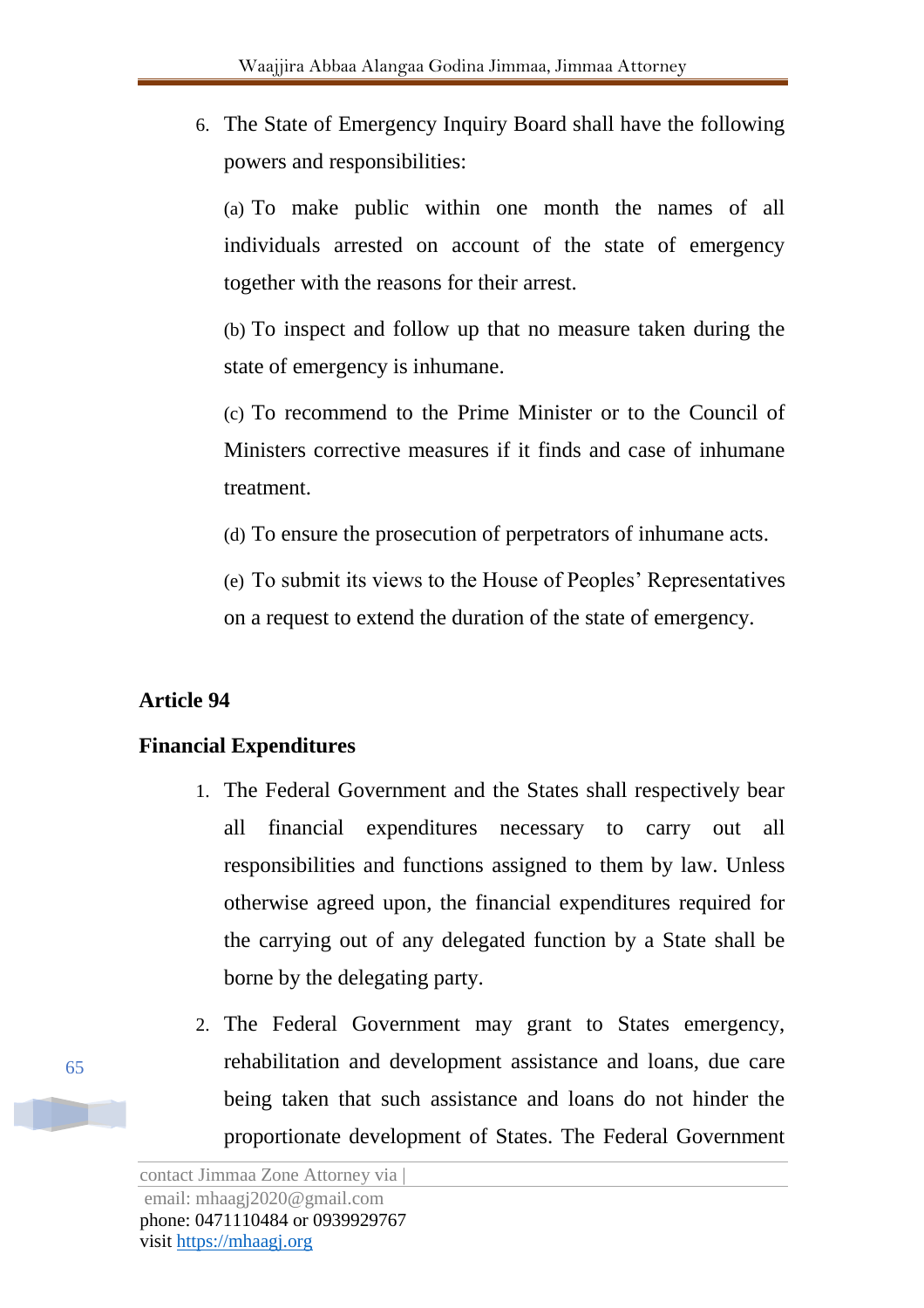shall have the power to audit and inspect the proportionate development of States.

# **Article 95**

## **Revenue**

The Federal Government and the States shall share revenue taking the federal arrangement into account.

# **Article 96**

# **Federal Power of Taxation**

- 1. The Federal Government shall levy and collect custom duties, taxes and other charges on imports and exports.
- 2. It shall levy and collect income tax on employees of the Federal Government and international organizations.
- 3. It shall levy and collect income, profit, sales and excise taxes on enterprises owned by the Federal Government.
- 4. It shall tax the income and winnings of national lotteries and other games of chance.
- 5. It shall levy and collect taxes on the income of air, rail and sea transport services.
- 6. It shall levy and collect taxes on income of houses and properties owned by the Federal Government; it shall fix rents.
- 7. It shall determine and collect fees and charges relating to licenses issued and services rendered by organs of the Federal Government.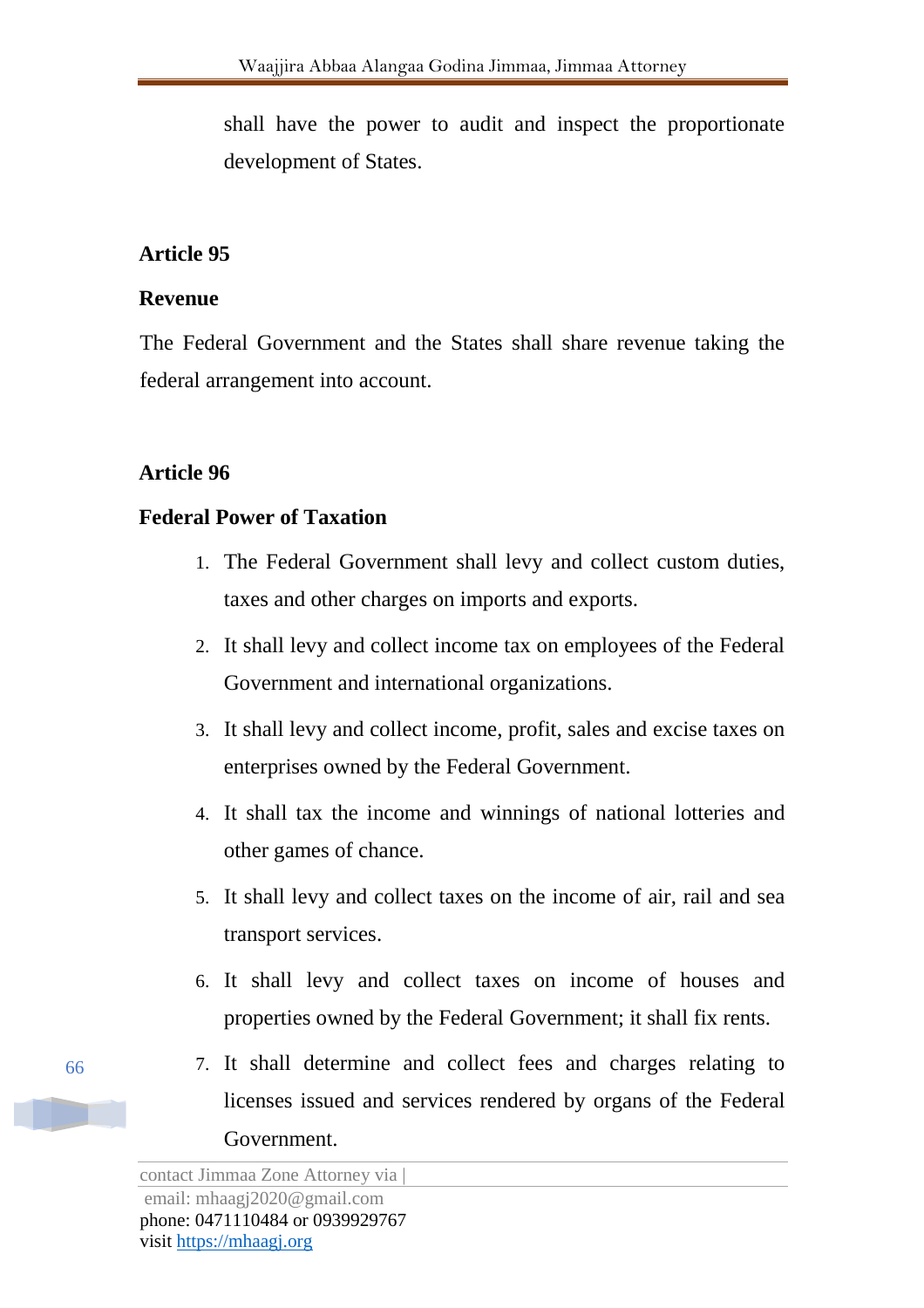- 8. It shall levy and collect taxes on monopolies.
- 9. It shall levy and collect Federal stamp duties.

# **State Power of Taxation**

- 1. States shall levy and collect income taxes on employees of the State and of private enterprises.
- 2. States shall determine and collect fees for land usufractuary rights.
- 3. States shall levy and collect taxes on the incomes of private farmers and farmers incorporated in cooperative associations.
- 4. States shall levy and collect profit and sales taxes on individual traders carrying out a business within their territory.
- 5. States shall levy and collect taxes on income from transport services rendered on waters within their territory.
- 6. They shall levy and collect taxes on income derived from private houses and other properties within the State. They shall collect rent on houses and other properties they own.
- 7. States shall levy and collect profit, sales, excise and personal income taxes on income of enterprises owned by the States.
- 8. Consistent with the provisions sub-Article 3 of Article 98, States shall levy and collect taxes on income derived from mining operations, and royalties and land rentals on such operations.
- 9. They shall determine and collect fees and charges relating to licenses issued and services rendered by State organs.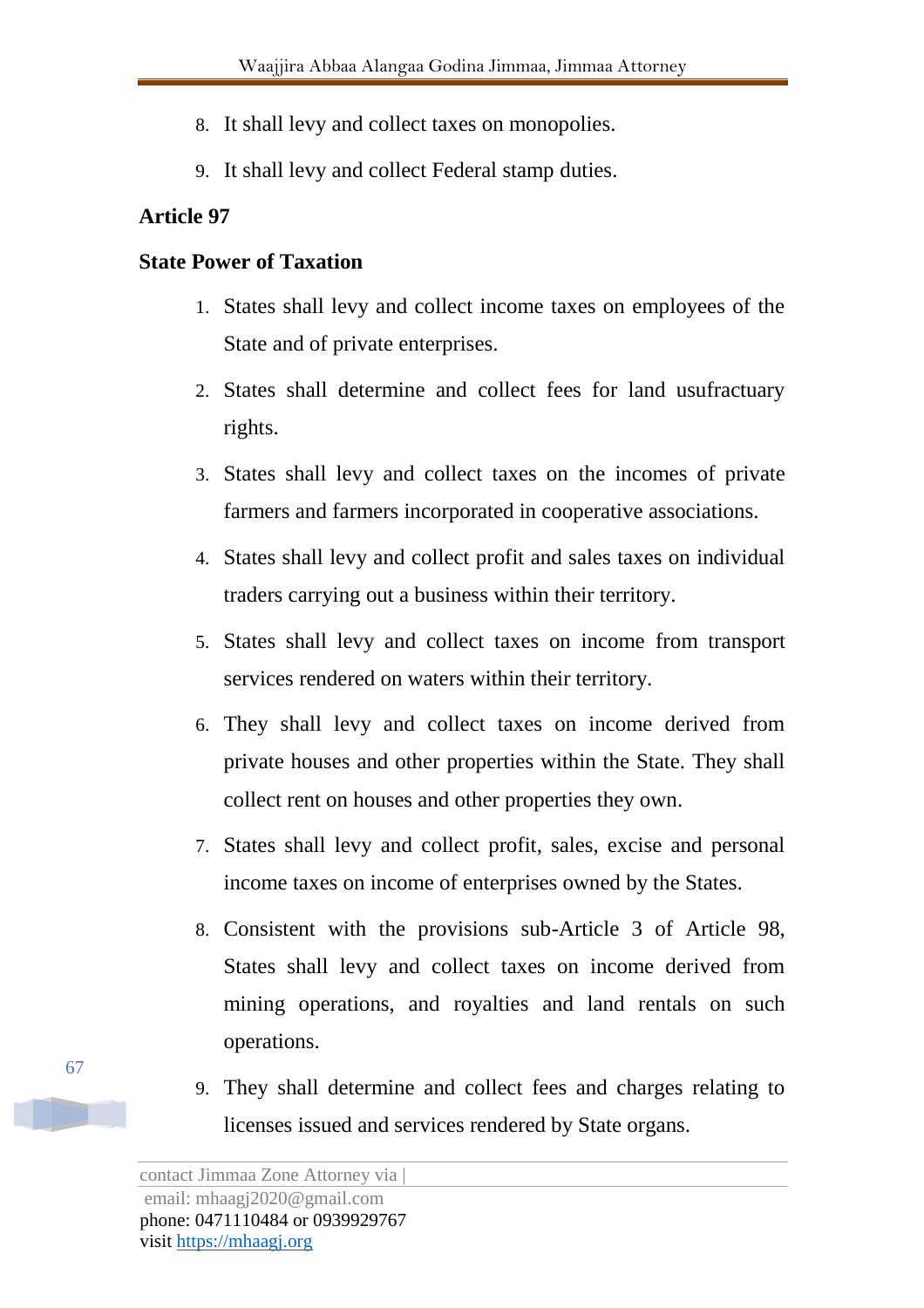10. They shall fix and collect royalty for use of forest resources.

## **Article 98**

## **Concurrent Power of Taxation**

- 1. The Federal Government and the States shall jointly levy and collect profit, sales, excise and personal income taxes on enterprises they jointly establish.
- 2. They shall jointly levy and collect taxes on the profits of companies and on dividends due to shareholders.
- 3. They shall jointly levy and collect taxes on incomes derived from largescale mining and all petroleum and gas operations, and royalties on such operations.

# **Article 99**

# **Undesignated Powers of Taxation**

The House of the Federation and the House of Peoples' Representatives shall, in a joint session, determine by a two-thirds majority vote on the exercise of powers of taxation which have not been specifically provided for in the Constitution.

# **Article 100**

# **Directives on Taxation**

1. In exercising their taxing powers, Sates and the Federal Government shall ensure that any tax is related to the source of revenue taxed and that it is determined following proper considerations.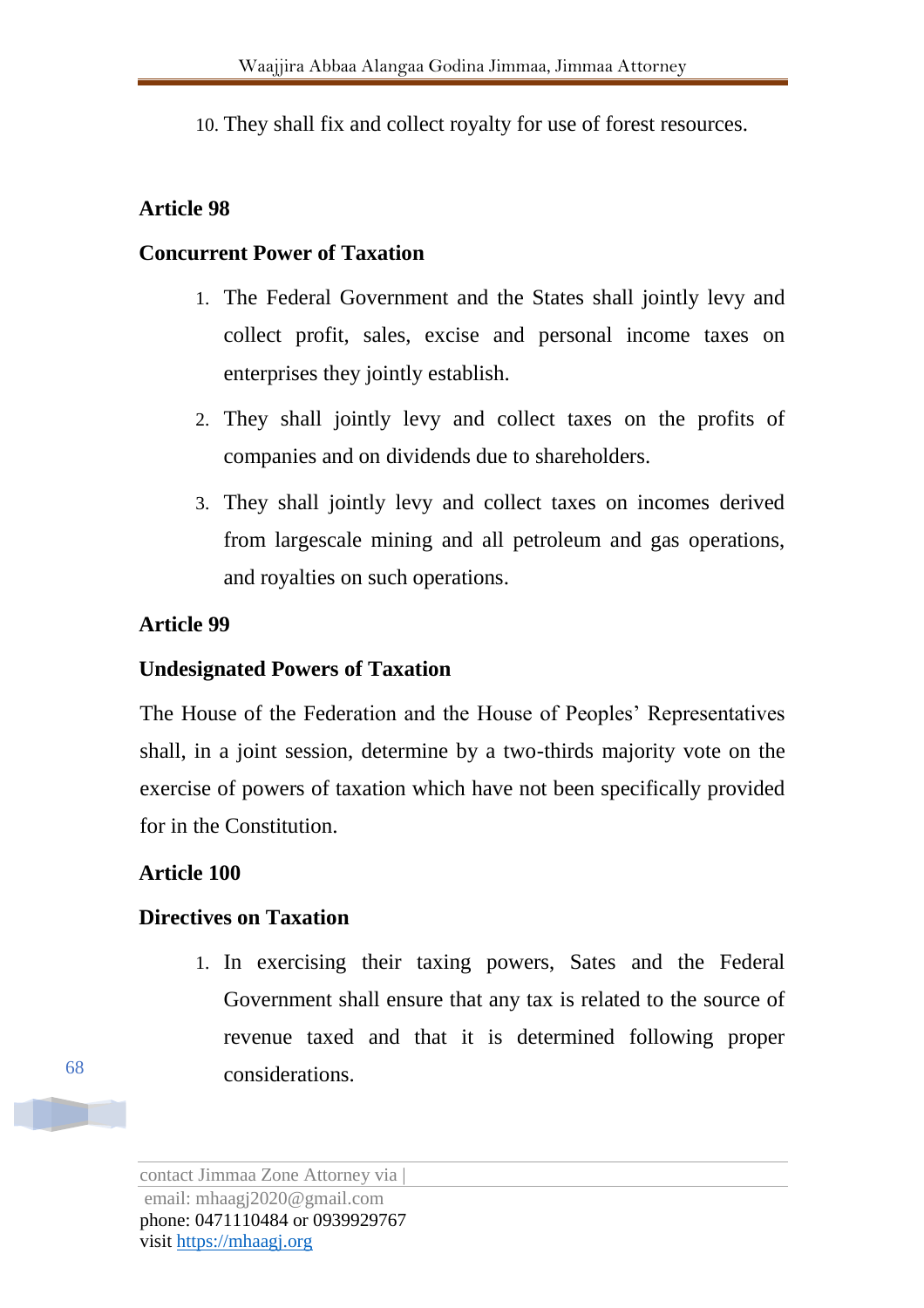- 2. They shall ensure that the tax does not adversely affect their relationship and that the rate and amount of taxes shall be commensurate with services the taxes help deliver.
- 3. Neither States nor the Federal Government shall levy and collect taxes on each other's property unless it is a profitmaking enterprise.

# **The Auditor General**

- 1. The Auditor General shall, upon recommendations of the Prime Minister, be appointed by the House of Peoples' Representatives.
- 2. The Auditor General shall audit and inspect the accounts of ministries and other agencies of the Federal Government to ensure that expenditures are properly made for activities carried out during the fiscal year and in accordance with the approved allocations, and submit his reports thereon to the House of Peoples' Representatives.
- 3. The Auditor General shall draw up and submit for approval to the House of Peoples' Representatives his office's annual budget.
- 4. The details of functions of the Auditor General shall be determined by law.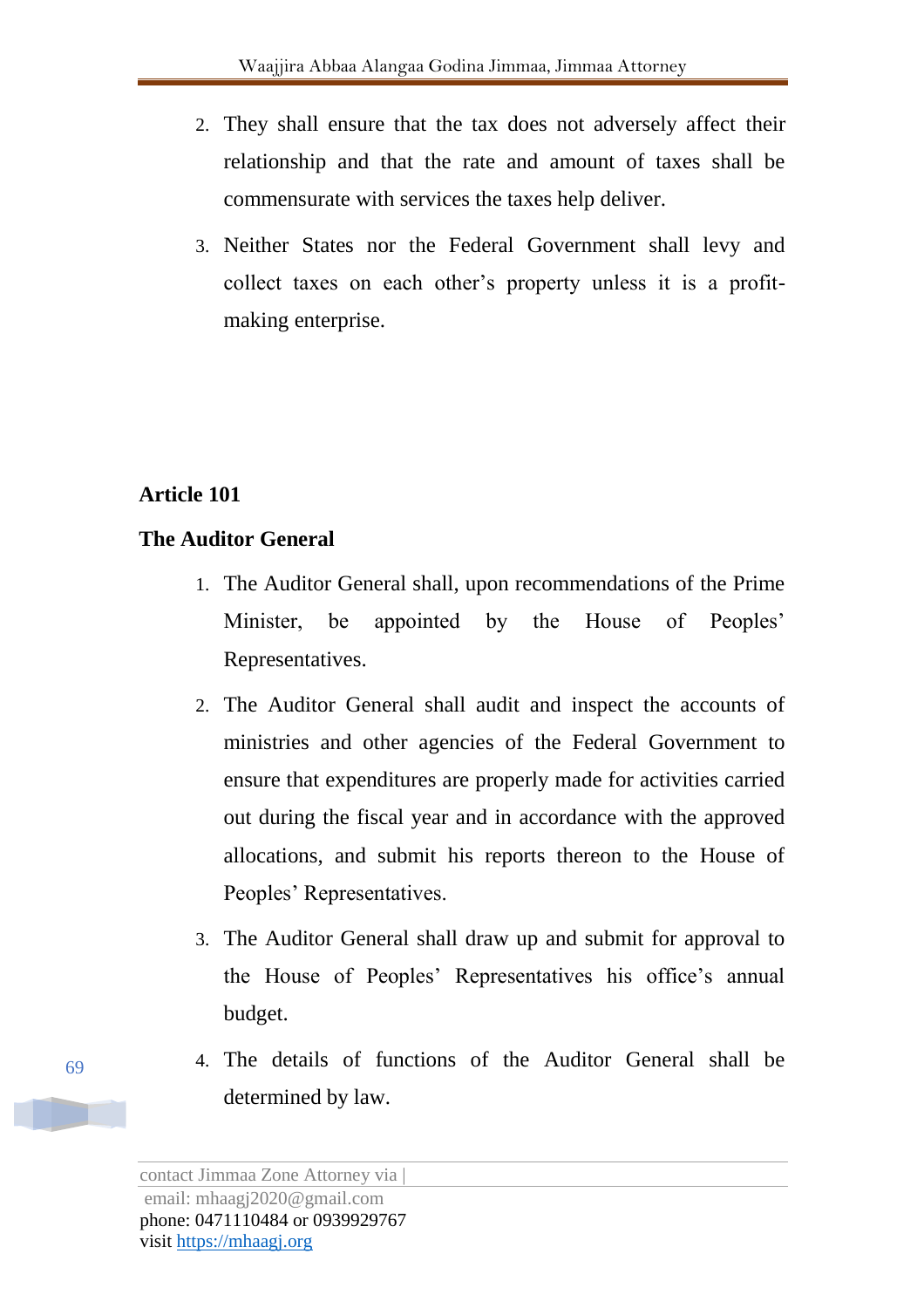## **Election Board**

- 1. There shall be established a National Election Board independent of any influence, to conduct in an impartial manner free and fair election in Federal and State constituencies.
- 2. Members of the Board shall be appointed by the House of Peoples' Representatives upon recommendation of the Prime Minister. Particulars shall be determined by law.

# **Article 103**

## **Population Census Commission**

- 1. There shall be established a National Census Commission that shall conduct a population census periodically.
- 2. Members of the National Census Commission shall be appointed by the House of Peoples' Representatives upon recommendation of the Prime Minister.
- 3. The Commission shall have a Secretary General and necessary professional and support staff.
- 4. The annual budget of the Commission shall be submitted for approval to the House of Peoples' Representatives.
- 5. A national populations census shall be conducted every ten years. The House of the Federation shall determine the boundaries of constituencies on the basis of the census results and a proposal submitted to the House by the National Election Board.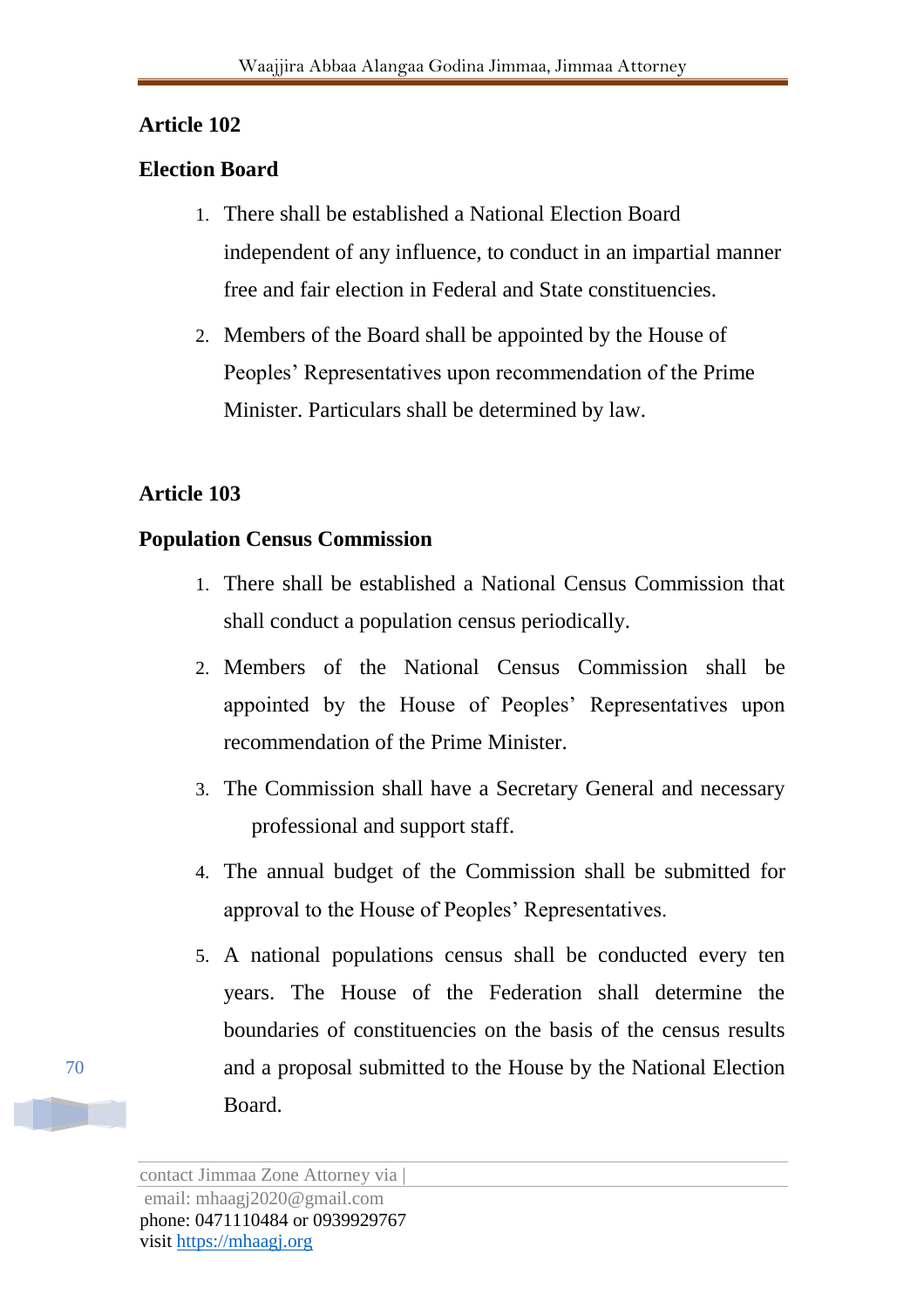6. The Commission shall be accountable to the House of Peoples' Representatives. It shall submit to the House periodic reports on the conduct of its programs and activities.

## **Article 104**

## **Initiation of Amendments**

Any proposal for constitutional amendment, if supported by two-thirds majority vote in the House of Peoples' Representatives, or by a two-thirds majority vote in the House of the Federation or when one-third of the State Councils of the member States of the Federation, by a majority vote in each Council have supported it, shall be submitted for discussion and decision to the general public and to those whom the amendment of the Constitution concerns.

## **Article 105**

### **Amendment of the Constitution**

- 1. All rights and freedoms specified in Chapter Three of this Constitution, this very Article, and Article 104 can be amended only in the following manner:
	- (a) When all State Councils, by a majority vote, approve the proposed amendment;
	- (b) When the House of Peoples' Representatives, by a twothirds majority vote, approves the proposed amendment; and
	- (c) When the House of the Federation, by a two-thirds majority vote, approves the proposed amendment.